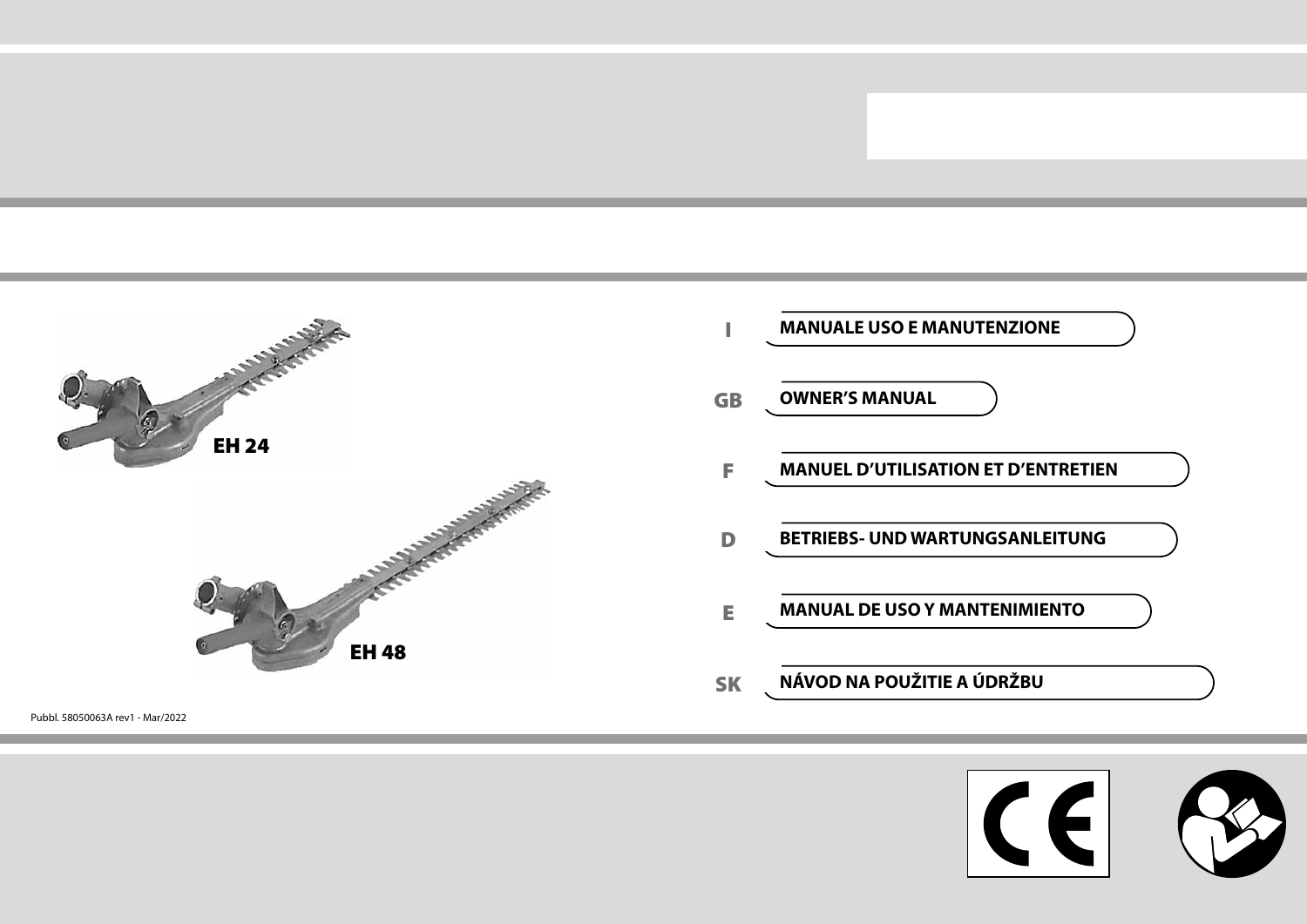### **I INTRODUZIONE**

### **ISTRUZIONI ORIGINALI**

Per un corretto impiego del tagliasiepi e per evitare incidenti, non iniziate il lavoro senza aver letto questo manuale con la massima attenzione. Troverete su questo manuale le spiegazioni di funzionamento dei vari componenti e le istruzioni per i necessari controlli e per la manutenzione.

**N.B. Le descrizioni e le illustrazioni contenute nel presente manuale si intendono non rigorosamente impegnative. La Ditta si riserva il diritto di apportare eventuali modifiche senza impegnarsi ad aggiornare di volta in volta questo manuale.**



**GB INTRODUCTION**

### **TRANSLATION OF ORIGINAL INSTRUCTIONS**

To correctly use the hedgetrimmer and prevent accidents, do not start work without having first carefully read this manual. You will find explanations concerning the operation of the various parts plus instructions for necessary checks and relative maintenance.

**Note: Illustrations and specifications in this manual may vary according to Country requirements and are subject to change without notice by the manufacturer.**



### **F INTRODUCTION**

### **TRADUCTION DES INSTRUCTIONS ORIGINALES**

Pour un emploi correct de le taille-haies et pour éviter les accidents, ne pas commencer le travail sans avoir d'abord lu attentivement le manuel. Vous trouverez les descriptions du fonctionnement des divers composants et les instructions pour les contrôles nécessaires et pour l'entretien.

**N.B. Les descriptions et les illustrations contenues dans ce manuel n'engagent pas rigoureusement le constructeur. La société se réserve le droit d'apporter d'éventuelles modifications sans devoir mettre à jour à chaque fois le manuel.**



### **D EINLEITUNG**

### **ÜBERSETZUNG DER ORIGINALANLEITUNGEN**

Um richtig mit den Heckenschere umgehen zu können und Unfälle zu vermeiden, lesen Sie diese Bröschure vor Aufnahme der Arbeit gründlich durch. Im Suchverzeichnis finden Sie die Angabe, auf welchen Seiten die Hinweise zur Arbeitsweise der unterschiedlichen Teile und Erklärungen zu den anfallenden Wartungs- und Kontrollarbeiten zu finden sind.

**N.B.: Die in dieser Bröschure enthaltenen Beschreibungen und Abbildungen verstehen sich unverbindlich. Der Hersteller behält sich das Recht vor, die Einzel - und Zubehörteile dieses Modells aus technischen oder absatz-bedingten Gründen zu ändern , ohne die Angaben dieser Bröschure jedesmal zu berichtigen.**

### **E INTRODUCCION**

### **TRADUCCIÓN DE LAS INSTRUCCIONES ORIGINALES**

Para una correcta utilizaciòn de el cortasetos y para evitar incidentes, no empiece a trabajar sin haber leido atentamente este manual. Ud. encontrarà las explicaciones de funcionamiento de los diferentes componentes y las instrucciones para el control y mantenimiento de el cortasetos. **P.D. Las descripciones contenidas en el presente manual no se consideran rigurosamente obligatorias. La empresa se reserva el derecho de aportar eventuales modificaciones sin obligarse a poner al dìa este manual.**

### **SK ÚVOD**

### **PREKLAD PÔVODNÝCH POKYNOV**

Nezačínajte prácu, kým si pozorne neprečítate tento návod na použitie, predídete tak nehodám a dozviete sa informácie, ako nožnice na živé ploty správne používať. V tomto návode na použitie nájdete vysvetlenia činnosti stroja a jeho častí a pokyny pre nevyhnutné kontroly a údržbu.

**Pozn. Popisy a ilustrácie uvedené v tomto návode nie sú prísne záväzné. Výrobca si vyhradzuje právo na vykonávanie zmien bez predchádzajúceho upozornenia.**



# **ATTENZIONE!!! ACHTUNG!!!**

**Per poter essere utilizzate, le applicazioni tagliasiepi descritte in questo manuale, devono essere accoppiate all'unità motrice; rispettare scrupolosamente gli accoppiamenti indicati nel capitolo ASSEMBLAGGIO a pag. 10. In ogni caso, prima di utilizzare il tagliasiepi / tagliaerba completo, leggere attentamente questo manuale e il manuale dell'unità motrice.**

**Um die in diesem Handbuch beschriebenen Heckenschneider einsetzen zu können, müssen diese an die Antriebseinheit gekuppelt werden; halten Sie sich strikt an die im Kapitel MONTAGE auf Seite 11 angegebenen Kupplungen. Auf jeden Fall muss vor Benutzung der kompletten Ausrüstung als Heckenschere / Rasentrimmer sowohl dieses Handbuch als auch das Handbuch der Antriebseinheit aufmerksam durchgelesen werden.**

**To make use of the hedgetrimmer applications described in the manual, the attachment must be coupled to the power unit; be certain to follow the coupling instructions given under the ASSEMBLY heading on page 10. In any event, read carefully through this manual and that of the power unit before using the assembled hedgetrimmer / grasscutter.**



**Los cortasetos que se describen en este manual se utilizan exclusivamente acoplados a la unidad motriz. Respete estrictamente los acoplamientos indicados en el capítulo ENSAMBLAJE, pág. 11. En cualquier caso, antes de utilizar el cortasetos / cortacésped completo, lea con atención este manual y también el de la unidad motriz.**



**Pour pouvoir les utiliser, les modèles des taillehaies décrits dans ce manuel doivent être accouplés à l'unité motrice; respecter impérativement les accouplements indiqués au chapitre ASSEMBLAGE page 10. Dans tous les cas, lire attentivement ce manuel et celui de l'unité motrice avant d'utiliser le taille-haies / coupe-herbe complet.**

**Aby ste mohli používať aplikácie krovinorezu, popísané v tomto návode, musíte ich namontovať na pohonnú jednotku; prísne dodržiavajte spôsoby montáže uvedené v kapitole MONTÁŽ na str. 11. V každom prípade si pred používaním kompletného krovinorezu / kosačky pozorne prečítajte tento návod a návod na obsluhu pohonnej jednotky.**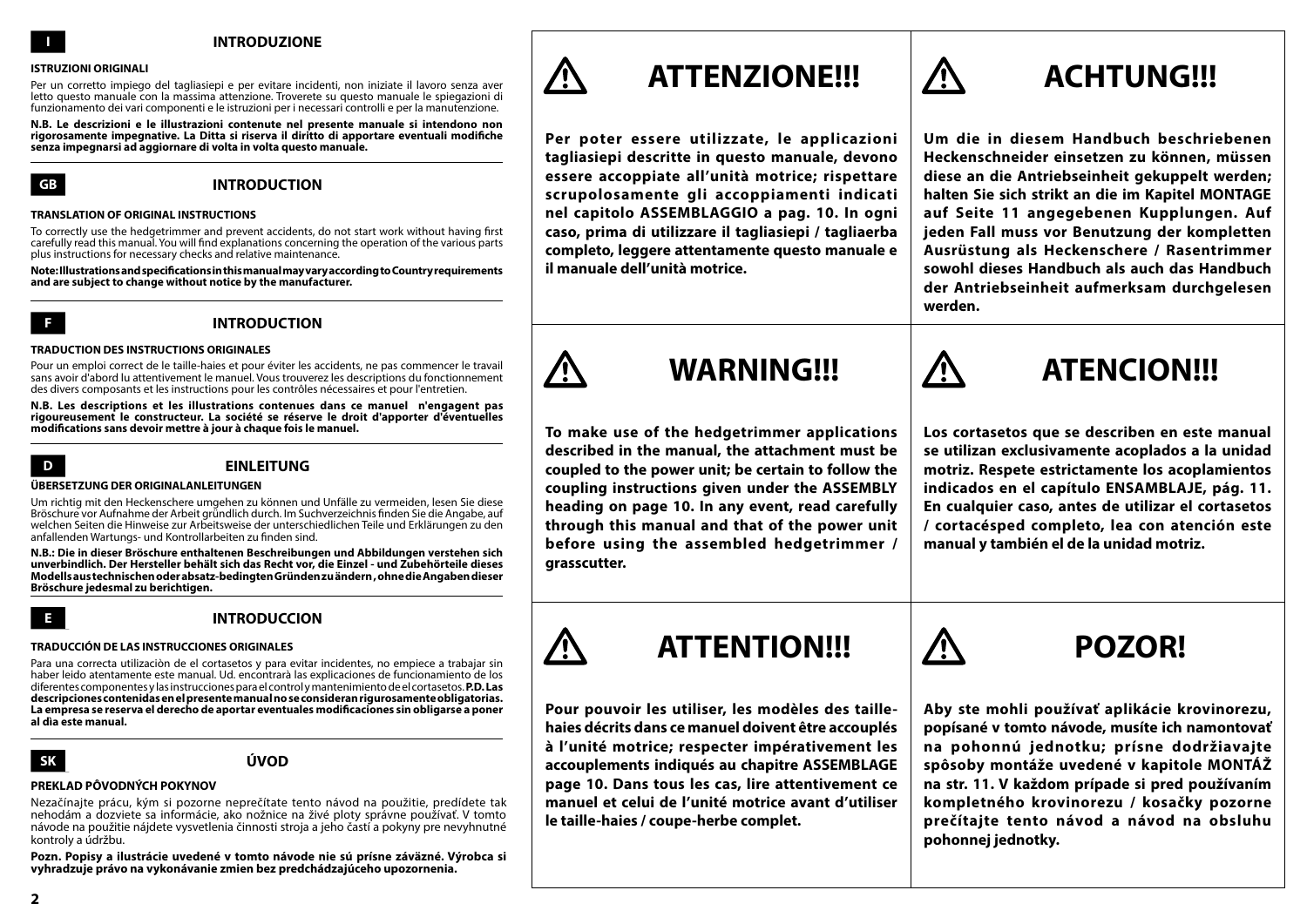# **I INDICE D INHALT**

|                                   |                                                                                    | 14 |
|-----------------------------------|------------------------------------------------------------------------------------|----|
| <b>COMPONENTI DEL</b>             | MANUTENZIONE_________________                                                      | 24 |
|                                   | TAGLIASIEPI / TAGLIAERBA_____________ 4 RIMESSAGGIO ___________________________ 28 |    |
| SPIEGAZIONE SIMBOLI E             |                                                                                    |    |
| AVVERTENZE DI SICUREZZA_________5 | DICHIARAZIONE DI CONFORMITÀ __ 32                                                  |    |
|                                   | NORME DI SICUREZZA _________________6 TABELLA DI MANUTENZIONE __________ 34        |    |
|                                   |                                                                                    |    |
|                                   |                                                                                    |    |

| BAUTEILE DES HECKENSCHNEIDERS /                                              |  |  |
|------------------------------------------------------------------------------|--|--|
|                                                                              |  |  |
| ERLAUTERUNG DER SYMBOLE UND                                                  |  |  |
|                                                                              |  |  |
| SICHERHEITSVORKERUNGEN __________ 8 WARTUNGSTABELLE _____________________ 34 |  |  |
|                                                                              |  |  |
|                                                                              |  |  |

# **GB CONTENTS E INDICE**

| INTRODUCTION _________________ | $\overline{2}$ |                                  | 14 |
|--------------------------------|----------------|----------------------------------|----|
| <b>COMPONENTS OF THE</b>       |                | MAINTENANCE ____________________ | 24 |
|                                |                |                                  |    |
| EXPLANATION OF SYMBOLS AND     |                |                                  |    |
|                                |                | DECLARATION OF CONFORMITY 32     |    |
|                                |                |                                  |    |
|                                |                |                                  |    |
|                                |                |                                  |    |
|                                |                |                                  |    |

| <b>COMPONENTES DEL</b>                                                        |  |  |
|-------------------------------------------------------------------------------|--|--|
| CORTASETOS / CORTACÉSPED _________ 4 ALMACENAJE __________________________ 29 |  |  |
|                                                                               |  |  |
|                                                                               |  |  |
|                                                                               |  |  |
|                                                                               |  |  |
| PUESTA EN MARCHA _________________ 13 CERTIFICADO DE GARANTIA ________ 39     |  |  |

|                                    |                                       | -14 |
|------------------------------------|---------------------------------------|-----|
| ÉLÉMENTS DU                        |                                       | 24  |
| TAILLE-HAIES / COUPE-HERBE 4       |                                       |     |
| <b>EXPLICATION DES SYMBOLES ET</b> | DONNEES TECHNIQUES _______________ 30 |     |
|                                    | DECLARATION DE CONFORMITÉ 32          |     |
|                                    | TABLEAU D'ENTRETIEN 34                |     |
|                                    |                                       |     |
|                                    |                                       |     |
|                                    |                                       |     |

# **F INDEX SK OBSAH**

|                                                            | $\overline{\phantom{0}}$ |
|------------------------------------------------------------|--------------------------|
| ČASTI KROVINOREZU / KOSAČKY                                | 4                        |
| VYSVETLIVKY A BEZPEČNOSTNÉ<br>UPOZORNENIA ________________ | 5                        |
| PRAVIDLÁ BEZPEČNOSTI                                       | 9                        |
|                                                            | 11                       |
| ŠTARTOVANIE _________________                              | 13                       |
| POUŽITIE ______________________                            | 15                       |
|                                                            |                          |

|                             | 25 |
|-----------------------------|----|
|                             | 29 |
| TECHNICKÉ ÚDAJE             | 30 |
| <b>VYHLÁSENIE O ZHODE</b>   | 32 |
| TABUĽKA ÚDRŽBY ____________ | 35 |
| RIEŠENIE PROBLÉMOV          | 37 |
| ZÁRUČNÝ LIST                |    |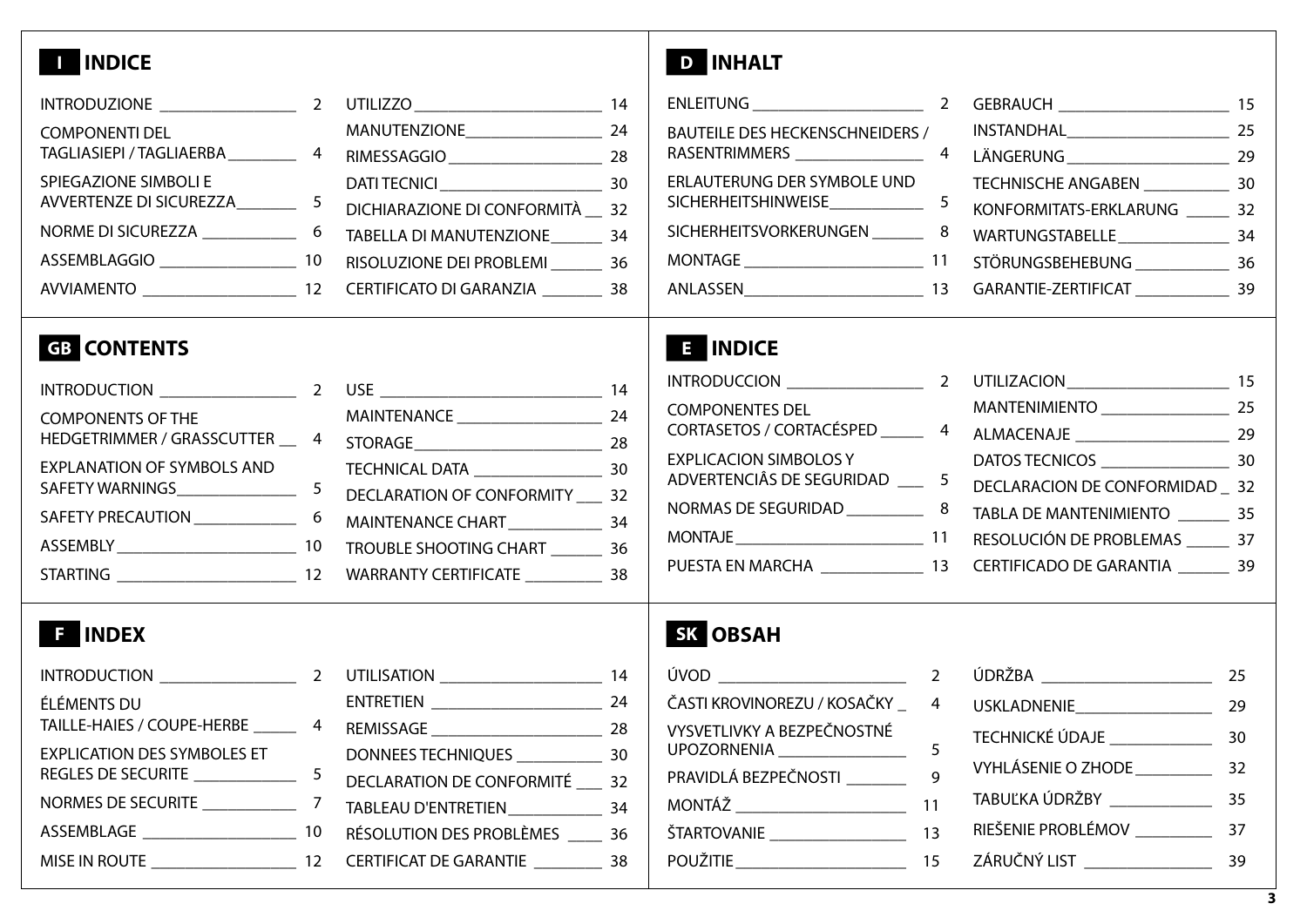

### **I COMPONENTI DEL TAGLIASIEPI / TAGLIAERBA**

### 1 - Lame

- 7 Viti di fissaggio
- 2 Protezione lame (EH 24)
- 3 Protezione riduttore lame (EH 24)
- 9 Disco selettore

8 - Riduttore angolare

10 - Ingrassatore riduttore

- 4 Riduttore lame
- 5 Ingrassatore riduttore angolare
- 6 Impugnatura di regolazione angolare
	- 11 Coprilame

lame

## **GB COMPONENTS OF THE HEDGETRIMMER / GRASSCUTTER**

- 1 Blades
- 2 Blade guard (EH 24)
- 3 Blade gearbox housing  $(EH 24)$
- 4 Blade gearbox
- 5 Angle drive grease nipple
- 6 Angle adjustment handgrip
- 7 Clamp screws
- 8 Angle drive
- 9 Selector disc
- 10 Blade gearbox grease nipple
- 11 Blade cover

### **F ÉLÉMENTS DU TAILLE-HAIES / COUPE-HERBE**

- 1 Lames
- 2 Protection lames (EH 24)
- 3 Protection réducteur lames (EH 24)
- 4 Réducteur lames
- 5 Graisseur réducteur angulaire
- 6 Poignée de réglage angulaire

### **D BAUTEILE DES HECKENSCHNEIDERS / RASENTRIMMERS**

- 1 Messer
- 2 Messerschutz (EH 24)
- 3 Schutzabdeckung Untersetzungsgetriebe Messer (EH 24)
- 4 Untersetzungsgetriebe Messer
- 5 Schmiernippel Winkelgetriebe
- 7 Vis de fixation
- 9 Disque sélecteur

8 - Réducteur angulaire

- 10 Graisseur réducteur
	- lames
- 11 Fourreau protège-lames

- 6 Griff zur Winkeleinstellung
- 7 Befestigungsschraube
- 8 Winkelgetriebe
- 9 Wählscheibe
- 10 Schmiernippel Untersetzungsgetriebe Messer
- 11 Messerabdeckung

## **E COMPONENTES DEL CORTASETOS / CORTACÉSPED**

- 1 Cuchillas
- 2 Protección cuchillas (EH 24) 8 - Reductor angular
- 3 Protección reductor cuchillas (EH 24)
- 4 Reductor cuchillas
- 5 Engrasador reductor angular
- 6 Empuñadura de regulación angular
	- 11 Cubrecuchillas

## **SK ČASTI KROVINOREZU /KOSAČKY**

- 1 Čepele
- 2 Kryty čepelí (EH 24)
- 3 Ochranný kryt redukčného prevodu čepelí (EH 24)
- 4 Redukčný prevod čepelí
- 5 Mazadlo uhlového redukčného prevodu
- 6 Rukoväť s uhlovou

reguláciou

7 - Tornillos de fijación

10 - Engrasador reductor

9 - Disco selector

cuchillas

- 7 Upevňovacie skrutky
- 8 Uhlový redukčný prevod
- 9 Kotúč voliča
- 10 Mazadlo redukčného prevodu čepelí
- 11 Kryt čepele

**4**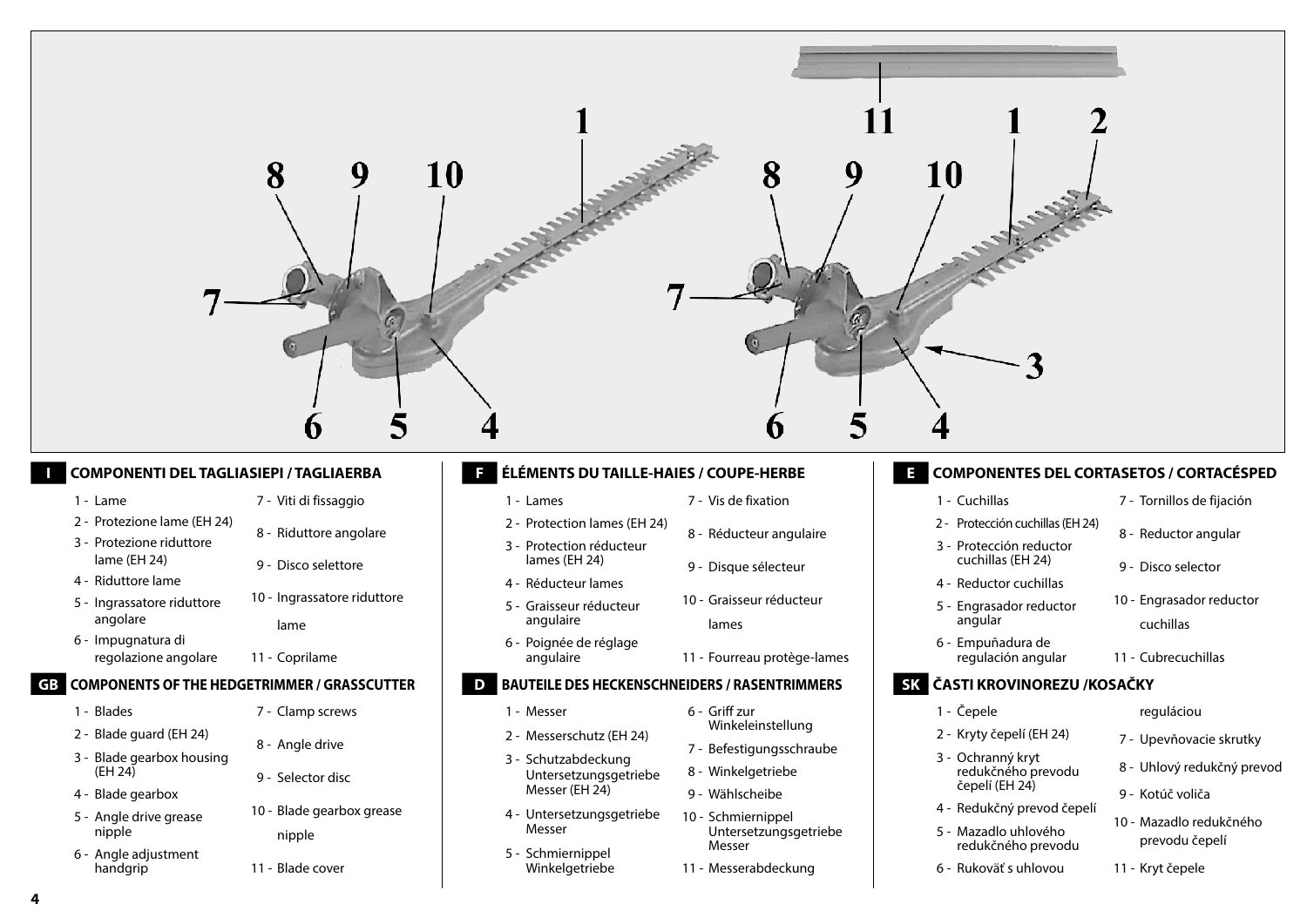

**5**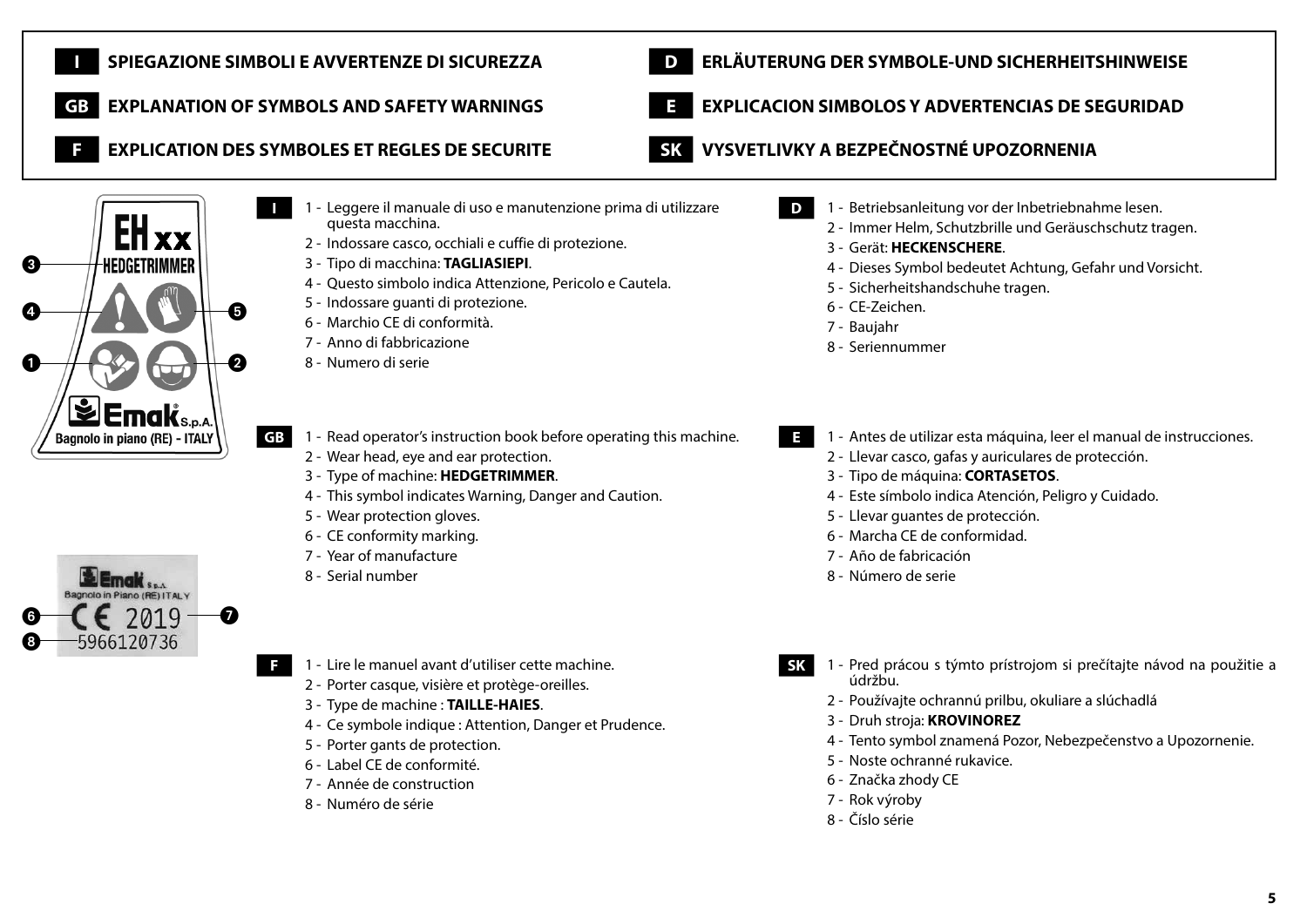

**6**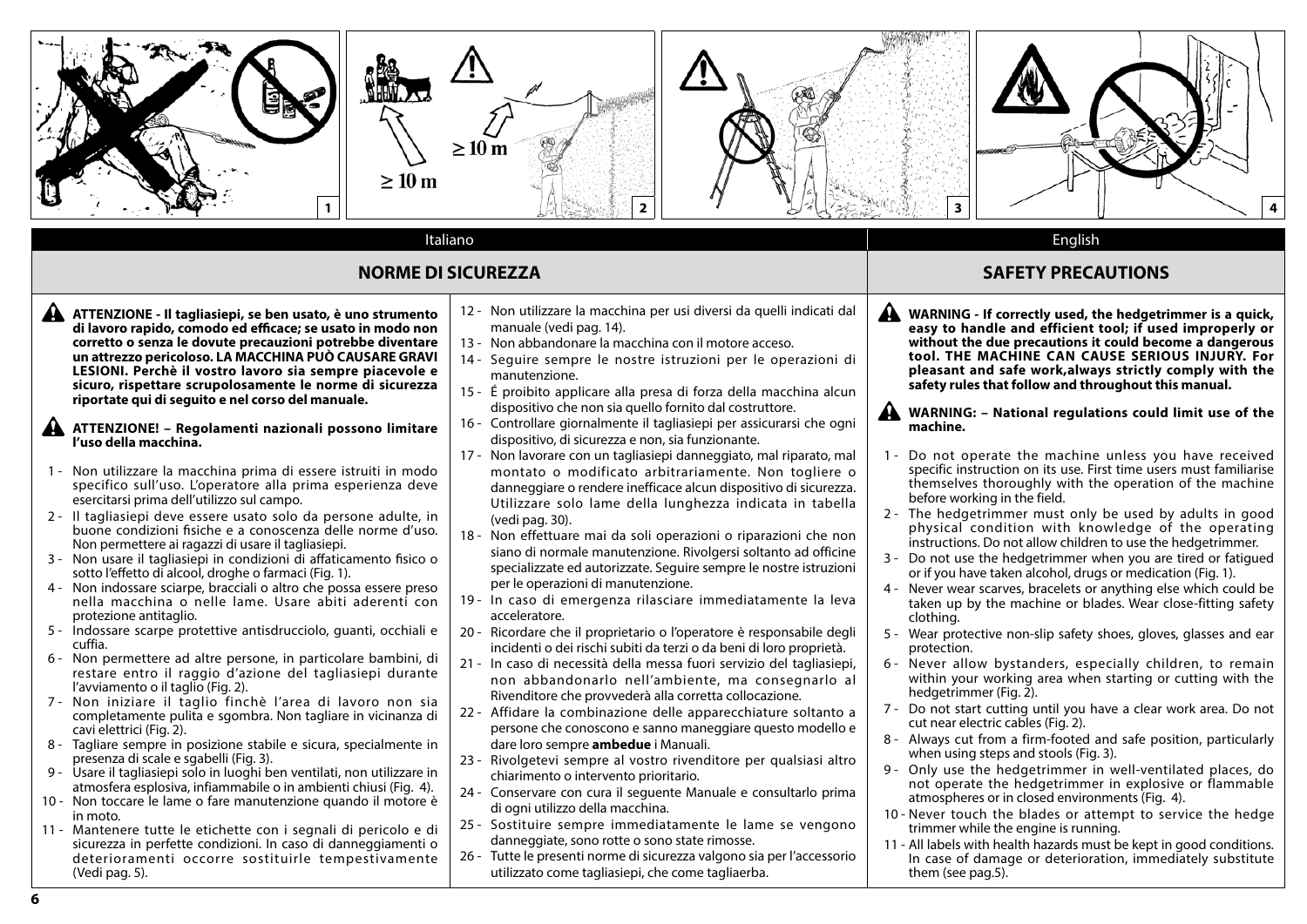| English                                                                                                                                                                                                                                                                                                                                                                                                                                                                                                                                                                                             |                                                                                                                                                                                                                                                                                                                                                                                                                                                                                                                                                                                                                                                                    | Français                                                                                                                                                                                                                                                                                                                                                                                                                                                                                                                                                                                                                                                                                             |
|-----------------------------------------------------------------------------------------------------------------------------------------------------------------------------------------------------------------------------------------------------------------------------------------------------------------------------------------------------------------------------------------------------------------------------------------------------------------------------------------------------------------------------------------------------------------------------------------------------|--------------------------------------------------------------------------------------------------------------------------------------------------------------------------------------------------------------------------------------------------------------------------------------------------------------------------------------------------------------------------------------------------------------------------------------------------------------------------------------------------------------------------------------------------------------------------------------------------------------------------------------------------------------------|------------------------------------------------------------------------------------------------------------------------------------------------------------------------------------------------------------------------------------------------------------------------------------------------------------------------------------------------------------------------------------------------------------------------------------------------------------------------------------------------------------------------------------------------------------------------------------------------------------------------------------------------------------------------------------------------------|
| <b>SAFETY PRECAUTIONS</b>                                                                                                                                                                                                                                                                                                                                                                                                                                                                                                                                                                           | <b>NORMES DE SECURITE</b>                                                                                                                                                                                                                                                                                                                                                                                                                                                                                                                                                                                                                                          |                                                                                                                                                                                                                                                                                                                                                                                                                                                                                                                                                                                                                                                                                                      |
| 12 - Do not utilize the machine for uses different from the ones<br>specified in the manual (see pag. 14).<br>13 - Never leave the machine unattended with the engine running.<br>14 - Always follow the manufacturer's instructions for the<br>maintenance operations.<br>15 - It is prohibited to fit any device other than that supplied by the<br>manufacturer.                                                                                                                                                                                                                                 | AN<br>ATTENTION: Si vous utilisez correctement le taille-haies, vous<br>aurez un instrument de travail rapide, pratique et efficace ;<br>utilisé de façon non correcte ou sans adopter les précautions<br>nécessaires, cet instrument pourrait s'avérer dangereux.<br>LA MACHINE PEUT PROVOQUER DE GRAVES LESIONS. Pour<br>que votre travail soit toujours agréable et sûr, respectez<br>scrupuleusement les mesures de sécurité reportées ici et au<br>cours du manuel.                                                                                                                                                                                           | 12 - N'utilisez pas la machine dans un but autre que ceux indiqués<br>dans le manuel (voir pag. 14).<br>13 - N'abandonnez pas la machine moteur en marche.<br>14 - Suivez toujours nos instructions pour les opérations<br>d'entretien.<br>15 - Il est interdit d'appliquer sur la prise de force de la machine des<br>dispositifs non fournis par le constructeur.                                                                                                                                                                                                                                                                                                                                  |
| 16 - Check the hedgetrimmer each day to ensure that each device,<br>whether for safety or otherwise, is functional.<br>17 - Never use a damaged, modified, or improperly repaired<br>or assembled hedgetrimmer. Do not remove, damage or<br>deactivate any of the safety devices. Only use blades of the<br>length indicated in the table (look pag. 30).<br>18 - Never carry out operations or repairs on your own that<br>are other than routine maintenance. Call specialised and<br>authorised workshops only. Always follow the manufacturer's<br>instructions for the maintenance operations. | ▲<br>ATTENTION ! - Certains règlements nationaux pourraient<br>limiter l'utilisation de la machine.<br>1 - Ne pas utiliser la machine avant de s'être informé sur les<br>modalités spécifiques d'utilisation. L'opérateur inexpert devrait<br>s'exercer avant d'utiliser la machine sur le terrain.<br>2 - Le taille-haies ne doit être utilisée que par des adultes en<br>bonnes conditions physiques et ayant pris connaissance. Ne laissez pas les enfants utiliser le taille-haies.<br>3 - N'utilisez pas le taille-haies si vous êtes physiquement fatigué<br>ou sous l'influence de l'alcool, de drogues ou de médicaments<br>(Fig. 1).                      | 16 - Contrôlez le taille-haies tous les jours pour vous assurer que<br>tous les dispositifs, de sécurité et autres, fonctionnent bien.<br>17 - Ne travaillez pas avec une taille-haies endommagée, mal<br>réparée, mal montée ou modifiée arbitrairement. Évitez<br>d'enlever, de détériorer ou de neutraliser les dispositifs de<br>sécurité. Utilisez uniquement des lames de la longueur<br>indiquée dans le tableau (voir pag. 30).<br>18 - N'effectuez jamais par vous-mêmes des opérations ou des<br>réparations qui ne sont pas d'entretien normal. Adressez-<br>vous seulement à des ateliers spécialisés et autorisés. Suivez<br>toujours nos instructions pour les opérations d'entretien. |
| 19-In the event of emergency, release the throttle lever<br>immediately.<br>20 - Please note that the owner or the user is responsible for any<br>accidents or damage to third parties or their property.<br>21 - If your hedgetrimmer is no longer usable, dispose of it properly<br>without damaging the environment by handing it in to your<br>local Dealer who will arrange for its correct disposal.<br>22 - Entrust the coupling of the equipment only to persons who                                                                                                                        | 4 - Ne portez pas d'écharpe, de bracelets ou d'autres objets qui<br>pourraient se prendre dans la machine ou dans le lames.<br>Utilisez des vêtements adhérents pourvus de protection anti-<br>coupure.<br>5 -<br>Portez des chaussures de protection antidérapantes, des gants,<br>des lunettes et des protège-oreilles.<br>6 - Veillez à ce que personne ne se trouve, en particulier aux<br>enfants, dans le rayon d'action de le taille-haies, pendant la<br>mise en route et la coupe (Fig. 2).                                                                                                                                                               | 19 - En cas d'urgence, relâcher immédiatement la manette<br>d'accélération.<br>20 - Se rappeler que le propriétaire ou l'opérateur sont responsables<br>des accidents ou des dommages à tiers, aux biens de leur<br>propriété.<br>21 - Si votre le taille-haies ne marche plus, ne l'abandonnez pas<br>dans la nature ! Appelez votre revendeur habituel, qui saura<br>résoudre la situation.                                                                                                                                                                                                                                                                                                        |
| are familiar with and experienced in handling this model, and<br>make certain they are given <b>both</b> the manuals to consult.<br>23 - All saw service, other than the operations shown in the present<br>manual, should be performed by competent personnel.<br>24 - Keep this manual on hand and consult it before each use of the<br>tool.<br>25 - Always replace blade, immediately if it becomes damaged,<br>broken or is otherwise removed.<br>26 - All safety precautions indicated apply to the attachment                                                                                | 7 - Ne commencez pas la coupe tant que l'espace dans lequel<br>vous devez travailler n'est pas totalement propre et libre. Ne<br>coupez pas à proximité de fils électriques (Fig. 2).<br>8 - Coupez toujours en position stable et sûre, surtout si l'on opère<br>sur une échelle ou sur un escabeau (Fig. 3).<br>9 - N'utilisez le taille-haies que dans des endroits bien aérés, ne<br>l'utilisez pas dans des atmosphères explosives ou inflammables<br>ou dans des endroits clos (Fig. 4).<br>10 - Ne touchez pas à le lames et n'effectuez aucun entretien<br>lorsque le moteur tourne.<br>11 - Veillez à ce que les étiquettes portant les signaux de danger | 22 - Confier les appareils assemblés exclusivement à des personnes<br>qui connaissent et qui savent manipuler ce modèle et toujours<br>leur confier les deux manuels.<br>23 - S'adresser a un revendeur pour toutes autres demandes ou<br>pour une intervention prioritaire.<br>24 - Conservez ce manuel soigneusement et consultez-le à chaque<br>foisque vous devrez utiliser la machine.<br>25 - Remplacez immédiatement les outils de coupe (lames)<br>endommagés, cassés ou de quelque autre façon démontés.<br>26 - Toutes les consignes de sécurité citées ici sont valables pour                                                                                                             |
| however it is used, whether for trimming hedges or cutting<br>grass.                                                                                                                                                                                                                                                                                                                                                                                                                                                                                                                                | et de sécurité soient toujours en parfait état. Si elles sont<br>détériorées, remplacez-les sans délai (voir pag.5).                                                                                                                                                                                                                                                                                                                                                                                                                                                                                                                                               | l'accessoire utilisé comme taille-haies et pour celui utilisé<br>comme coupe-herbe.                                                                                                                                                                                                                                                                                                                                                                                                                                                                                                                                                                                                                  |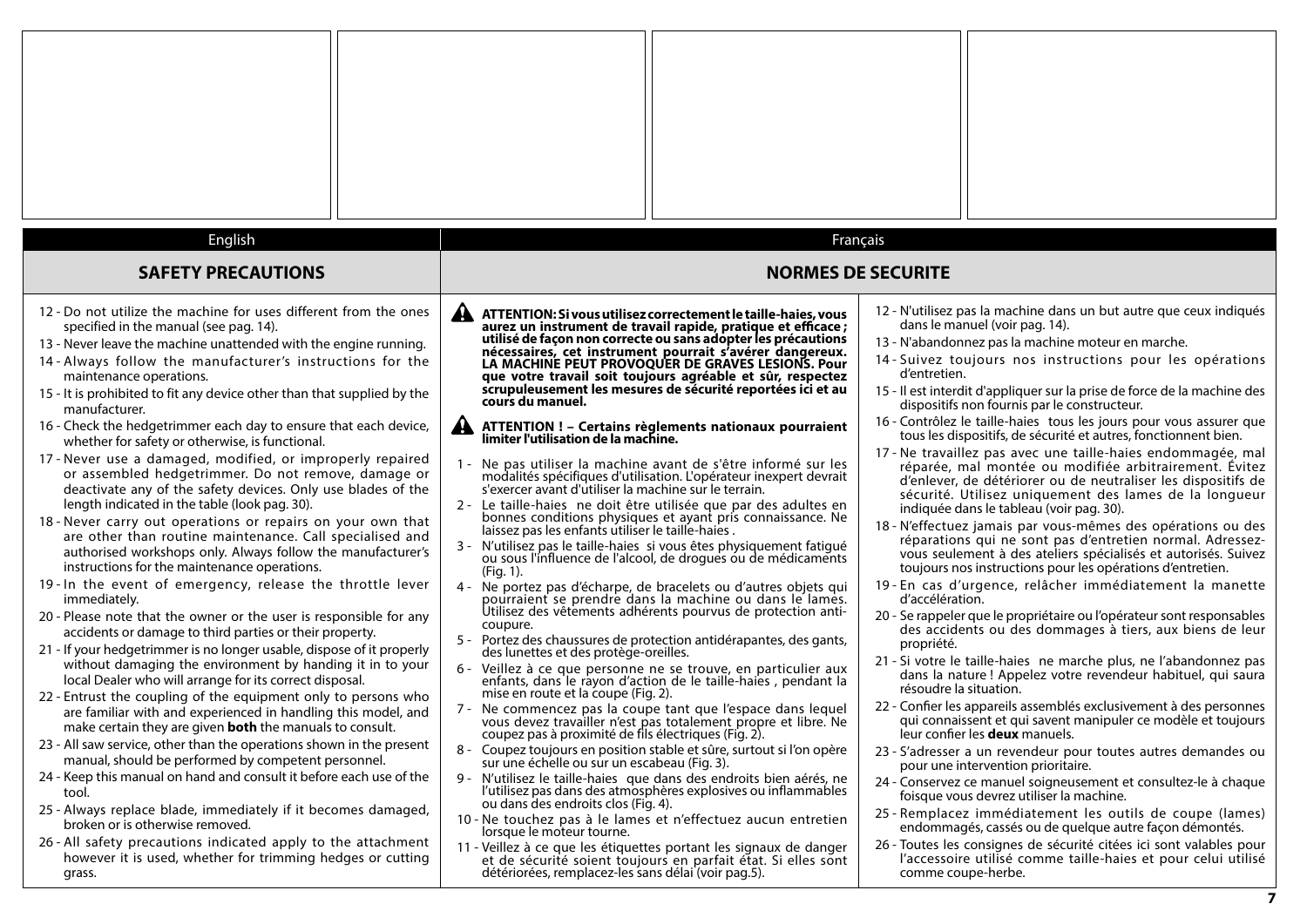

### **SICHERHEITSVORKERUNGEN NORMAS DE SEGURIDAD**

**ACHTUNG: Bei richtiger Anwendung ist die Heckenschere ein schnelles, bequemes und wirkungsvolles Arbeitsgerät; falls Sie sie falsch oder ohne die nötige Vorsicht einsetzen, kann sie zu einer Gefahr werden. DIE MASCHINE KANN ERNSTE VERLETZUNGEN VERURSACHEN. Beachten Sie bitte daher unbedingt die Sicherheitsvorschriften die Sie nachstehend in der Betriebsanleitung finden, damit ihre Arbeit immer angenehm und sicher ist.**

### **ACHTUNG! – Nationale Verordnungen können den Gebrauch des Geräts einschränken.**

- 1 Verwenden Sie das Gerät erst, wenn Sie in seinen Gebrauch eingewiesen sind. Unerfahrene Benutzer müssen sich vor dem Arbeitseinsatz mit dem Gerät vertraut machen.
- 2 Die Heckenschere darf nur von erwachsenen Personen in Körperlich gutem Zustand benutzt werden, denen die Bedienungsanleitung geläufig ist. Kinder und Jugendliche dürfen die Freischneidegeräte mit metallischen Werkzeugen nicht betreiben, ausgenommen Jugendliche in Ausbildung unter Aufsicht eines Fachkundigen.
- 3 Die Heckenschere nur in gesundem und ausgeruhtem Zustand gebrauchen oder unter dem Einfl uß von Alkohol, Drogen oder Medicamenten stehen (Abb. 1).
- 4 Keine Schals, Armreifen oder andere Kleidungsstücke tragen, die von der Maschine oder der Messer erfaßt werden können. Verwenden Sie anliegende Schutzkleidung.
- 5 Stets rutschfestes Schuhwerk sowie Handschuhe, Schutzbrille, und Lärmschutz.
- 6 Während des Anlassens und des Betriebes der Heckenschere sollten andere Personen, insbesondere Kindern, sich nicht innerhalb des Arbeitsbereiches aufhalten (Abb. 2).
- 7 Beginnen Sie nicht mit dem Schneiden, bevor der Arbeitsbereich nicht vollkommen sauber und frei von Hindernissen ist. Schneiden Sie nicht in der Nähe von elektrischen Kabeln (Abb. 2).
- 8 Schneiden Sie immer in stabiler und sicherer Stellung, vor allem bei Benutzung von Leitern und Schemeln (Abb. 3).
- 9 Achten Sie auf gute Abzugsmöglichkeiten der Abgase. Benutzen Sie das Gerät nicht in der Nähe von explosiven oder brennbaren Stoffen oder in geschlossenen Räumen (Abb. 4).
- 10 Berühren Sie die Messer nicht und unternehmen Sie keine Wartungsarbeiten, wenn der Motor in Betrieb ist.
- 11 Sämtliche Schilder mit den Gefahrensymbolen und Sicherheitszeichen müssen sich in einwandfreiem Zustand befinden. Bei Beschädigung oder Unleserlichkeit müssen sie

rechtzeitig ersetzt werden (siehe Seite 5).

- 12 Das Gerät darf ausschließlich für die in der Betriebsanleitung angegebenen Zwecke verwendet werden (siehe seite 15).
- 13 Die Maschine nicht mit laufendem Motor liegen lassen.
- 14 Folgen Sie bei den Wartungsarbeiten stets unseren Anweisungen.
- 15 Rüsten Sie den Abtrieb des Geräts nur mit den Originalausrüstungen des Herstellers aus.
- 16 Kontrollieren Sie Die Heckenschere täglich, um sicherzustellen, daß sowohl die Sicherheits-sowie auch alle anderen vorrichtungen korrekt funktionieren.
- 17 Arbeiten se nicht mit beschädigter, fehlerhaft reparierter, falsch montierter oder willkürlich abgeänderter Heckenschere. Entfernen, beschädigen oder ändern Sie nie die Schutzvorrichtungen. Nur Messer von der in der Tabelle angegebenen Länge benutzen (siehe Seite 30).
- 18 Nehmen Sie nie alleine Reparaturen oder Arbeiten vor, die nicht zur normalen Wartung gehören. Wenden Sie sich ausschließlich an spezialisierte Vertragswerkstätten. Folgen Sie bei den Wartungsarbeiten stets unseren Anweisungen.
- 19 Lassen Sie den Gashebel im Notfall sofort los.
- 20 Der Besitzer bzw. Bediener ist in jedem Fall für die Unfälle oder Risiken gegenüber Dritten oder deren Besitz verantwortlich.
- 21 Sollte es notwendig sein Die Heckenschere aus dem Verkehr zu ziehen, händigen Sie sie ihrem Vertragshändler aus, der für die entsprechende Aufbewahrung sorgt.
- 22 Die Kupplung der Geräte darf nur von Personen vorgenommen werden, die dieses Modell kennen und mit dessen Handhabung vertraut sind; ihnen müssen immer **beide** Handbücher ausgehändigt werden.
- 23 Wenden Sie sich für weitere Auskünfte stets an Ihren Fachhändler.
- 24 Bewahren Sie dieses Handbuch sorgfältig auf und lasen Sie es vor jeder Inbetriebnahme der Maschine.
- 25 Messer müssen sofort ersetzt werden, wenn sie beschädigt werden, gebrochen sind oder ausgebaut wurden.
- 26 Alle vorliegenden Sicherheitsvorschriften gelten sowohl bei Benutzung der Ausrüstung als Heckenschneider, als auch bei Benutzung als Rasentrimmer.

- **ATENCION El cor tasetos, si se emplea bien, es un instrumento de trabajo cómodo y eficaz; si se usa incorrectamente o sin las debidas precauciones puede convertirse en un instrumento peligroso. LA MÁQUINA PUEDE CAUSAR LESIONES GRAVES. Para que su trabajo sea siempre agradable y seguro, respete escrupulosamente las normas de seguridad indicadas a continuación en el presente manual.**
	- **¡ATENCIÓN! El uso de la máquina puede estar limitado por reglamentos nacionales.**
- 1 No utilizar la máquina sin antes instruirse sobre el modo de uso. El operador deberá ejercitarse antes de utilizar la máquina por primera vez.
- 2 El cortasetos debe de ser usada sólo por personas adultas, en buenas condiciones físicas y con conocimiento de las normas de uso. No permita que los niños usen el cortasetos.
- 3 No usar el cortasetos en condiciones de fatiga física o se encuentre bajo ed efecto de alcohol, drogas o medicación (Fig. 1).
- 4 No llevar bufandas, brazaletes o cualquier prenda que pueda engancharse en la máquina o en le cuchillas. Usar vestidos adherentes con protección anticorte.
- 5 Usar zapatos protectivos antideslizantes, guantes, gafas y auriculares.
- 6 No permitir que otras personas, sobre todo los niños, permanezcan en el radio de acción de el cortasetos durante el arranque o el corte (Fig. 2).
- 7 No iniciar el corte hasta que el área de trabajo no esté completamente limpia y despejada. No se deben de efectuar cortes en las cercanías de cables eléctricos (Fig. 2).
- 8 Cortar siempre en posición estable y segura, sobre todo en presencia de escaleras o bancos (Fig. 3).
- 9 Usar el cortasetos sólo en lugares bien ventilados, no usar en atmósfera explosiva, inflamable o en ambientes cerrados (Fig. 4).
- 10 No tocar le cuchillas o efectuar el mantenimiento cuando el motor está funcionando.
- 11 Mantenga todas las etiquetas con las señales de peligro y seguridad en perfectas condiciones. Si alguna se estropea,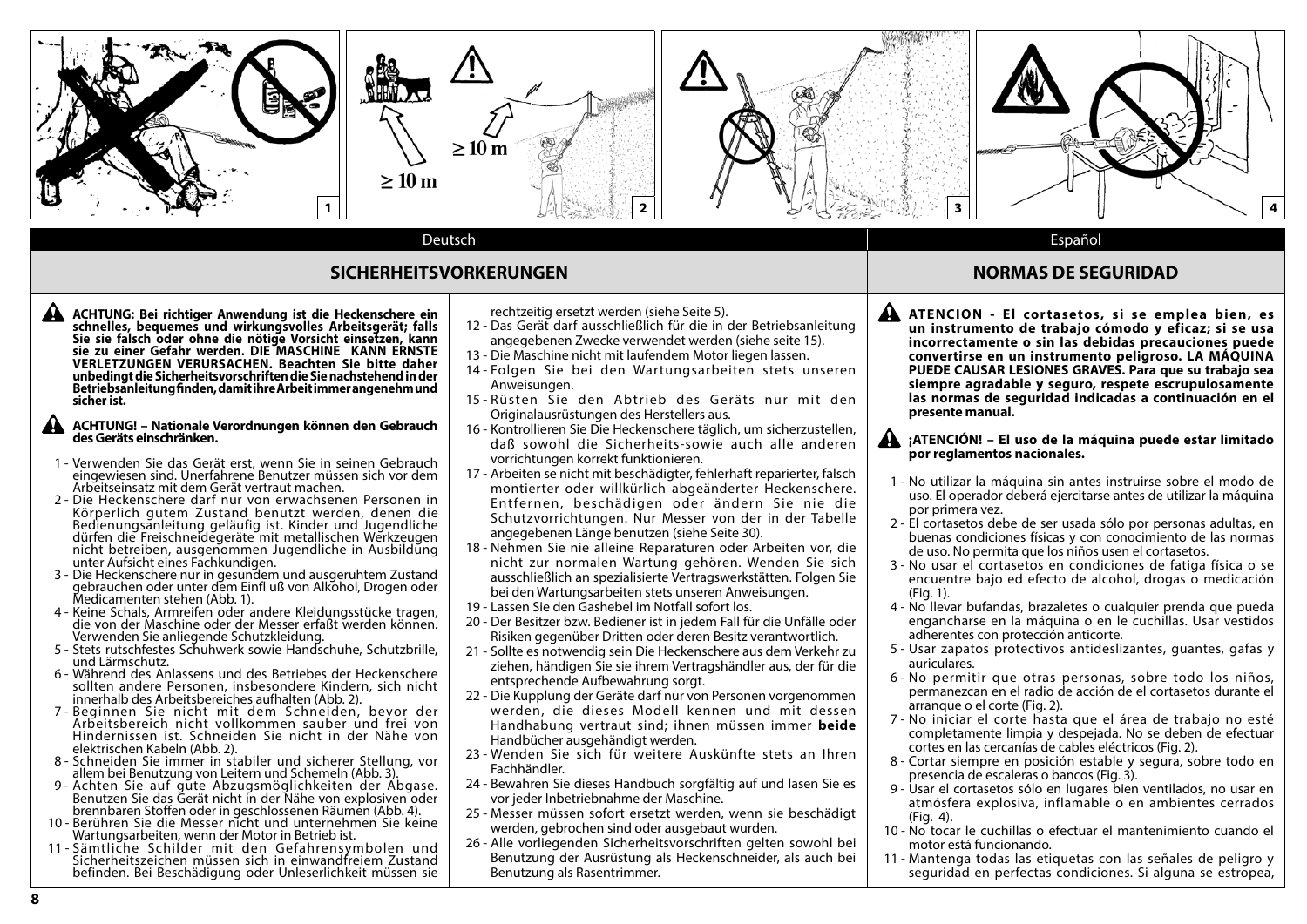| Español<br><b>NORMAS DE SEGURIDAD</b>                                                                                                                                                                                                                                                                                                                                                                                                                                                                                                                                                                                                                                                                                                                                                                                                                                                                                                                                                                                                                                                                                                                                                                                                                                                                                                                                                                                                                                                                                                                                                                                                                                                                                                                                                                                                                                                                                                                                                                                                                                                                                                                        |                                                                                                                                                                                                                                                                                                                                                                                                                                                                                                                                                                                                                                                                                                                                                                                                                                                                                                                                                                                                                                                                                                                                                                                                                                                                                                                                                                                                                                                                                                                                                                                                                                                                                                                                                                                                                                                                                                                                                                                                                           | Slovensky<br><b>PRAVIDLÁ BEZPEČNOSTI</b>                                                                                                                                                                                                                                                                                                                                                                                                                                                                                                                                                                                                                                                                                                                                                                                                                                                                                                                                                                                                                                                                                                                                                                                                                                                                                                                                                                                                                                                                                                                                                                                                                                                                                                                                                                                                                    |
|--------------------------------------------------------------------------------------------------------------------------------------------------------------------------------------------------------------------------------------------------------------------------------------------------------------------------------------------------------------------------------------------------------------------------------------------------------------------------------------------------------------------------------------------------------------------------------------------------------------------------------------------------------------------------------------------------------------------------------------------------------------------------------------------------------------------------------------------------------------------------------------------------------------------------------------------------------------------------------------------------------------------------------------------------------------------------------------------------------------------------------------------------------------------------------------------------------------------------------------------------------------------------------------------------------------------------------------------------------------------------------------------------------------------------------------------------------------------------------------------------------------------------------------------------------------------------------------------------------------------------------------------------------------------------------------------------------------------------------------------------------------------------------------------------------------------------------------------------------------------------------------------------------------------------------------------------------------------------------------------------------------------------------------------------------------------------------------------------------------------------------------------------------------|---------------------------------------------------------------------------------------------------------------------------------------------------------------------------------------------------------------------------------------------------------------------------------------------------------------------------------------------------------------------------------------------------------------------------------------------------------------------------------------------------------------------------------------------------------------------------------------------------------------------------------------------------------------------------------------------------------------------------------------------------------------------------------------------------------------------------------------------------------------------------------------------------------------------------------------------------------------------------------------------------------------------------------------------------------------------------------------------------------------------------------------------------------------------------------------------------------------------------------------------------------------------------------------------------------------------------------------------------------------------------------------------------------------------------------------------------------------------------------------------------------------------------------------------------------------------------------------------------------------------------------------------------------------------------------------------------------------------------------------------------------------------------------------------------------------------------------------------------------------------------------------------------------------------------------------------------------------------------------------------------------------------------|-------------------------------------------------------------------------------------------------------------------------------------------------------------------------------------------------------------------------------------------------------------------------------------------------------------------------------------------------------------------------------------------------------------------------------------------------------------------------------------------------------------------------------------------------------------------------------------------------------------------------------------------------------------------------------------------------------------------------------------------------------------------------------------------------------------------------------------------------------------------------------------------------------------------------------------------------------------------------------------------------------------------------------------------------------------------------------------------------------------------------------------------------------------------------------------------------------------------------------------------------------------------------------------------------------------------------------------------------------------------------------------------------------------------------------------------------------------------------------------------------------------------------------------------------------------------------------------------------------------------------------------------------------------------------------------------------------------------------------------------------------------------------------------------------------------------------------------------------------------|
| sustitúyala de inmediato (vea pag.5).<br>12 - No utilice la máquina para una aplicación distinta de las que se<br>indican en el manual (vea pag. 15).<br>13 - No abandonar la máquina en el motor encendido.<br>14 - Seguir siempre nuestras instrucciones para las operaciones de<br>mantenimiento.<br>15 - Está prohibido aplicar a la toma de fuerza de la máquina<br>dispositivos no suministrados por el fabricante.<br>16 - Controlar diariamente el cortasetos para asegurarse de que<br>funcionan todos los dispositivos.<br>17 - No trabajar con un cortasetos da ñada, mal reparada, mal<br>montada o modificada arbitrariamente. No quite, dañe, o<br>vuelva ineficaz ningún dispositivo de seguridad. Utilizar<br>unicamente cuchillas del largo indicado en el quadro<br>(vea pag. 30).<br>18 - No efectuar nunca operaciones o reparaciones que no sean de<br>normal mantenimiento. Dirijirse a talleres especializados y<br>autorizados. Seguir siempre nuestras instrucciones para las<br>operaciones de mantenimiento.<br>19 - En caso de emergencia, suelte inmediatamente la palanca<br>acelerador.<br>20 - El propietario o el usuario es responsable de los riesgos y<br>accidentes sufridos por terceros y de los daños sufridos por<br>bienes.<br>21 - Si se necesita poner fuera de servicio el cortasetos, no se debe<br>de abandonar en el medio ambiente, se aconseja entregarla al<br>Distribuidor que proveerá a su correcta colocación.<br>22 - El acoplamiento de los equipos debe ser realizado por<br>personas que conozcan y sepan manejar este modelo, a las<br>cuales deben entregarse siempre ambos manuales.<br>23 - Dirigirse siempre a su vendedor para cualquier otra aclaraciòn<br>o intervención prioritaria.<br>24-Conservar cuidadosamente el presente manual de<br>instrucciones y consultarlo en cada ocasión en que la máquina<br>sea utilizada.<br>25 - Cambie inmediatamente las cuchillas si están dañadas, rotas o<br>han sido desmontadas.<br>26 - Todas las normas de seguridad que se detallan en esta<br>publicación valen para ambas aplicaciones del accesorio<br>(como cortasetos o cortacésped). | A UPOZORNENIE - Pokiaľ sú správne používané, sú nožnice<br>na živé ploty rýchlym pomocníkom a účinným nástrojom.<br>Pokiaľ sú používané nesprávne alebo bez správnych<br>pravidiel bezpečnosti, môžu sa stať nebezpečným<br>nástrojom. STROJ MÔŽE SPÔSOBIŤ VÁŽNE PORANENIA.<br>Aby bola vaša práca vždy príjemná a bezpečná, dodržujte<br>vždy prísne bezpečnostné pravidlá, ktoré sú uvedené v<br>tomto návode na použitie.<br>Æ.<br>UPOZORNENIE! - Používanie stroja môžu obmedzovať<br>vnútroštátne predpisy.<br>1 - Stroj nepoužívajte skôr, kým sa podrobne neoboznámite s<br>jeho obsluhou. Začiatočníci by si mali pred prácou obsluhu<br>stroja vyskúšať.<br>2 - Nožnice na živé ploty môžu používať iba dospelé osoby, v<br>dobrom fyzickom stave, ktoré sú oboznámené s jeho<br>obsluhou.<br>3 - Nepoužívajte nožnice na živé ploty, keď ste unavení alebo pod<br>vplyvom alkoholu, omamných látok alebo liekov (Obr. 1).<br>4 - Nenoste šály, náramky alebo iné veci, ktoré by sa mohli<br>zachytiť do nožníc alebo jeho čepelí. Noste len upnutý<br>bezpečnostný pracovný odev.<br>5 - Používajte ochranné protišmykové topánky, ochranné<br>rukavice, okuliare, slúchadlá a prilbu.<br>6 - Nedovoľte, aby sa ostatné osoby zdržiavali v pracovnom<br>okruhu nožníc počas štartovania alebo práce (Obr. 2).<br>7 - Nezačínajte strihanie, kým pracovný priestor nie je úplne<br>vyčistený a vyprázdnený. Nepracujte v blízkosti elektrických<br>káblov (Obr. 2).<br>8 - Strihajte vždy v stabilnom a bezpečnom postoji, najmä pri<br>použití rebríkov alebo stoličiek (Obr. 3).<br>9 - Nožnice používajte iba v dobre vetraných priestoroch,<br>nepoužívajte ich vo výbušnom, zápalnom prostredí alebo v<br>uzavretých priestoroch (Obr. 4).<br>10 - Nedotýkajte sa čepelí a nevykonávajte údržbu, keď je motor v<br>chode.<br>11 - Všetky štítky a nálepky s výstražnou signalizáciou udržiavajte<br>v dokonalom stave. V prípade poškodenia alebo<br>opotrebovania ich treba včas vymeniť (Pozrite str. 5). | 12 - Stroj nepoužívajte na iné účely ako sú uvedené v návode<br>(pozrite ods. 15).<br>13 - Stroj nenechávajte bez dozoru, ak je zapnutý jeho motor.<br>14 - Pri údržbe vždy dodržiavajte pokyny výrobcu.<br>15 - Na pohon stroja sa nesmie namontovať žiadne zariadenie, ak<br>ho neodporučil výrobca.<br>16 - Denne kontrolujte nožnice, aby ste sa ubezpečili, či je každé<br>zariadenie, bezpečnostné alebo nie, funkčné.<br>17 - Nepracujte s poškodenými, zle opravenými, nesprávne<br>zmontovanými alebo ináč upravenými nožnicami na živé<br>ploty. Neodstraňujte, nepoškodzujte a nedeaktivujte<br>bezpečnostné zariadenia. Používajte výhradne čepele s dĺžkou<br>podľa tabuľky (pozri stranu 30).<br>18 - Okrem bežnej údržby nikdy nerobte zásahy alebo opravy<br>sami. Obráťte sa iba na špecializované a autorizované servisy.<br>Vždy dodržiavajte pokyny výrobcu týkajúce sa údržby.<br>V prípade nebezpečenstva okamžite pusťte plynovú páčku.<br>$19 -$<br>20 - Nezabudnite, že majiteľ alebo obsluhujúci pracovník nesú<br>zodpovednosť za úrazy alebo riziká pre iné osoby, ako aj za ich<br>majetok.<br>21 - V prípade nutnosti zlikvidovania nožníc na živé ploty ich<br>nevyhadzujte voľne, ale odovzdajte ich predajcovi, ktorý<br>zabezpečí ich správnu likvidáciu.<br>22 - Kombinované stroje zverte iba osobám, ktoré poznajú a vedia<br>obsluhovať tento model a vždy im dajte aj oba návody na<br>používanie.<br>23 - V prípade potreby akéhokoľvek ďalšieho objasnenia alebo<br>zásahu sa vždy sa obráťte na vášho predajcu.<br>24 - Tento návod starostlivo uschovajte a pred každým použitím<br>nožníc ho konzultujte.<br>25 - Vždy a okamžite vymeňte čepele, ak by sa poškodili, zlomili<br>alebo boli odobraté.<br>26 - Všetky bezpečnostné predpisy platia pre príslušenstvo<br>používané ako krovinorez aj ako kosačka. |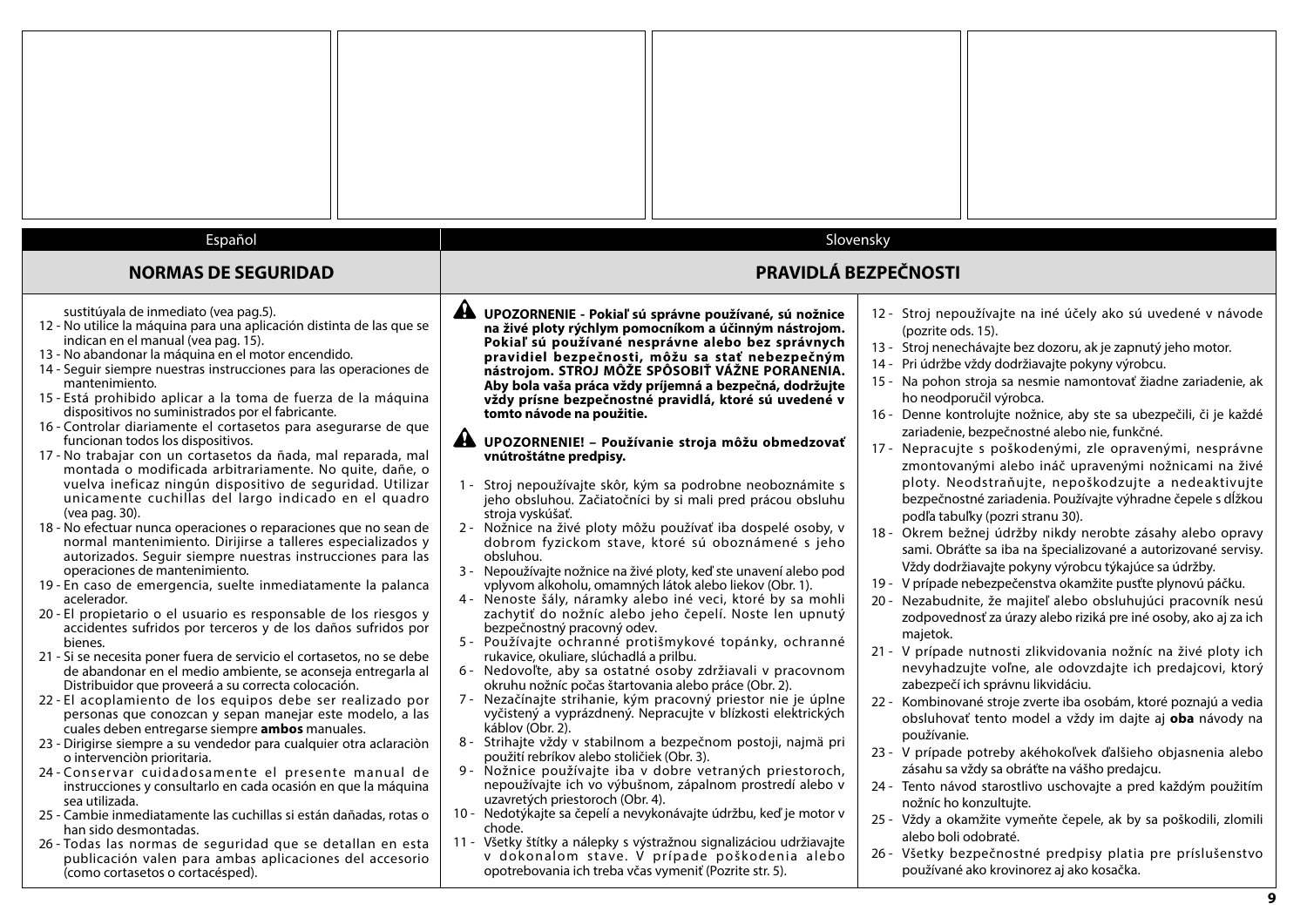| $\overline{\mathbf{2}}$                                                                                                                                                                                                                                                                                                                                                                                                                                                                                                                                                                                                                                                                                                                                                                                                                                                       | В                                                                                                                                                                                                                                                                                                                                                                                                                                                                                                                                                                                                                                                                                                                                                                                                                                                                                           |                                                                                                                                                                                                                                                                                                                                                                                                                                                                                                                                                                                                                                                                                                                                                                                                                                                                                                       |
|-------------------------------------------------------------------------------------------------------------------------------------------------------------------------------------------------------------------------------------------------------------------------------------------------------------------------------------------------------------------------------------------------------------------------------------------------------------------------------------------------------------------------------------------------------------------------------------------------------------------------------------------------------------------------------------------------------------------------------------------------------------------------------------------------------------------------------------------------------------------------------|---------------------------------------------------------------------------------------------------------------------------------------------------------------------------------------------------------------------------------------------------------------------------------------------------------------------------------------------------------------------------------------------------------------------------------------------------------------------------------------------------------------------------------------------------------------------------------------------------------------------------------------------------------------------------------------------------------------------------------------------------------------------------------------------------------------------------------------------------------------------------------------------|-------------------------------------------------------------------------------------------------------------------------------------------------------------------------------------------------------------------------------------------------------------------------------------------------------------------------------------------------------------------------------------------------------------------------------------------------------------------------------------------------------------------------------------------------------------------------------------------------------------------------------------------------------------------------------------------------------------------------------------------------------------------------------------------------------------------------------------------------------------------------------------------------------|
| Italiano                                                                                                                                                                                                                                                                                                                                                                                                                                                                                                                                                                                                                                                                                                                                                                                                                                                                      | English                                                                                                                                                                                                                                                                                                                                                                                                                                                                                                                                                                                                                                                                                                                                                                                                                                                                                     | Français                                                                                                                                                                                                                                                                                                                                                                                                                                                                                                                                                                                                                                                                                                                                                                                                                                                                                              |
| <b>ASSEMBLAGGIO</b>                                                                                                                                                                                                                                                                                                                                                                                                                                                                                                                                                                                                                                                                                                                                                                                                                                                           | <b>ASSEMBLY</b>                                                                                                                                                                                                                                                                                                                                                                                                                                                                                                                                                                                                                                                                                                                                                                                                                                                                             | <b>ASSEMBLAGE</b>                                                                                                                                                                                                                                                                                                                                                                                                                                                                                                                                                                                                                                                                                                                                                                                                                                                                                     |
| È consentito montare gli accessori EH 24 - EH 48 solo sui<br>decespugliatori rigidi con tubo di trasmissione di diametro<br>24 mm, modelli BC 241 S, DS 2410 S.<br>Let assolutamente vietato montare gli accessori<br>tagliasiepi EH 24, EH 48 su tutti gli altri decespugliatori<br>EMAK non esplicitamente indicati.<br>Pericolo d'infortunio e lesioni!<br><b>COMBINAZIONI CONSIGLIATE</b><br>Si consiglia l'utilizzo dell'accessorio tagliasiepi EH 24<br>come tagliaerba.<br>Si consiglia l'utilizzo dell'accessorio EH 48 come<br>tagliasiepi e con decespugliatori con impugnatura Loop.<br>Sequenza operativa di montaggio EH 24 ed EH 48:<br>1. Allentare le viti di serraggio (A, Fig.1) sulla coppia conica ed<br>estrarla dal tubo di trasmissione con la relativa protezione.<br>L'attrezzo di taglio eventualmente fissato sulla coppia<br>conica può restarvi. | <b>EH 24 - EH 48</b> attachments can only be coupled to<br>solid brushcutters with 24 mm tube diameter, models<br>BC 241 S, DS 2410 S.<br>$\mathbf{A}$<br>Under no circumstances whatever must EH 24, EH 48<br>hedgetrimmer be used in combination with other EMAK<br>brushcutters not specifically indicated.<br>This could result in serious accident and injury!<br><b>RECOMMENDED COMBINATIONS</b><br>The EH 24 hedgetrimmer attachment is recommended for<br>use as a grasscutter.<br>The EH 48 attachments is recommended for use as<br>hedgetrimmers and in combination with Loop handle<br>brushcutters.<br>Assembly sequence for EH 24 and EH 48 models:<br>1. Loosen the clamp screws (A, Fig.1) of the brushcutter angle<br>drive and remove the head from the shaft arm together<br>with the guard. If there is a cutter fixed to the angle drive,<br>this can remain attached. | Il est autorisé de monter les accessoires EH 24<br>- EH 48 uniquement sur les débroussailleuses rigides<br>avec tube de transmission, diamètre 24 mm, modèles<br>BC 241 S, DS 2410 S.<br>A Il est absolument interdit de monter les accessoires<br>taille-haies EH 24, EH 48 sur toutes les autres<br>débroussailleuses EMAK qui ne sont pas indiquées ici.<br>Risque d'accidents et de lésions graves!<br><b>COMBINAISONS CONSEILLÉES</b><br>Il est conseillé d'utiliser l'accessoire taille-haies EH 24<br>comme coupe-herbe.<br>Il est conseillé d'utiliser l'accessoire taille-haies EH 48<br>comme taille-haies et avec des débroussailleuses à<br>poignée Loop.<br>Séquence de montage EH 24 et EH 48:<br>1. Desserrer les vis de fixation (A, Fig.1) sur le couple conique<br>et dégager ce dernier du tube de transmission avec sa<br>protection. L'outil de coupe éventuellement fixé sur le |
| <b>A ATTENZIONE</b> – Sfilando la coppia conica dal tubo,<br>l'albero di trasmissione (B, Fig.2) potrebbe sfilarsi; è<br>necessario che venga nuovamente inserito. L'albero<br>di trasmissione deve sporgere dal tubo soltanto di<br>$L = 20$ mm circa. Se questo valore non viene raggiunto,<br>ruotare lentamente l'albero, inserendolo nel tubo fino al<br>valore stabilito.                                                                                                                                                                                                                                                                                                                                                                                                                                                                                               | <b>WARNING</b> – When separating the angle drive from the<br>arm, it may happen that the drive shaft (B, Fig. 2) is also<br>drawn out, in which case it must be reinserted. The shaft<br>should project from the arm approximately $L = 20$ mm<br>and no more. If the end projects too far, twist the shaft<br>slowly and ease it back into the arm until the distance is<br>correct.                                                                                                                                                                                                                                                                                                                                                                                                                                                                                                       | couple conique peut y rester.<br><b>A ATTENTION</b> – En dégageant le couple conique du tube,<br>l'arbre de transmission (B, Fig.2) pourrait se détacher; le<br>remonter immédiatement. L'arbre de transmission doit<br>dépasser du tube de $L = 20$ mm environ seulement. Si<br>l'on atteint cette valeur, tourner lentement l'arbre en<br>l'enfonçant dans le tube jusqu'à la valeur prescrite.                                                                                                                                                                                                                                                                                                                                                                                                                                                                                                     |
| 2. Allentare le viti di serraggio (C, Fig. 3) sul riduttore del<br>tagliasiepi ed inserirlo sul tubo di trasmissione, ruotandolo<br>un poco a destra e un poco a sinistra (Fig.4). Quando<br>l'estremità del tubo non è più visibile nella fessura di<br>serraggio (Fig.5) spingere il tubo in avanti fino all'arresto.<br>3. Avvitare sino in fondo le viti di serraggio del tagliasiepi<br>(C, Fig. 6).                                                                                                                                                                                                                                                                                                                                                                                                                                                                     | 2. Loosen the clamp screws (C, Fig. 3) of the hedgetrimmer<br>angle drive and couple to the end of the shaft arm,<br>twisting slightly one way and the other (Fig.4). When the<br>end of the arm can no longer be seen through the clamp<br>slit (Fig.5), push home until it will go no further.<br>3. Tighten the clamp screws fully $(C, Fig. 6)$ to secure the<br>attachment.                                                                                                                                                                                                                                                                                                                                                                                                                                                                                                            | 2. Desserrer les vis de fixation (C, Fig.3) sur le réducteur<br>du taille-haies et monter ce dernier sur le tube de<br>transmission en le tournant légèrement à droite puis<br>à gauche (Fig.4). Lorsque l'extrémité du tube n'est plus<br>visible dans la fente de serrage (Fig.5), pousser le tube en<br>avant jusqu'à ce qu'il se bloque.<br>3. Serrer à fond les vis de fixation du taille-haies (C, Fig.6).                                                                                                                                                                                                                                                                                                                                                                                                                                                                                      |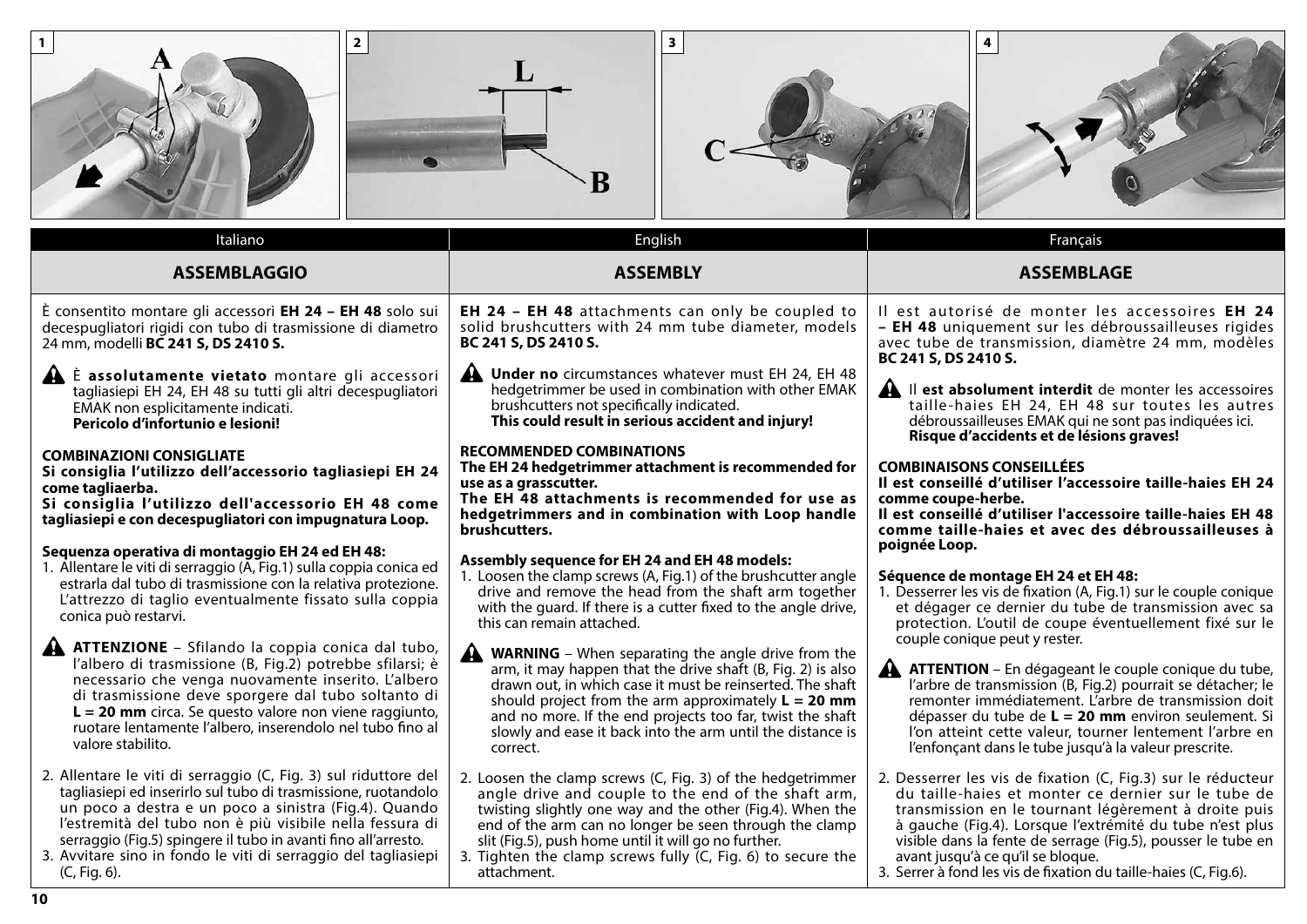| 5<br>6                                                                                                                                                                                                                                                                                                                                                                                                                              |                                                                                                                                                                                                                                                                                                                                                                                                       |                                                                                                                                                                                                                                                                                                                                                        |  |
|-------------------------------------------------------------------------------------------------------------------------------------------------------------------------------------------------------------------------------------------------------------------------------------------------------------------------------------------------------------------------------------------------------------------------------------|-------------------------------------------------------------------------------------------------------------------------------------------------------------------------------------------------------------------------------------------------------------------------------------------------------------------------------------------------------------------------------------------------------|--------------------------------------------------------------------------------------------------------------------------------------------------------------------------------------------------------------------------------------------------------------------------------------------------------------------------------------------------------|--|
| Deutsch                                                                                                                                                                                                                                                                                                                                                                                                                             | Español                                                                                                                                                                                                                                                                                                                                                                                               | Slovensky                                                                                                                                                                                                                                                                                                                                              |  |
| <b>MONTAGE</b>                                                                                                                                                                                                                                                                                                                                                                                                                      | <b>MONTAJE</b>                                                                                                                                                                                                                                                                                                                                                                                        | <b>MONTÁŽ</b>                                                                                                                                                                                                                                                                                                                                          |  |
| Der Einbau des Zubehörs EH 24 - EH 48 ist ausschließlich<br>auf starren Freischneidern mit Schaftdruchmesser 24 mm,<br>Modelle BC 241 S, DS 2410 S. zulässig.                                                                                                                                                                                                                                                                       | Los accesorios EH 24 - EH 48 solo se pueden montar en las<br>desbrozadoras rígidas con tubo de transmisión de 24 mm de<br>diámetro, modelos BC 241 S, DS 2410 S.                                                                                                                                                                                                                                      | Príslušenstvo EH 24 - EH 48 sa smie montovať iba na<br>neohybné krovinorezy s prevodovou rúrkou s priemerom 24<br>mm, modely BC 241 S, DS 2410 S.                                                                                                                                                                                                      |  |
| Es ist strikt verboten, die Heckenschneide-Ausrüstungen<br>EH 24, EH 48 an andere Freischneider EMAK zu<br>montieren, die nicht ausdrücklich hier angegeben sind.<br>Unfall- und Verletzungsgefahr!                                                                                                                                                                                                                                 | No monte los accesorios cortasetos EH 24, EH 48 en<br>ninguna desbrozadora EMAK distinta de las indicadas.<br>¡Peligro de accidentes y lesiones!                                                                                                                                                                                                                                                      | Je absolútne zakázané namontovať príslušenstvo<br>krovinorezov EH 24, EH 48 na akýkoľvek iný krovinorez<br>EMAK, ktorý nie je uvedený v zozname.                                                                                                                                                                                                       |  |
| <b>EMPFOHLENE KOMBINATIONEN</b><br>Wir empfehlen die Verwendung der Heckenschneide-<br>Ausrüstung EH 24 als Rasentrimmer.<br>Wir empfehlen die Verwendung der Heckenschneide-<br>Ausrüstungen EH 48 als Heckenschneider und mit<br>Freischneidern mit Rundgriff.<br>Reihenfolge der Montagevorgänge für EH 24 und EH 48:                                                                                                            | <b>COMBINACIONES ACONSEJADAS</b><br>Se aconseja utilizar como cortacésped el accesorio<br>cortasetos EH 24.<br>Se aconseja utilizar el accesorio cortasetos EH 48 como<br>cortasetos y con desbrozadoras provistas de empuñadura<br>Loop.                                                                                                                                                             | Hrozí nebezpečenstvo úrazu a poranení!<br><b>ODPORÚČANÉ KOMBINÁCIE</b><br>Odporúča sa používať príslušenstvo krovinorezu EH 24<br>ako kosačky.<br>Odporúča sa používať príslušenstvo krovinorezu EH 48<br>ako krovinorezy a s krovinorezmi s rukoväťou Loop.                                                                                           |  |
| 1. Die Befestigungsschrauben (A, Abb.1) am<br>Kegelradgetriebe lockern und dieses mitsamt dem<br>dazugehörigen Schutz aus dem Schaft ziehen.<br>Das eventuell am Kegelradgetriebe befestigte<br>Schneidwerkzeug kann dort bleiben.<br><b>ACHTUNG</b> – Wenn des Kegelradgetriebe aus dem Schaft                                                                                                                                     | Montaje de EH 24 y EH 48<br>1. Afloje los tornillos de fijación (A, Fig. 1) del par cónico<br>y extráigalo del tubo de transmisión con la respectiva<br>protección. Si la herramienta de corte está fijada al par<br>cónico no es necesario quitarla.                                                                                                                                                 | Pracovný postup pri montáži EH 24 a EH 48:<br>1. Uvoľnite upevňovacie skrutky (A, obr. 1) na kónickom spoji<br>a vyberte spoj z prevodovej rúrky s príslušným krytom.<br>Rezací nástroj, ktorý je prípadne upevnený na kónickom<br>spoji, môže ostať pripevnený.                                                                                       |  |
| gezogen wird, kann unter Umständen die Antriebswelle<br>(B, Abb.2) herausrutschen; in diesem Fall muss sie<br>wieder hineingesteckt werden. Die Antriebswelle darf<br>nur um etwa $\mathbf{L} = 20$ mm aus dem Schaft herausragen.<br>Wenn dieser Wert nicht erreicht wird, die Welle langsam<br>drehen und bis zum vorgegebenen Wert in den Schaft<br>stecken.                                                                     | <b>A ATENCIÓN</b> - Cuando se extrae el par cónico del tubo<br>puede salirse el eje de transmisión (B, Fig. 2), en cuyo<br>caso es preciso colocarlo nuevamente en su sitio. Este<br>eje debe sobresalir del tubo una distancia $L = 20$ mm. Si<br>se supera este valor, gire lentamente el eje insertándolo<br>en el tubo hasta el valor establecido.                                                | <b>A POZOR</b> – Vysunutím kónického spoja z rúrky by sa<br>mohol vysunúť aj prevodový hriadeľ (B, obr. 2); musíte<br>ho znovu vsunúť. Prevodový hriadeľ musí vytŕčať z<br>rúrky iba o približne <b>L = 20 mm.</b> Ak sa táto hodnota<br>nedosiahne, otáčajte pomaly hriadeľom, pričom ho<br>vsúvajte do rúrky až po stanovenú hodnotu.                |  |
| 2. Die Befestigungsschrauben (C, Abb. 3) am<br>Untersetzungsgetriebe des Heckenschneiders lockern<br>und diesen am Schaft einsetzen, dazu etwas nach rechts<br>und etwas nach links drehen (Abb. 4). Wenn das Ende<br>des Schaftes nicht mehr im Befestigungsschlitz (Abb.<br>5) sichtbar ist, den Schaft bis zum Anschlag nach vorn<br>drücken.<br>3. Die Befestigungsschrauben des Heckenschneiders<br>(C, Abb. 6) ganz anziehen. | 2. Afloje los tornillos de fijación (C, Fig. 3) del reductor<br>del cortasetos y monte este elemento en el tubo de<br>transmisión, girándolo brevemente hacia la derecha y la<br>izquierda (Fig. 4). Cuando el extremo del tubo ya no se<br>vea por la ranura de bloqueo (Fig. 5), empuje el tubo hacia<br>delante hasta el tope.<br>3. Bloquee los tornillos de fijación del cortasetos (C, Fig. 6). | 2. Uvoľnite upevňovacie skrutky (C, obr. 3) na prevodovke<br>krovinorezu a vsuňte ju na rúrku prevodu, pootočením<br>smerom vpravo a vľavo (obr. 4). Keď už koniec rúrky<br>nevidno v otvore upevnenia (obr. 5) potlačte rúrku<br>dopredu, až kým sa nezablokuje.<br>3. Zaskrutkujte upevňovacie skrutky krovinorezu až na doraz<br>(C, obr. 6).<br>11 |  |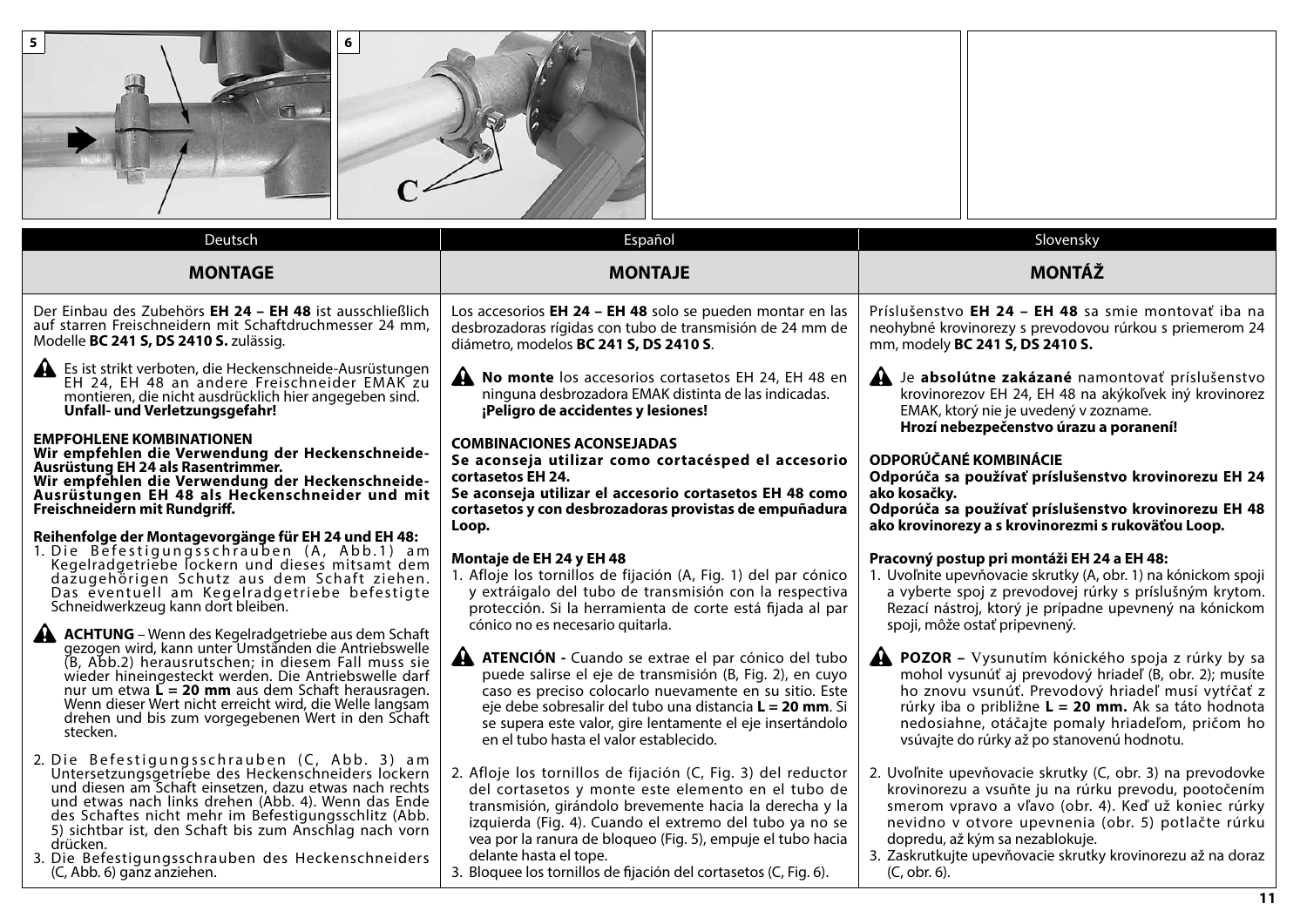| BARABAAA<br>Italiano                                                                                                                                                                                                                                                                                                                                                                                            | 10.<br>English                                                                                                                                                                                                                                                                                                                                                                          |                | Français                                                                                                                                                                                                                                                                                                                                                                                                                        |  |
|-----------------------------------------------------------------------------------------------------------------------------------------------------------------------------------------------------------------------------------------------------------------------------------------------------------------------------------------------------------------------------------------------------------------|-----------------------------------------------------------------------------------------------------------------------------------------------------------------------------------------------------------------------------------------------------------------------------------------------------------------------------------------------------------------------------------------|----------------|---------------------------------------------------------------------------------------------------------------------------------------------------------------------------------------------------------------------------------------------------------------------------------------------------------------------------------------------------------------------------------------------------------------------------------|--|
| <b>AVVIAMENTO</b>                                                                                                                                                                                                                                                                                                                                                                                               | <b>STARTING</b>                                                                                                                                                                                                                                                                                                                                                                         |                | <b>MISE EN ROUTE</b>                                                                                                                                                                                                                                                                                                                                                                                                            |  |
|                                                                                                                                                                                                                                                                                                                                                                                                                 |                                                                                                                                                                                                                                                                                                                                                                                         |                |                                                                                                                                                                                                                                                                                                                                                                                                                                 |  |
| Lubrificare le lame ogni volta che fate il pieno al<br>serbatoio (Fig. 9). Una corretta lubrificazione delle<br>lame durante le fasi di taglio riduce al minimo l'usura,<br>assicurandone una maggiore durata. Utilizzare sempre<br>olio di buona qualità.                                                                                                                                                      | Oil blades each gas tank filling (Fig. 9). Correct<br>lubrication of the blades during cutting minimises<br>wear, ensuring longer blade life. Always use a good<br>quality oil.                                                                                                                                                                                                         |                | Lubrifier les lamier à chaque plein de votre reservoir<br>(Fig. 9). Toujours lubrifier correctement les lames de<br>coupe pour éviter de les user et prolonger leur durée<br>de vie. Utilisez toujours de l'huile de bonne qualité.                                                                                                                                                                                             |  |
| A ATTENZIONE - É proibito l'uso di olio di<br>recupero! Utilizzare sempre lubrificante<br>biodegradabile.                                                                                                                                                                                                                                                                                                       | WARNING - Never use waste oil. Always use<br>biodegradable lubrificant.                                                                                                                                                                                                                                                                                                                 | biodégradable. | ATTENTION - N'utilisez surtout pas d'huile<br>récupérée ! Utiliser toujours lubrifiant<br>Avant de mettre le moteur en marche, veillez                                                                                                                                                                                                                                                                                          |  |
| A Prima di avviare il motore, assicurarsi che le<br>lame non siano bloccate e che non siano in<br>contatto con un corpo estraneo.                                                                                                                                                                                                                                                                               | A Before starting make sure the blades are not<br>locked and are not obstructed.                                                                                                                                                                                                                                                                                                        | étrangers.     | à ce que le lames ne soient pas bloquées et<br>qu'elles ne soit pas en contact avec des corps                                                                                                                                                                                                                                                                                                                                   |  |
| A Con il motore al minimo, le lame non devono<br>girare. In caso contrario rivolgersi ad un Centro<br>Assistenza Autorizzato per effettuare un<br>controllo e risolvere il problema.                                                                                                                                                                                                                            | When the engine is idling the blades must not<br>turn. Otherwise contact an Authorized Service<br>Center to carry out a check and fix the problem.                                                                                                                                                                                                                                      |                | A Le lames ne doit pas tourner quand le moteur<br>est au ralenti. Sinon, contactez un Centre de<br>Service Agréé de procéder à une vérification et<br>corriger le problème.                                                                                                                                                                                                                                                     |  |
| A Con motore in moto, afferrare sempre<br>saldamente l'impugnatura anteriore con la<br>mano sinistra e quella posteriore con la mano<br>destra (Fig. 10). Verificare che tutte le parti del<br>corpo siano lontane dalle lame e dalla marmitta.<br>Non adottare mai una presa incrociata. Gli<br>operatori mancini devono attenersi alle stesse<br>istruzioni. Assumere una posizione di taglio<br>appropriata. | A When the motor is running, grip the front<br>handle firmly with your left hand and the back<br>handle with your right hand (Fig. 10). Check<br>that all parts of the body are kept away from<br>the blades and muffler. Never use a cross-<br>handed grip. Left-handers should follow these<br>instructions too. Keep a proper cutting stance.                                        | ┻<br>correcte. | Quand le moteur tourne, saississez toujours<br>fermement la poignée avant de la main<br>gauche et la poignée arrière de la main droite<br>(Fig. 10). Ne vous approchez pas de le lames ni<br>du pot d'échappement. Vous devez maintenir<br>la machine à deux mains, sans jamais les<br>croiser. Ces directives s'appliquent également<br>aux gauchers. Conservez la position de coupe                                           |  |
| A L'esposizione alle vibrazioni può causare<br>danni alle persone che soffrono di problemi<br>di circolazione sanguigna o problemi nervosi.<br>Rivolgersi al medico se si verificano sintomi<br>fisici quali intorpidimento, mancanza di<br>sensibilità, riduzione della forza normale o<br>variazioni del colore della pelle. Questi sintomi<br>di solito compaiono nelle dita, mani o polsi.                  | <b>A</b> Over exposure to vibrations can result in blood-<br>vessel or nerve injury to persons suffering<br>with blood circulation problems. Seek medical<br>attention if you experience physical symptoms<br>such numbness, lack of feeling, reduction in<br>normal strength, changes in the colour of the<br>skin. These symptoms normally appear in the<br>fingers, hands or wrists. |                | A L'exposition aux vibrations peut entraîner des<br>problèmes aux personnes souffrant de troubles<br>circulatoires ou de nature nerveuse. Demander<br>l'avis d'un médecin en cas de symptômes<br>physiques tels qu'engourdissements, absence<br>de sensibilité, réduction de la force normale<br>ou variations de la couleur de la peau. Ces<br>symptômes se présentent normalement au<br>niveau des doigts, mains ou poignets. |  |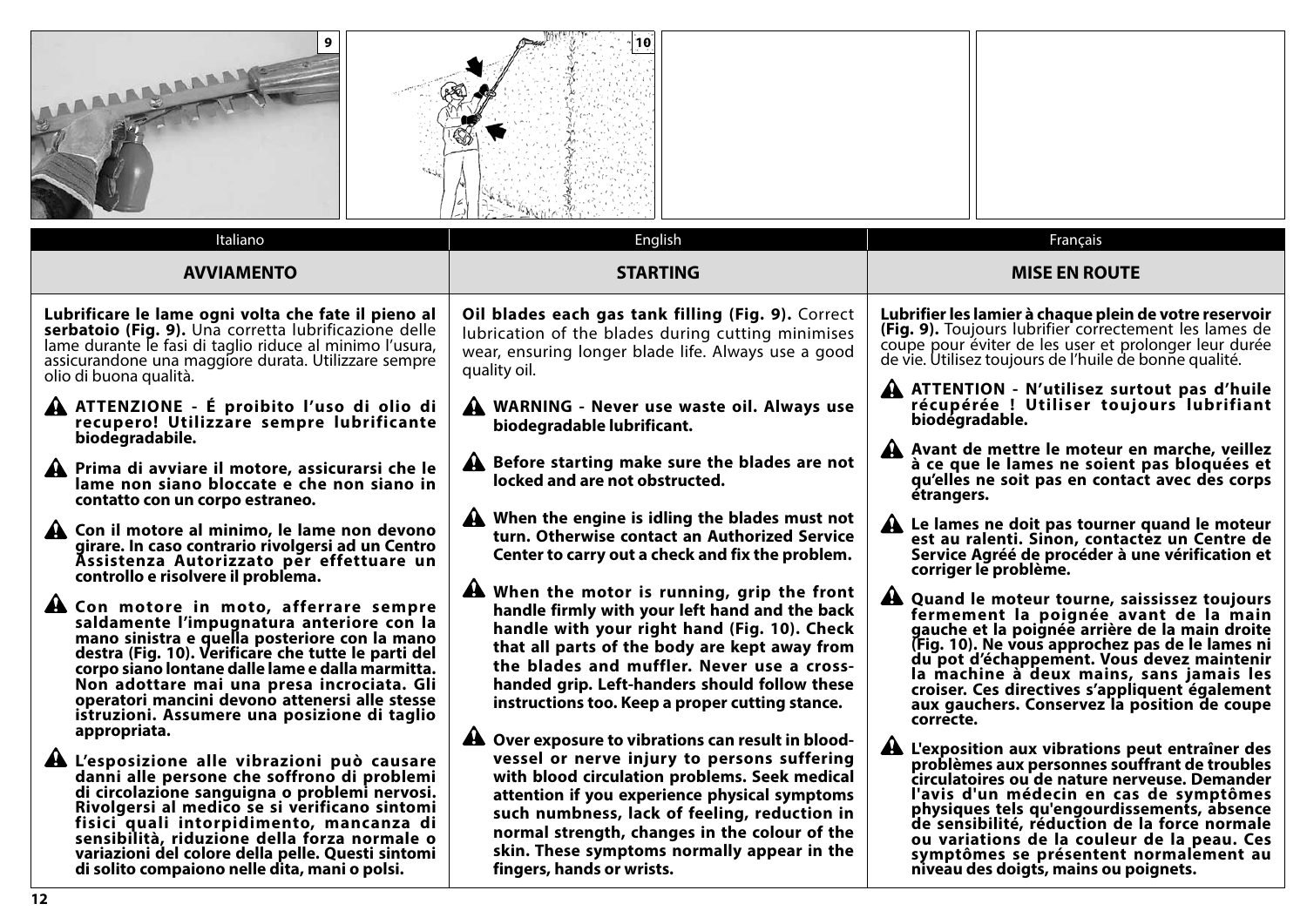| Deutsch                                                                                                                                                                                                                                                                                                                                                                                                                                                                                                                                                                                                 | Español                                                                                                                                                                                                                                                                                                                                                                                                                                                                                                                                                                                       | Slovensky                                                                                                                                                                                                                                                                                                                                                                                                                                                                                                                                                         |
|---------------------------------------------------------------------------------------------------------------------------------------------------------------------------------------------------------------------------------------------------------------------------------------------------------------------------------------------------------------------------------------------------------------------------------------------------------------------------------------------------------------------------------------------------------------------------------------------------------|-----------------------------------------------------------------------------------------------------------------------------------------------------------------------------------------------------------------------------------------------------------------------------------------------------------------------------------------------------------------------------------------------------------------------------------------------------------------------------------------------------------------------------------------------------------------------------------------------|-------------------------------------------------------------------------------------------------------------------------------------------------------------------------------------------------------------------------------------------------------------------------------------------------------------------------------------------------------------------------------------------------------------------------------------------------------------------------------------------------------------------------------------------------------------------|
| <b>ANLASSEN</b>                                                                                                                                                                                                                                                                                                                                                                                                                                                                                                                                                                                         | <b>PUESTA EN MARCHA</b>                                                                                                                                                                                                                                                                                                                                                                                                                                                                                                                                                                       | <b>ŠTARTOVANIE</b>                                                                                                                                                                                                                                                                                                                                                                                                                                                                                                                                                |
| Ölen Sie die Messer nach jeder Benzintankfüllung                                                                                                                                                                                                                                                                                                                                                                                                                                                                                                                                                        | Cada vez que llene el depósito de combustible                                                                                                                                                                                                                                                                                                                                                                                                                                                                                                                                                 | Čepele namažte vždy pri naplnení palivovej nádrže                                                                                                                                                                                                                                                                                                                                                                                                                                                                                                                 |
| (Abb. 9). Eine vorschriftsmäßige Schmierung der                                                                                                                                                                                                                                                                                                                                                                                                                                                                                                                                                         | (Fig. 9), deberá engrasar las cuchillas. La lubricación                                                                                                                                                                                                                                                                                                                                                                                                                                                                                                                                       | <b>(Obr. 9).</b> Správne mazanie čepelí počas práce znižuje                                                                                                                                                                                                                                                                                                                                                                                                                                                                                                       |
| Messer beim Schneiden minimiert den Verschleiß und                                                                                                                                                                                                                                                                                                                                                                                                                                                                                                                                                      | correcta de las cuchillas durante las fases de corte                                                                                                                                                                                                                                                                                                                                                                                                                                                                                                                                          | ich opotrebovanie na minimum, a tak predlžuje ich                                                                                                                                                                                                                                                                                                                                                                                                                                                                                                                 |
| garantiert höchste Nutzdauer. Verwenden Sie stets                                                                                                                                                                                                                                                                                                                                                                                                                                                                                                                                                       | reduce el desgaste al mínimo, asegurando una mayor                                                                                                                                                                                                                                                                                                                                                                                                                                                                                                                                            | životnosť. Do nádrže prilejte doporučené množstvo                                                                                                                                                                                                                                                                                                                                                                                                                                                                                                                 |
| qualitativ hochwertiges OI.                                                                                                                                                                                                                                                                                                                                                                                                                                                                                                                                                                             | duración. Utilice siempre aceite de buena calidad.                                                                                                                                                                                                                                                                                                                                                                                                                                                                                                                                            | kvalitného oleja.                                                                                                                                                                                                                                                                                                                                                                                                                                                                                                                                                 |
| A ACHTUNG - Verwenden Sie auf keinen Fall Altöl!                                                                                                                                                                                                                                                                                                                                                                                                                                                                                                                                                        | A ATENCION - Está prohibido usar aceite                                                                                                                                                                                                                                                                                                                                                                                                                                                                                                                                                       | A UPOZORNENIE - Je zakázané používať použitý                                                                                                                                                                                                                                                                                                                                                                                                                                                                                                                      |
| Verwenden Sie stets biologisch abbaubare                                                                                                                                                                                                                                                                                                                                                                                                                                                                                                                                                                | recuperado. Utilizar siempre un lubricante                                                                                                                                                                                                                                                                                                                                                                                                                                                                                                                                                    | olej! Vždy používajte biologicky odbúrateľné                                                                                                                                                                                                                                                                                                                                                                                                                                                                                                                      |
| Schmierstoffe.                                                                                                                                                                                                                                                                                                                                                                                                                                                                                                                                                                                          | biodegradable.                                                                                                                                                                                                                                                                                                                                                                                                                                                                                                                                                                                | mazadlo.                                                                                                                                                                                                                                                                                                                                                                                                                                                                                                                                                          |
| Vor dem Anlassen des Motors sicherstellen, daß                                                                                                                                                                                                                                                                                                                                                                                                                                                                                                                                                          | Antes de arrancar el motor asegurarse que le                                                                                                                                                                                                                                                                                                                                                                                                                                                                                                                                                  | A Pred štartovaním motora sa ubezpečte, či                                                                                                                                                                                                                                                                                                                                                                                                                                                                                                                        |
| Messer die nicht blockiert sind, und daß nicht                                                                                                                                                                                                                                                                                                                                                                                                                                                                                                                                                          | cuchillas no estén bloqueadas y que no estéen                                                                                                                                                                                                                                                                                                                                                                                                                                                                                                                                                 | čepele nie sú zablokované a či nie sú v kontakte                                                                                                                                                                                                                                                                                                                                                                                                                                                                                                                  |
| in Kontakt mit Fremdkörpern ist.                                                                                                                                                                                                                                                                                                                                                                                                                                                                                                                                                                        | contacto con un cuerpo extraño.                                                                                                                                                                                                                                                                                                                                                                                                                                                                                                                                                               | s cudzím predmetom.                                                                                                                                                                                                                                                                                                                                                                                                                                                                                                                                               |
| A Im Leerlauf darf die Messer nicht mitlaufen.<br>Andernfalls kontaktieren Sie einen<br>Autorisierten Service-Center, um eine Kontrolle<br>durchzuführen, und das Problem zu beheben.<br>A Halten Sie den vorderen Griff der Kettensäge<br>beim Betrieb fest in der linken Hand; den<br>hinteren Griff hingegen mit der rechten<br>(Abb. 10). Überprüfen Sie ob sich keine<br>Körperteile in der Nähe des Schalldämpfers<br>oder der Messer befinden. Arbeiten Sie niemals<br>mit überkreuzten Armen. Diese Anweisung gilt<br>auch für Linkshänder. Nehmen Sie zum Mähen<br>eine geeignete Haltung ein. | A Con el motor al mínimo le cuchillas no debe<br>girar. De lo contrario en contacto con un Centro<br>de Servicio Autorizado para llevar a cabo un<br>control y solucionar el problema.<br>A Con el motor en movimiento, sujetar siempre<br>fuertemente la empuñadura anterior con la<br>mano izquierda y la posterior con la mano<br>derecha (Fig. 10). Verificar que todas las partes<br>del cuerpo estén alejadas de le cuchillas<br>y del silenciador. No cruce las manos. Las<br>personas zurdas deben seguir también estas<br>instrucciones. Adopte una postura adecuada<br>para cortar. | A S motorom na voľnobehu nesmú byť čepele v<br>pohybe. V opačnom prípade nastavte skrutku<br>voľnobehu. V opačnom prípade kontaktujte<br>Autorizovaného Servisného Strediska, aby<br>vykonala kontrolu a odstránenie problému.<br>A Pokiaľ motor beží, držte vždy prednú rukoväť<br>pevne ľavou rukou a zadnú rukoväť pravou<br>rukou (Obr. 10). Skontrolujte, či sú všetky časti<br>tela vzdialené od čepelí a od tlmiča výfuku.<br>Nikdy stroj nedržte prekríženými rukamí. Tieto<br>pokyny musia dodržiavať aj ľaváci. Udržiavajte<br>správny pracovný postoj. |
| A Für Personen mit Kreislaufstörungen und                                                                                                                                                                                                                                                                                                                                                                                                                                                                                                                                                               | A La exposición a las vibraciones puede causar                                                                                                                                                                                                                                                                                                                                                                                                                                                                                                                                                | Vystavenie sa vibráciám môže spôsobiť                                                                                                                                                                                                                                                                                                                                                                                                                                                                                                                             |
| nervösen Leiden können Vibrationen                                                                                                                                                                                                                                                                                                                                                                                                                                                                                                                                                                      | daños a las personas que sufren de problemas                                                                                                                                                                                                                                                                                                                                                                                                                                                                                                                                                  | poranenia osôb, ktoré trpia problémami s                                                                                                                                                                                                                                                                                                                                                                                                                                                                                                                          |
| gesundheitsschädlich sein. Sollten Symptome                                                                                                                                                                                                                                                                                                                                                                                                                                                                                                                                                             | de circulación sanguínea o nerviosos. Acudir al                                                                                                                                                                                                                                                                                                                                                                                                                                                                                                                                               | obehom krvi alebo majú problémy nervového                                                                                                                                                                                                                                                                                                                                                                                                                                                                                                                         |
| wie Prickeln, Gefühllosigkeit, Kraftschwund                                                                                                                                                                                                                                                                                                                                                                                                                                                                                                                                                             | médico en caso de presentarse síntomas físicos                                                                                                                                                                                                                                                                                                                                                                                                                                                                                                                                                | pôvodu. Ak spozorujete príznaky ako stŕpnutie,                                                                                                                                                                                                                                                                                                                                                                                                                                                                                                                    |
| oder Veränderungen der Hautfarbe auftreten,                                                                                                                                                                                                                                                                                                                                                                                                                                                                                                                                                             | como entumecimiento, falta de sensibilidad,                                                                                                                                                                                                                                                                                                                                                                                                                                                                                                                                                   | strata citlivosti, zníženie normálnej sily alebo                                                                                                                                                                                                                                                                                                                                                                                                                                                                                                                  |
| suchen Sie umgehend ein Arzt auf. Von diesen                                                                                                                                                                                                                                                                                                                                                                                                                                                                                                                                                            | debilitamiento o variaciones del color de la piel.                                                                                                                                                                                                                                                                                                                                                                                                                                                                                                                                            | zmeny farby pokožky, obráťte sa na svojho                                                                                                                                                                                                                                                                                                                                                                                                                                                                                                                         |
| Symptomen sind meist Finger, Hände oder                                                                                                                                                                                                                                                                                                                                                                                                                                                                                                                                                                 | Estos síntomas suelen aparecer en los dedos,                                                                                                                                                                                                                                                                                                                                                                                                                                                                                                                                                  | lekára. Tieto príznaky sa zvyčajne prejavujú na                                                                                                                                                                                                                                                                                                                                                                                                                                                                                                                   |
| Armgelenke betroffen.                                                                                                                                                                                                                                                                                                                                                                                                                                                                                                                                                                                   | las manos y los puños.                                                                                                                                                                                                                                                                                                                                                                                                                                                                                                                                                                        | prstoch, rukách a zápästiach.                                                                                                                                                                                                                                                                                                                                                                                                                                                                                                                                     |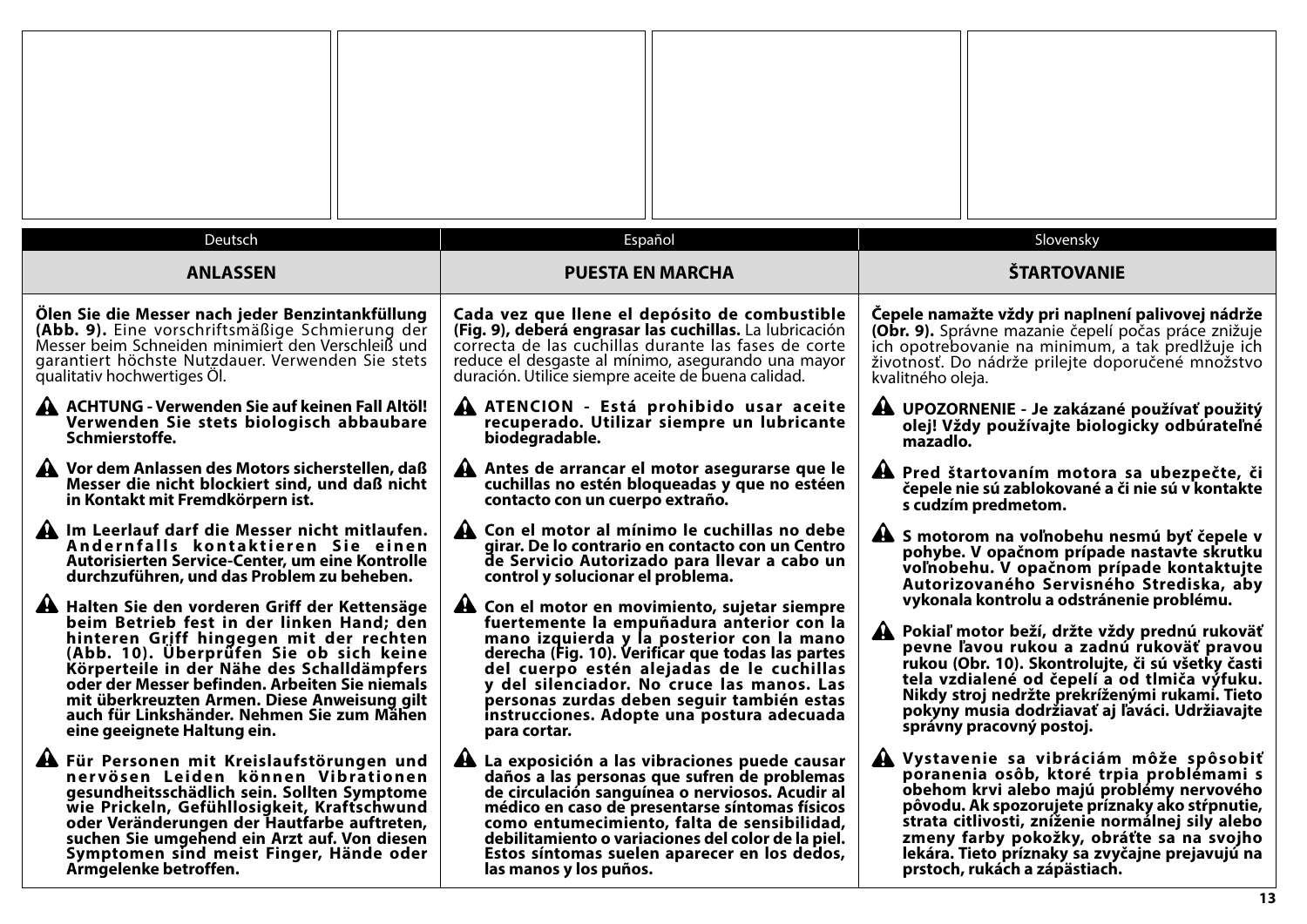| 18<br>17                                                                                                                                                                                                                                                                                                                                                                                                                                                                                                                                                                                                                                                                                                                                                                                                                                                                                                                                                                                                                                                                                                                                                                                                                                                                                                                                                                                                                                               |                                                                                                                                                                                                                                                                                                                                                                                                                                                                                                                                                                                                                                                                                                                                                                                                                                                                                                                                                                                                                                                                                                                                                                                                                                                                                        |                                                                                                                                                                                                                                                                                                                                                                                                                                                                                                                                                                                                                                                                                                                                                                                                                                                                                                                                                                                                                                                                                                                                                                                                                                                                                                                                                                                                                                                                                            |
|--------------------------------------------------------------------------------------------------------------------------------------------------------------------------------------------------------------------------------------------------------------------------------------------------------------------------------------------------------------------------------------------------------------------------------------------------------------------------------------------------------------------------------------------------------------------------------------------------------------------------------------------------------------------------------------------------------------------------------------------------------------------------------------------------------------------------------------------------------------------------------------------------------------------------------------------------------------------------------------------------------------------------------------------------------------------------------------------------------------------------------------------------------------------------------------------------------------------------------------------------------------------------------------------------------------------------------------------------------------------------------------------------------------------------------------------------------|----------------------------------------------------------------------------------------------------------------------------------------------------------------------------------------------------------------------------------------------------------------------------------------------------------------------------------------------------------------------------------------------------------------------------------------------------------------------------------------------------------------------------------------------------------------------------------------------------------------------------------------------------------------------------------------------------------------------------------------------------------------------------------------------------------------------------------------------------------------------------------------------------------------------------------------------------------------------------------------------------------------------------------------------------------------------------------------------------------------------------------------------------------------------------------------------------------------------------------------------------------------------------------------|--------------------------------------------------------------------------------------------------------------------------------------------------------------------------------------------------------------------------------------------------------------------------------------------------------------------------------------------------------------------------------------------------------------------------------------------------------------------------------------------------------------------------------------------------------------------------------------------------------------------------------------------------------------------------------------------------------------------------------------------------------------------------------------------------------------------------------------------------------------------------------------------------------------------------------------------------------------------------------------------------------------------------------------------------------------------------------------------------------------------------------------------------------------------------------------------------------------------------------------------------------------------------------------------------------------------------------------------------------------------------------------------------------------------------------------------------------------------------------------------|
| Italiano                                                                                                                                                                                                                                                                                                                                                                                                                                                                                                                                                                                                                                                                                                                                                                                                                                                                                                                                                                                                                                                                                                                                                                                                                                                                                                                                                                                                                                               | English                                                                                                                                                                                                                                                                                                                                                                                                                                                                                                                                                                                                                                                                                                                                                                                                                                                                                                                                                                                                                                                                                                                                                                                                                                                                                | Français                                                                                                                                                                                                                                                                                                                                                                                                                                                                                                                                                                                                                                                                                                                                                                                                                                                                                                                                                                                                                                                                                                                                                                                                                                                                                                                                                                                                                                                                                   |
| <b>UTILIZZO</b>                                                                                                                                                                                                                                                                                                                                                                                                                                                                                                                                                                                                                                                                                                                                                                                                                                                                                                                                                                                                                                                                                                                                                                                                                                                                                                                                                                                                                                        | <b>USE</b>                                                                                                                                                                                                                                                                                                                                                                                                                                                                                                                                                                                                                                                                                                                                                                                                                                                                                                                                                                                                                                                                                                                                                                                                                                                                             | <b>UTILISATION</b>                                                                                                                                                                                                                                                                                                                                                                                                                                                                                                                                                                                                                                                                                                                                                                                                                                                                                                                                                                                                                                                                                                                                                                                                                                                                                                                                                                                                                                                                         |
| A ATTENZIONE - Nei decespugliatori con<br>impugnatura Loop, per un corretto bilanciamento<br>del peso della macchina e quindi un utilizzo<br>ottimale, la distanza A non deve mai superare<br>40 cm (Fig.17). Per trovare la posizione ideale<br>(e quindi il corretto bilanciamento) spostare<br>l'impugnatura Loop allentando le viti di fissaggio<br>(A, Fig. 18).<br><b>USI VIETATI</b><br>- Spegnere il motore prima di appoggiare il tagliasiepi.<br>Non lasciare incustodito il tagliasiepi con il motore in<br>funzione.<br>- Mantenere l'impugnatura pulita, asciutta e priva di<br>tracce di olio o miscela carburante.<br>- Non lavorare vicino a fili elettrici.<br>- Lavorare solo quando la visibilità e la luce sono<br>sufficienti per vedere chiaramente.<br>- Arrestare il motore prima di appoggiare la macchina.<br>- Prestare particolare attenzione e allarme, quando si<br>indossano le protezione uditive, in quanto tali<br>apparecchiature possono limitare la capacità di<br>ascoltare i suoni indicanti i rischi (inviti, segnali,<br>avvertimenti, ecc.)<br>- Siate estremamente cauti quando si lavora su pendii<br>o terreni sconnessi.<br>- Arrestare il tagliasiepi se la lama colpisce un oggetto<br>estraneo. Ispezionare il tagliasiepi e fare riparare le<br>parti danneggiate, se necessario.<br>- Tenere la lama pulita da sporcizia e sabbia. Anche un<br>piccola quantità di sporcizia rende rapidamente poco | <b>A WARNING</b> - Brushcutters with Loop handle: to<br>ensure the weight of the machine is correctly<br>balanced and gain optimum advantage from its<br>use, distance A (Fig.17) must never exceed 40 cm.<br>To find the ideal position (and therefore the correct<br>balance), loosen the clamp screws (A, Fig.18) and<br>shift the handle along the shaft arm.<br><b>PROHIBITED USE</b><br>- Shut off the engine before setting down the hedge<br>trimmer. Do not leave the engine running<br>unattended.<br>Keep the handles dry, clean and free of oil or fuel<br>mixture.<br>Do not work near electrical cables.<br>- Work only in conditions offering sufficient visibility<br>and light to see clearly.<br>- Stop the engine before setting the machine down.<br>- Be particularly cautious and alert when wearing ear<br>protectors, as these can restrict your ability to hear<br>sounds indicating danger (shouts, signals, warnings,<br>etc.)<br>- Be extremely careful when working on slopes or<br>uneven surfaces.<br>- Stop the hedgetrimmer if the blade strikes a foreign<br>object. Inspect the hedgetrimmer and repair or<br>replace parts as necessary.<br>- Keep the blade clean from dirt and sand. Even a small<br>amount of dirt will quickly dull the blade. | A<br><b>ATTENTION - Pour les débroussailleuses avec</b><br>poignée Loop, la distance <b>A</b> ne doit jamais dépasser<br>40 cm (Fig.17) afin d'assurer un bon équilibre du<br>poids de la machine et l'utiliser de façon optimale.<br>Pour trouver la position idéale (et le bon équilibre),<br>déplacer la poignée Loop en desserrant les vis de<br>fixation (A, Fig.18).<br><b>USAGES INTERDITS</b><br>- Eteindrele moteur avant de poser le taille-haies. Ne<br>laissez pas le taille-haies tourner sans surveillance.<br>- Tenez vos mains au sec, propres et exemptes d'huile<br>ou de carburant.<br>- Ne vous approchez pas des fils électriques.<br>- Travaillez uniquement lorsque la visibilité et<br>l'éclairage sont suffisants.<br>- Arrêter le moteur avant de poser la machine.<br>- Soyez particulièrement attentif et vigilant lorsque<br>vous portez des casques de protection car de tels<br>équipements peuvent limiter la capacité d'entendre<br>les signaux sonores d'avertissement (alarmes, signaux<br>d'avertissement, etc.)<br>- Soyez particulièrement prudents lorsque vous<br>travaillez sur les terrains en pente ou accidentés.<br>- Arrêter la machine si la lame atteint un corps<br>étranger. Contrôler à fond le taille-haie et, si<br>nécessaire, faire réparer les parties endommagées.<br>- S'assurer que la lame est toujours propre et éliminer<br>la saleté et le sable. Une toute petite quantité de<br>saleté compromet le tranchant de la lame. |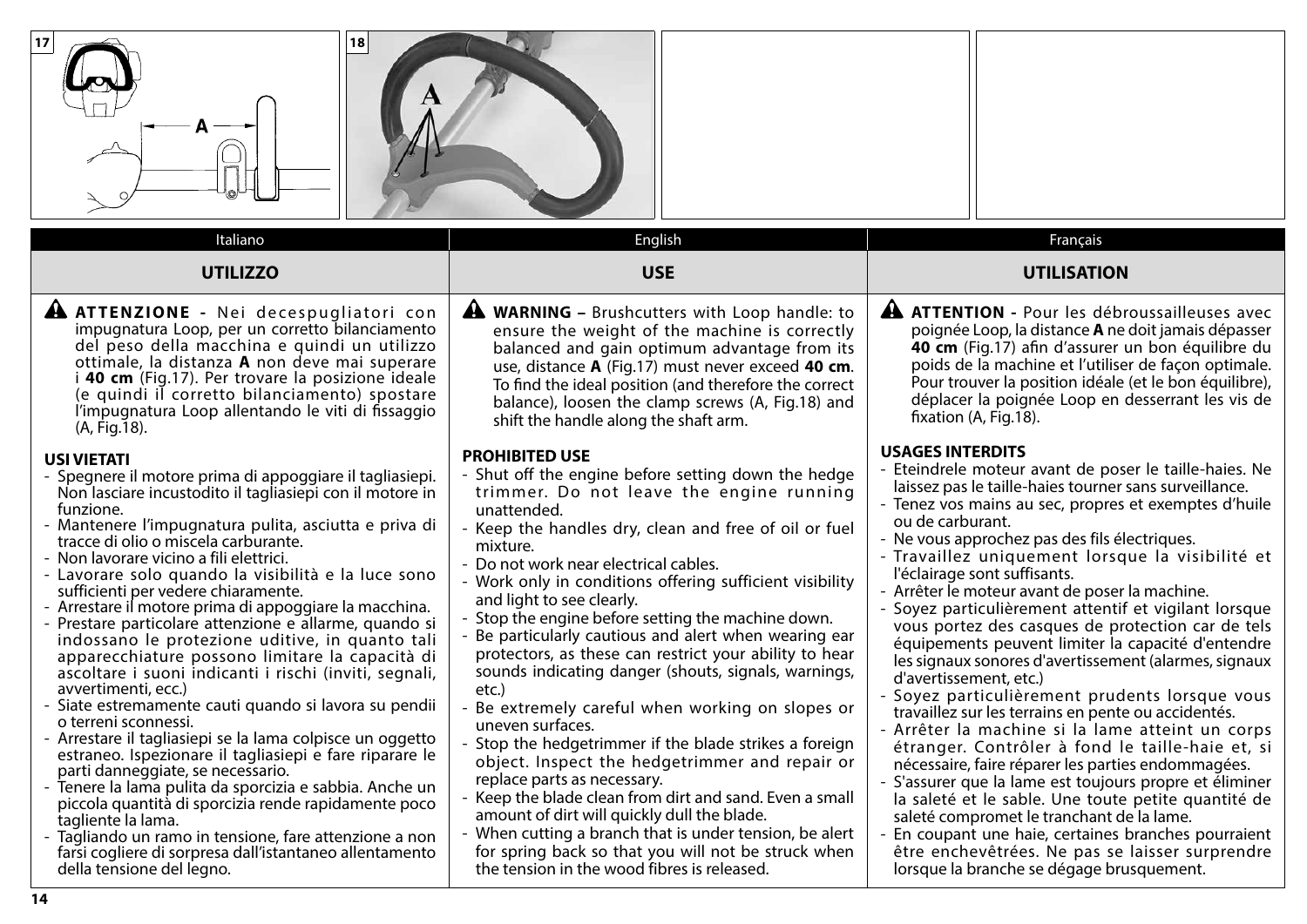| Deutsch                                                                                                                                                                                                                                                                                                                                                                                                                                                                                                                                                                                                                                                                                                                                                                                                                                                                                                                                                                                                                                                                                                                                                                                                                                                                          | Español                                                                                                                                                                                                                                                                                                                                                                                                                                                                                                                                                                                                                                                                                                                                                                                                                                                                                                                                                                                                                                                                                                                                                                   | Slovensky                                                                                                                                                                                                                                                                                                                                                                                                                                                                                                                                                                                                                                                                                                                                                                                                                                                                                                                                                                                                                                                                   |
|----------------------------------------------------------------------------------------------------------------------------------------------------------------------------------------------------------------------------------------------------------------------------------------------------------------------------------------------------------------------------------------------------------------------------------------------------------------------------------------------------------------------------------------------------------------------------------------------------------------------------------------------------------------------------------------------------------------------------------------------------------------------------------------------------------------------------------------------------------------------------------------------------------------------------------------------------------------------------------------------------------------------------------------------------------------------------------------------------------------------------------------------------------------------------------------------------------------------------------------------------------------------------------|---------------------------------------------------------------------------------------------------------------------------------------------------------------------------------------------------------------------------------------------------------------------------------------------------------------------------------------------------------------------------------------------------------------------------------------------------------------------------------------------------------------------------------------------------------------------------------------------------------------------------------------------------------------------------------------------------------------------------------------------------------------------------------------------------------------------------------------------------------------------------------------------------------------------------------------------------------------------------------------------------------------------------------------------------------------------------------------------------------------------------------------------------------------------------|-----------------------------------------------------------------------------------------------------------------------------------------------------------------------------------------------------------------------------------------------------------------------------------------------------------------------------------------------------------------------------------------------------------------------------------------------------------------------------------------------------------------------------------------------------------------------------------------------------------------------------------------------------------------------------------------------------------------------------------------------------------------------------------------------------------------------------------------------------------------------------------------------------------------------------------------------------------------------------------------------------------------------------------------------------------------------------|
| <b>GEBRAUCH</b>                                                                                                                                                                                                                                                                                                                                                                                                                                                                                                                                                                                                                                                                                                                                                                                                                                                                                                                                                                                                                                                                                                                                                                                                                                                                  | <b>UTILIZACION</b>                                                                                                                                                                                                                                                                                                                                                                                                                                                                                                                                                                                                                                                                                                                                                                                                                                                                                                                                                                                                                                                                                                                                                        | <b>POUŽITIE</b>                                                                                                                                                                                                                                                                                                                                                                                                                                                                                                                                                                                                                                                                                                                                                                                                                                                                                                                                                                                                                                                             |
| <b>A ACHTUNG</b> – Für eine korrekte Balancierung des<br>Maschinengewichts und somit für einen optimalen<br>Gebrauch darf bei den Heckenschneidern mit<br>Rundgriff der Abstand A nie 40 cm (Abb.17)<br>übersteigen. Um die ideale Position (und folglich<br>die korrekte Balancierung) zu finden, den Rundgriff<br>durch Lockern der Befestigungsschrauben<br>(A, Abb.18) verschieben.                                                                                                                                                                                                                                                                                                                                                                                                                                                                                                                                                                                                                                                                                                                                                                                                                                                                                          | <b>A ATENCIÓN</b> - En las desbrozadoras con empuñadura<br>Loop, para equilibrar correctamente el peso de la<br>máquina y conseguir un funcionamiento correcto,<br>la distancia A no debe superar nunca los 40 cm<br>(Fig. 17). Para encontrar la posición de equilibrio<br>ideal, afloje los tornillos de fijación (A, Fig. 18) de<br>la empuñadura Loop y desplácela hasta el punto<br>adecuado.                                                                                                                                                                                                                                                                                                                                                                                                                                                                                                                                                                                                                                                                                                                                                                        | A POZOR - U krovinorezov s rukoväťou Loop,<br>aby bola zabezpečená správna rovnováha a<br>teda optimáne používanie stroja, vzdialenosť A<br>nesmie nikdy prekročiť 40 cm (obr. 17). Aby ste<br>našli ideálnu polohu (a teda správnu rovnováhu),<br>premiestnite rukoväť Loop po uvoľnení<br>upevňovacích skrutiek (A, obr. 18).                                                                                                                                                                                                                                                                                                                                                                                                                                                                                                                                                                                                                                                                                                                                             |
| <b>VERBOTENER EINSATZ</b><br>- Stellen Sie den Motor ab, bevor Sie die Heckenschere<br>absetzen. Lassen Sie die Heckenschere nie mit<br>laufendem Motor unbeaufsichtigt.<br>- Halten Sie den Griff stets sauber, trocken und frei von<br>Rückständen von Öl oder Treibstoffgemisch.<br>- Arbeiten Sie niemals in der Nähe von elektrischen<br>Leitungen.<br>- Arbeiten Sie nur, wenn Sicht und Lichtverhältnisse<br>ein sicheres Arbeiten gestatten.<br>- Stellen Sie den Motor vor Absetzen der Heckenschere<br>ab.<br>- Achten Sie besonders auf Alarme bei Verwendung<br>der Schutzausrüstung, denn diese Ausrüstungen<br>können das Hören von Warntönen (Aufforderungen,<br>Signale, Warnungen usw.) beeinträchtigen.<br>Seien Sie besonders vorsichtig bei der Arbeit am<br>Hang oder auf unebenem Gelände.<br>- Halten Sie die Heckenschere sofort an, falls sie gegen<br>Fremdkörper stößt. Überprüfen Sie die Heckenschere<br>und lassen Sie ggf. beschädigte Teile reparieren.<br>Beseitigen Sie Schmutz oder Sand vom Messer. Selbst<br>eine geringe Schmutzmenge beeinträchtigt die<br>Schärfe des Messers.<br>- Achten Sie beim Schneiden eines gespannten Astes<br>darauf, durch Nachlassen der Spannung nicht die<br>Kontrolle über die Heckenschere zu verlieren. | <b>USOS NO ADMITIDOS</b><br>- Apague el motor antes de dejar el cortasetos en el<br>suelo. No deje el cortasetos con el motor en marcha<br>sin vigilancia.<br>- Mantenga la empuñadura seca, limpia y sin restos de<br>aceite o combustible.<br>- No trabajar cerca de cables eléctricos.<br>- Trabajar sólo cuando la visibilidad y la luz sean<br>suficientes para ver claramente.<br>- Parar el motor antes de apoyar la máquina.<br>- Prestar atención especialmente cuando se estén<br>utilizando dispositivos de protección que pueden<br>limitar la capacidad de oír sonidos que indican<br>riesgos (avisos, señales, advertencias, etc.).<br>- Tener mucho cuidado al trabajar en pendiente o<br>sobre terrenos irregulares.<br>- Parar el cortasetos si la cuchilla da contra algún<br>objeto extraño. Inspeccionar el cortasetos y hacer<br>reparar las partes que estén dañadas.<br>- Mantener la cuchilla libre de suciedad y arena. Hasta<br>una pequeña cantidad de suciedad quita filo a la<br>cuchilla.<br>- Al cortar una rama en tensión, prestar atención para<br>no dejarse sorprender por el aflojamiento instantáneo<br>de la tensión de la madera. | <b>ZAKÁZANÉ POUŽITIE</b><br>- Vypnite motor ešte pred položením krovinorezu na<br>podložku. Krovinorez nenechávajte bez dozoru, kým<br>je motor v chode.<br>- Rukoväť udržiavajte čistú, suchú a bez zvyškov oleja<br>alebo palivovej zmesi.<br>- Nepracujte v blízkosti elektrických vedení.<br>- Pracujte iba pri dostatočnej viditeľnosti a svetle, aby<br>ste jasne videli.<br>- Motor vypnite ešte pred položením stroja na zem.<br>- Mimoriadny pozor dávajte pri nosení osobných<br>ochranných prostriedkov, pretože tieto pomôcky<br>môžu ovplyvniť počúvanie výstražných znamení<br>(zvolania, signály, upozornenia a pod.)<br>- Mimoriadny pozor dávajte pri práci na svahoch alebo<br>nerovnom teréne.<br>- Ak čepeľ zasiahne nejaký cudzí predmet, krovinorez<br>zastavte. Podľa potreby krovinorez skontrolujte a<br>dajte opraviť poškodené časti.<br>- Čepeľ očistite od nečistôt a piesku. Aj malé množstvo<br>špiny spôsobí rýchle otupenie čepele.<br>- Pri rezaní napnutého konára dávajte pozor, aby vás<br>neprekvapilo náhle uvoľnenie napätia dreva. |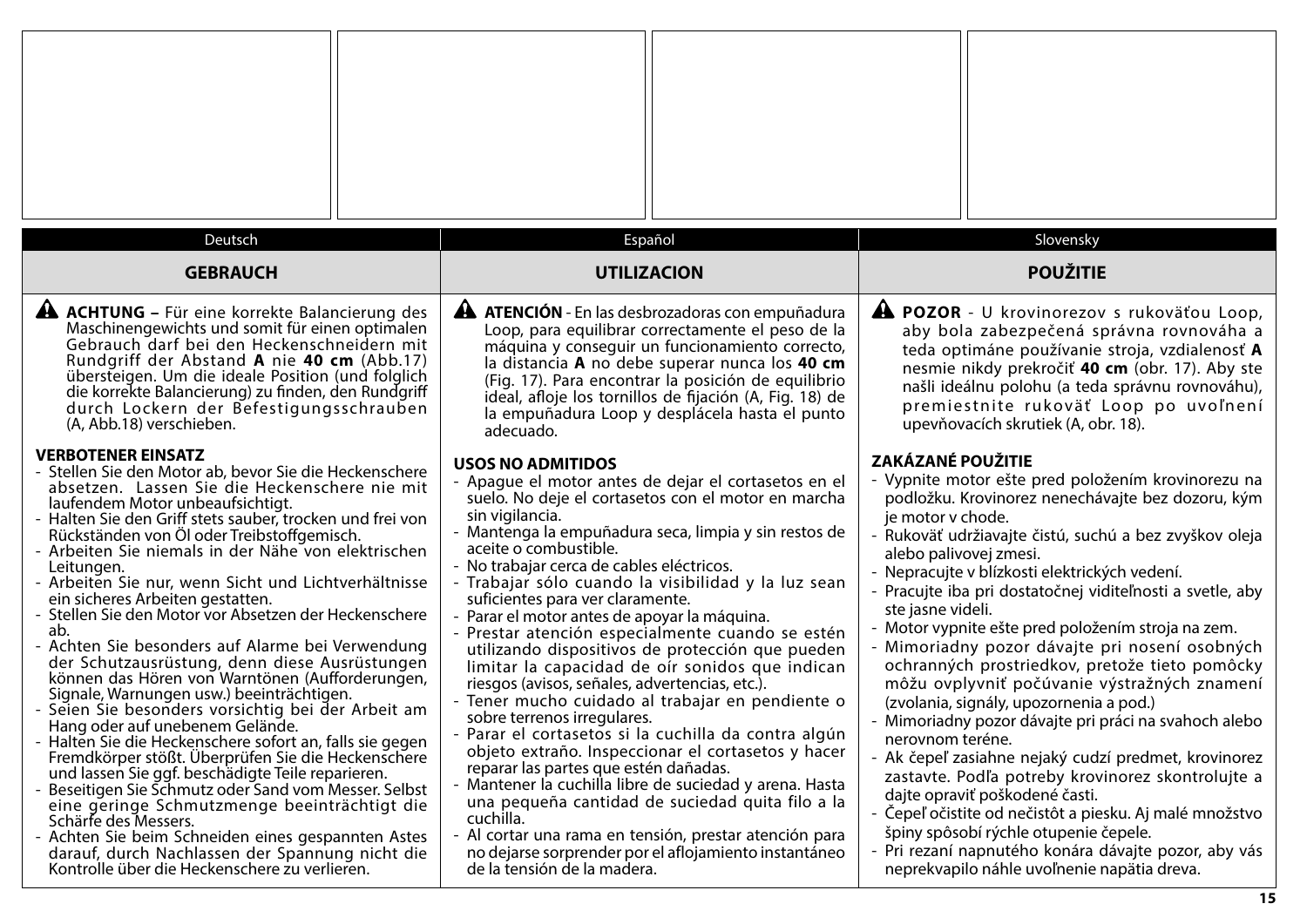| Italiano                                                                                                                                                                                                                                                                                                                                                                                                                                                                                                                                             | English                                                                                                                                                                                                                                                                                                                                                                                                                                                                                                  | Français                                                                                                                                                                                                                                                                                                                                                                                                                                                                                                                                                               |
|------------------------------------------------------------------------------------------------------------------------------------------------------------------------------------------------------------------------------------------------------------------------------------------------------------------------------------------------------------------------------------------------------------------------------------------------------------------------------------------------------------------------------------------------------|----------------------------------------------------------------------------------------------------------------------------------------------------------------------------------------------------------------------------------------------------------------------------------------------------------------------------------------------------------------------------------------------------------------------------------------------------------------------------------------------------------|------------------------------------------------------------------------------------------------------------------------------------------------------------------------------------------------------------------------------------------------------------------------------------------------------------------------------------------------------------------------------------------------------------------------------------------------------------------------------------------------------------------------------------------------------------------------|
| <b>UTILIZZO</b>                                                                                                                                                                                                                                                                                                                                                                                                                                                                                                                                      | <b>USE</b>                                                                                                                                                                                                                                                                                                                                                                                                                                                                                               | <b>UTILISATION</b>                                                                                                                                                                                                                                                                                                                                                                                                                                                                                                                                                     |
| <b>ISTRUZIONI PER L'USO GENERALI</b>                                                                                                                                                                                                                                                                                                                                                                                                                                                                                                                 | <b>GENERAL WORKING INSTRUCTIONS</b>                                                                                                                                                                                                                                                                                                                                                                                                                                                                      | <b>INSTRUCTIONS D'UTILISATION GÉNÉRALES</b>                                                                                                                                                                                                                                                                                                                                                                                                                                                                                                                            |
| A ATTENZIONE - Tagliare soltanto siepi o materiali di<br>legno. Non tagliare metallo, plastica, mattoni o<br>materiale da costruzione non in legno.                                                                                                                                                                                                                                                                                                                                                                                                  | A WARNING - Cut only hedges or materials made from<br>wood. Do not cut metal, plastics, masonry or non-<br>wood building materials.                                                                                                                                                                                                                                                                                                                                                                      | A ATTENTION - Ne couper que des haies ou des<br>matériaux en bois. Ne coupez ni métaux, ni plastiques,<br>ni pièces de maçonnerie ou tout autre matériau qui ne<br>serait pas dérivé du bois.                                                                                                                                                                                                                                                                                                                                                                          |
| A ATTENZIONE - Tenere sempre il tagliasiepi con<br>entrambe le mani quando il motore è in funzione.<br>Utilizzare una presa ferma con pollice e dita che<br>circondano l'impugnatura del tagliasiepi. Non<br>utilizzare il tagliasiepi con una sola mano!                                                                                                                                                                                                                                                                                            | WARNING - Always hold the hedge trimmer with both<br>hands when the engine is running. Use a firm grip<br>with thumbs and fingers encircling the hedge trimmer<br>handles. Do not operate a hedge trimmer with one<br>hand!                                                                                                                                                                                                                                                                              | ATTENTION - Tenez fermement le taille-haies à deux<br>mains lorsque le moteur tourne. Utiliser une prise<br>ferme avec le pouce et le doigts qui enserrent la<br>poignée du taille-haies. N'utilisez pas le taille-haies<br>avec une seule main!                                                                                                                                                                                                                                                                                                                       |
| A ATTENZIONE - Indossare sempre il cinghiaggio.<br>Prestare attenzione a non toccare la scatola del<br>riduttore dopo il lavoro; PERICOLO DI USTIONE.                                                                                                                                                                                                                                                                                                                                                                                                | A WARNING - Always wear the harness. Be careful not to<br>touch the gearbox housing after operation; THESE<br>ARE HOT ENOUGH TO CAUSE BURNS.                                                                                                                                                                                                                                                                                                                                                             | A ATTENTION - Toujours porter la courroie de soutien.<br>Ne pas toucher le boîtier du réducteur après l'usage;<br>RISQUE DE BRÛLURES.                                                                                                                                                                                                                                                                                                                                                                                                                                  |
| A ATTENZIONE - Non utilizzare lame danneggiate o<br>eccessivamente usurate. Se la lama si dovesse<br>bloccare, spegnere il motore prima di rimuovere<br>l'ostacolo.                                                                                                                                                                                                                                                                                                                                                                                  | <b>WARNING - Do not use damaged or excessively worn</b><br>blades. If the blade gets jammed, turn off engine<br>before removing the obstruction.                                                                                                                                                                                                                                                                                                                                                         | ATTENTION - N'utilisez pas de lames détériorées ou<br>trop usées. Si la lame se bloque, arretez votre moteur<br>et otez l'obstacle.                                                                                                                                                                                                                                                                                                                                                                                                                                    |
| A ATTENZIONE - Non tagliare con forte vento o durante<br>intense precipitazioni.                                                                                                                                                                                                                                                                                                                                                                                                                                                                     | A WARNING - Do not cut during periods of high wind or<br>heavy precipitation.                                                                                                                                                                                                                                                                                                                                                                                                                            | ATTENTION - Ne pas utiliser le taille-haies avec un<br>vent fort ou des pluies intenses.                                                                                                                                                                                                                                                                                                                                                                                                                                                                               |
| A ATTENZIONE - Non tagliare mai se la visibilità è<br>scarsa, in condizioni di temperature estreme o in<br>presenza di gelo.                                                                                                                                                                                                                                                                                                                                                                                                                         | A WARNING - Never cut, when visibility is poor or in<br>very high or low temperatures or in freezing weather.                                                                                                                                                                                                                                                                                                                                                                                            | ATTENTION - Ne pas utiliser le taille-haies si la<br>visibilité est moyenne, en conditions de température<br>extrême ou en présence de gel.                                                                                                                                                                                                                                                                                                                                                                                                                            |
| A ATTENZIONE - Lame difettose possono aumentare il<br>rischio di incidenti.                                                                                                                                                                                                                                                                                                                                                                                                                                                                          | A WARNING - Faulty blades can increase the risk of<br>accidents.                                                                                                                                                                                                                                                                                                                                                                                                                                         | ATTENTION - Les lames défectueuses peuvent<br>augmenter le risque d'incidents.                                                                                                                                                                                                                                                                                                                                                                                                                                                                                         |
| • Controllare l'apparato di taglio. Non usare mai lame<br>smussate, incrinate o danneggiate.<br>• Controllare che l'apparecchio sia in perfette condizioni di<br>funzionamento. Verificare il serraggio di dadi e viti.                                                                                                                                                                                                                                                                                                                              | • Check the cutting attachment. Never use blades that are<br>dull, cracked or damaged.<br>• Check that the machine is in perfect working order. Check<br>that all nuts and screws are tight.                                                                                                                                                                                                                                                                                                             | • Contrôler l'appareil de taille. Ne jamais utiliser de lames<br>émoussées, fendues ou endommagées.<br>Contrôler que l'appareil soit en parfaites conditions de<br>fonctionnement. Vérifier le serrage d'écrous et de vis.                                                                                                                                                                                                                                                                                                                                             |
| A ATTENZIONE - In presenza di situazioni in cui non<br>si sa con certezza come procedere, consultare un<br>esperto. Rivolgersi al rivenditore o all'officina<br>autorizzata locale. Evitare di eseguire operazioni che<br>non si ritengono alla propria portata.                                                                                                                                                                                                                                                                                     | WARNING - If you encounter a situation where you<br>are uncertain how to proceed you should ask an<br>expert. Contact your dealer or your service workshop.<br>Avoid all usage which you consider to be beyond<br>your capability.                                                                                                                                                                                                                                                                       | A ATTENTION - Si vous vous trouvez dans une situation<br>pour laquelle vous avez des doutes quant à la<br>technique à adopter, demandez conseil auprès d'un<br>spécialiste. Contactez votre distributeur ou le service<br>d'assistance. N'entreprenez pas un travail que vous<br>jugez au-delà de vos capacités.                                                                                                                                                                                                                                                       |
| Quando si spegne il motore, tenere lontane le mani e<br>piedi dall'apparato di taglio finché il motore non si è<br>fermato completamente.<br>• Fare attenzione ai pezzi di rami che possono essere lanciati<br>durante il taglio.<br>· Non tagliare troppo vicino al terreno. Possono essere<br>lanciate pietre ed altri oggetti.<br>Controllare che l'area di lavoro sia priva di corpi estranei,<br>quali cavi elettrici, insetti ed animali, ecc., o altri oggetti<br>che potrebbero danneggiare l'apparato di taglio, come<br>oggetti metallici. | When the engine is switched off, keep your hands and feet<br>away from the cutting attachment until it has stopped<br>completely.<br>• Watch out for stumps of branches that can be thrown out<br>during cutting.<br>• Do not cut too close to the ground. Stones and other<br>object scan be thrown out.<br>• Check the working area for foreign objects such as<br>electricity cables, insects and animals, etc, or other objects<br>that could damage the cutting attachment, such as metal<br>items. | Quand vous arrêtez le moteur, maintenir les mains et les<br>pieds éloignés de l'appareil de taille tant que le moteur<br>n'est pas complètement arrêté.<br>Faire attention aux branches susceptibles d'être projetées<br>pendant le travail.<br>Ne pas couper trop près du sol. Risque de projection de<br>pierres et autres objets.<br>Contrôler que la zone de travail soit exempte de corps<br>étrangers comme les câbles électriques, insectes et<br>animaux etc., ou autres objets susceptibles d'endommager<br>l'appareil de coupe comme les objets métalliques. |
| 16                                                                                                                                                                                                                                                                                                                                                                                                                                                                                                                                                   |                                                                                                                                                                                                                                                                                                                                                                                                                                                                                                          |                                                                                                                                                                                                                                                                                                                                                                                                                                                                                                                                                                        |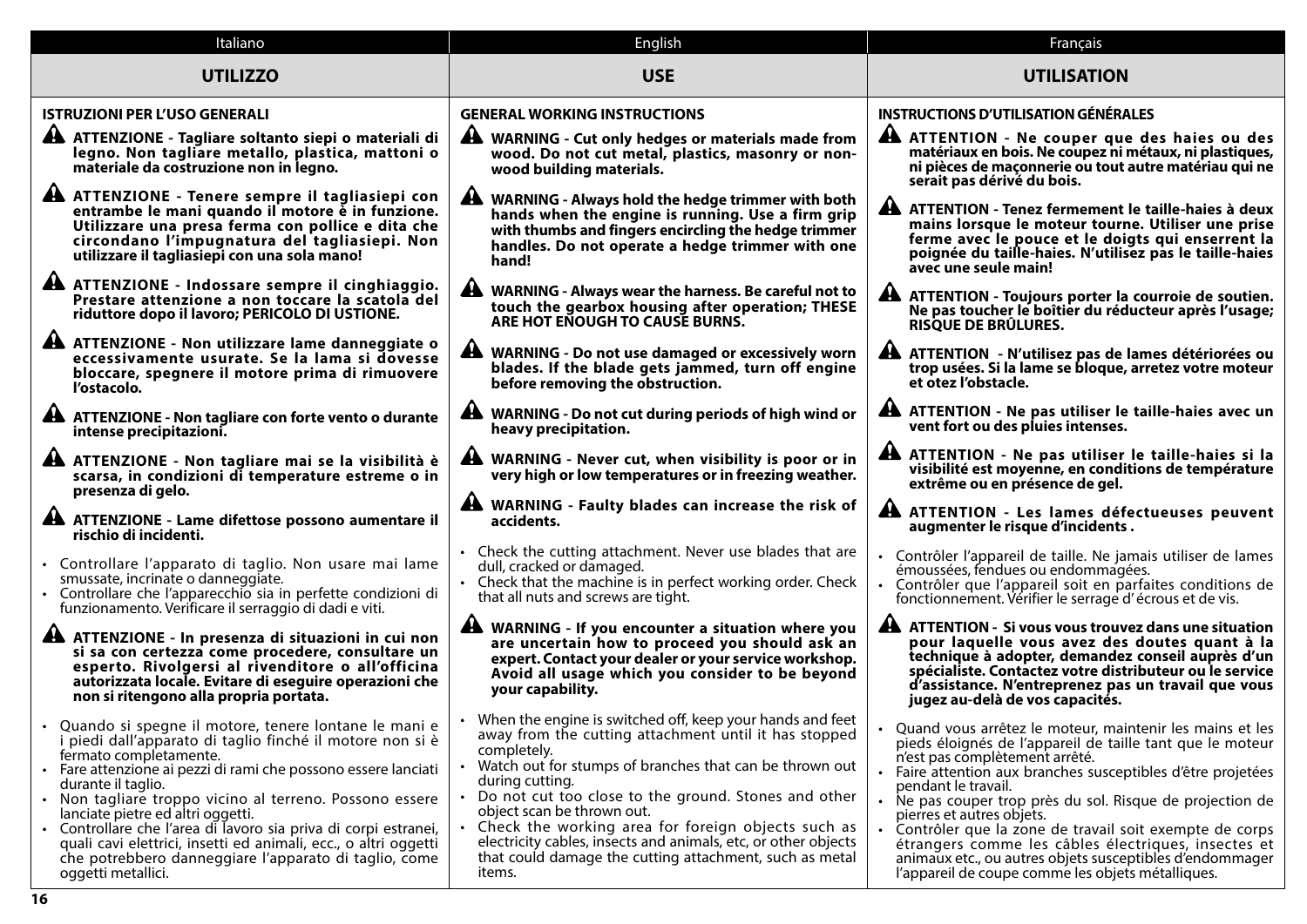| Deutsch                                                                                                                                                                                                                                                                                                                                                                                                                                                                                                                                                                          | Español                                                                                                                                                                                                                                                                                                                                                                                                                                                                                                                                      | Slovensky                                                                                                                                                                                                                                                                                                                                                                                                                                                                             |
|----------------------------------------------------------------------------------------------------------------------------------------------------------------------------------------------------------------------------------------------------------------------------------------------------------------------------------------------------------------------------------------------------------------------------------------------------------------------------------------------------------------------------------------------------------------------------------|----------------------------------------------------------------------------------------------------------------------------------------------------------------------------------------------------------------------------------------------------------------------------------------------------------------------------------------------------------------------------------------------------------------------------------------------------------------------------------------------------------------------------------------------|---------------------------------------------------------------------------------------------------------------------------------------------------------------------------------------------------------------------------------------------------------------------------------------------------------------------------------------------------------------------------------------------------------------------------------------------------------------------------------------|
| <b>GEBRAUCH</b>                                                                                                                                                                                                                                                                                                                                                                                                                                                                                                                                                                  | <b>UTILIZACIÓN</b>                                                                                                                                                                                                                                                                                                                                                                                                                                                                                                                           | <b>POUŽITIE</b>                                                                                                                                                                                                                                                                                                                                                                                                                                                                       |
| <b>ALLGEMEINE GEBRAUCHSANLEITUNGEN</b>                                                                                                                                                                                                                                                                                                                                                                                                                                                                                                                                           | <b>INSTRUCCIONES GENERALES DE USO</b>                                                                                                                                                                                                                                                                                                                                                                                                                                                                                                        | VŠEOBECNÝ NÁVOD NA POUŽÍVANIE                                                                                                                                                                                                                                                                                                                                                                                                                                                         |
| A ACHTUNG - Schneiden Sie nur Hecken oder holziges<br>Material. Schneiden Sie kein Metall, Kunststoff,<br>Ziegelsteine oder Baumaterial, das nicht aus Holz ist.                                                                                                                                                                                                                                                                                                                                                                                                                 | A ATENCIÓN - Utilice el cortasetos sólo para cortar setos<br>o madera. No corte metal, plástico, ladrillos ni<br>materiales de construcción que no sean de madera.                                                                                                                                                                                                                                                                                                                                                                           | A POZOR - Režte iba kríky alebo drevený materiál.<br>Nevyžínajte materiály ako kov, plasty, múry a<br>nedrevené časti.                                                                                                                                                                                                                                                                                                                                                                |
| AL<br>ACHTUNG - Die Heckenschere immer mit beiden Händen<br>halten, solange der Motor läuft. Für einen sicheren Halt<br>den Griff der Heckenschere zwischen Daumen und<br>Finger festhalten. Die Heckenschere nicht einhändig<br>benutzen!                                                                                                                                                                                                                                                                                                                                       | A ATENCIÓN - Sujete siempre el cortasetos con ambas<br>manos mientras el motor esté en marcha. Agarre el<br>cortasetos firmemente rodeando la empuñadura con<br>los dedos de la mano. ¡No utilice el cortasetos con una<br>sola mano!                                                                                                                                                                                                                                                                                                        | ▲ POZOR - Vždy držte krovinorez oboma rukami, kým je<br>motor v chode. Pri držaní rukoväte krovinorezu ju<br>pevne obopnite palcom a prstami. Nepoužívajte<br>krovinorez držaním jednou rukou.                                                                                                                                                                                                                                                                                        |
| ACHTUNG - Der Schultergurt muss immer getragen<br>werden. Vorsicht, das Gehäuse des<br>Untersetzungsgetriebes nach der Arbeit nicht<br>anfassen; VERBRENNUNGSGEFAHR.                                                                                                                                                                                                                                                                                                                                                                                                             | A ATENCIÓN - Utilice siempre el arnés. Tenga cuidado de<br>no tocar la caja del reductor después del trabajo;<br>PELIGRO DE ABRASIÓN.                                                                                                                                                                                                                                                                                                                                                                                                        | A POZOR - Vždy upevnite a noste remeň. Dávajte pozor,<br>aby ste sa po ukončení práce nedotýkali skrinky<br>reduktora; HROZÍ NEBEZPEČENSTVO POPÁLENIA.                                                                                                                                                                                                                                                                                                                                |
| A ACHTUNG - Benutzen Sie nie beschädigte oder stark<br>abgenutzte Messer. Sollte sich das Messer verklemmen,<br>Motor ausschalten und dann erst Behinderung<br>beseitigen.                                                                                                                                                                                                                                                                                                                                                                                                       | A ATENCION - No utilizar cuchillas dañadas o<br>excesivamente usadas. En caso que la cuchilla se<br>quede atascada, pare el motor antes de quitar lo que<br>la obstruye.                                                                                                                                                                                                                                                                                                                                                                     | A UPOZORNENIE! - Nepoužívajte poškodené alebo<br>nadmerne opotrebované čepele. Ak by sa čepeľ<br>zablokovala, motor vypnite a až potom odstráňte<br>prekážku.                                                                                                                                                                                                                                                                                                                         |
| AL ACHTUNG - Führen Sie bei starkem Wind und heftigen<br>Niederschlägen keine Schneidarbeiten durch.                                                                                                                                                                                                                                                                                                                                                                                                                                                                             | A ATENCIÓN - No utilice el cortasetos en caso de viento<br>fuerte o precipitaciones intensas.                                                                                                                                                                                                                                                                                                                                                                                                                                                | A POZOR - Nerežte pri silnom vetre, ani počas silných<br>dažďov.                                                                                                                                                                                                                                                                                                                                                                                                                      |
| A ACHTUNG - Führen Sie bei schlechten<br>Sichtverhältnissen, bei extremen Temperaturen und<br>bei Frost keine Schneidarbeiten durch.                                                                                                                                                                                                                                                                                                                                                                                                                                             | A ATENCIÓN - No utilice el cortasetos en caso de<br>visibilidad escasa, temperaturas extremas o<br>presencia de hielo.                                                                                                                                                                                                                                                                                                                                                                                                                       | A POZOR - Nikdy nerežte pri zlej viditeľnosti, pri<br>mimoriadne vysokých teplotách, ani v prítomnosti<br>mrazu.                                                                                                                                                                                                                                                                                                                                                                      |
| <b>44</b> ACHTUNG - Schadhafte Messer können das Unfallrisiko<br>erhöhen.                                                                                                                                                                                                                                                                                                                                                                                                                                                                                                        | A ATENCIÓN - Las cuchillas defectuosas hacen<br>aumentar el riesgo de accidente.                                                                                                                                                                                                                                                                                                                                                                                                                                                             | A POZOR - Poškodené čepele môžu zvyšovať riziko<br>úrazov.                                                                                                                                                                                                                                                                                                                                                                                                                            |
| Kontrollieren Sie die Schneidgarnitur. Benutz en Sie nie<br>stumpfe, gerissene oder beschädigte Messer.<br>Kontrollieren Sie, ob das Gerät in perfektem Betriebszustand<br>ist Überprüfen Sie den Anzug der Muttern und Schrauben.<br><b>44</b> ACHTUNG - Bei Auftreten von Situationen, in denen Sie                                                                                                                                                                                                                                                                            | • Controle el grupo de corte. No utilice cuchillas melladas,<br>agrietadas ni dañadas<br>Asegúrese de que el aparato esté en perfectas condiciones<br>de funcionamiento. Compruebe el apriete de las tuercas<br>y los tornillos.                                                                                                                                                                                                                                                                                                             | · Skontrolujte rezací mechanizmus. Nikdy nepoužívajte<br>otupené, ohnuté, ani poškodené čepele.<br>· Skontrolujte, či je stroj v dokonalom funkčnom stave.<br>Skontrolujte utiahnutie matíc a skrutiek.                                                                                                                                                                                                                                                                               |
| nicht sicher sind, wie Sie sich verhalten sollen, ziehen<br>Sie einen Fachmann zu Rate. Wenden Sie sich an den<br>Fachhändler oder an die nächstgelegene<br>Vertragswerkstatt. Führen Sie keine Eingriffe aus, die<br>Ihre Kenntnisse übersteigen.                                                                                                                                                                                                                                                                                                                               | A ATENCIÓN - Consulte a un experto siempre que no<br>sepa cómo proceder. Póngase en contacto con el<br>concesionario o el taller. Evite utilizar la herramienta<br>cuando no se sienta capacitado para realizar el<br>trabajo.                                                                                                                                                                                                                                                                                                               | A POZOR - v situáciách, kedy neviete ako pokračovať,<br>poradte sa s odborníkom. Zavolajte predajcu alebo<br>servisné stredisko. Nerobte nič, čo presahuje vaše<br>schopnosti.                                                                                                                                                                                                                                                                                                        |
| Beim Abstellen des Motors Hände und Füße nicht in die Nähe<br>der Schneidgarnitur bringen, bis der Motor vollkommen<br>stillsteht.<br>· Achten Sie auf Aststücke, die während der Schneidarbeiten<br>herausgeschleudert werden können.<br>· Schneiden Sie nicht zu nah am Boden, da Steine und andere<br>Gegenstände herausgeschleudert werden können.<br>· Stellen Sie sicher, dass der Arbeitsbereich frei von<br>Fremdkörpern wie Stromkabel, Insekten und Tiere usw. oder<br>sonstigen Elementen wie Metallgegenständen ist, die die<br>Schneidgarnitur beschädigen könnten. | Cuando apague el motor, mantenga las manos y los pies<br>alejados del grupo de corte hasta que el motor se detenga<br>por completo.<br>Tenga mucho cuidado con las ramas que pueden salir<br>proyectadas durante el corte.<br>No corte demasiado cerca del suelo. Existe el riesgo de que<br>piedras y otros objetos salgan proyectados.<br>Compruebe que no haya objetos extraños en la zona de<br>trabajo: cables eléctricos, insectos u otros animales o<br>cualquier objeto, por ejemplo, metálico que pueda dañar<br>el grupo de corte. | · Pri vypnutí motora sa nepribližujte rukami a nohami k<br>stroju, kým sa motor úplne nezastaví.<br>· Dávajte pozor na kúsky konárov, ktoré sa počas rezania<br>môžu odraziť.<br>Nikdy nerežte v blízkosti terénu. Stroj by mohol odhodiť<br>kamene alebo iné predmety.<br>Skontrolujte, či v pracovnej zóne nie sú cudzie predmety,<br>ako elektrické káble, hmyz a zvieratá, atď., alebo iné<br>predmety, ktoré by mohli poškodiť rezací mechanizmus,<br>ako napr. kovové predmety. |
|                                                                                                                                                                                                                                                                                                                                                                                                                                                                                                                                                                                  |                                                                                                                                                                                                                                                                                                                                                                                                                                                                                                                                              | 17                                                                                                                                                                                                                                                                                                                                                                                                                                                                                    |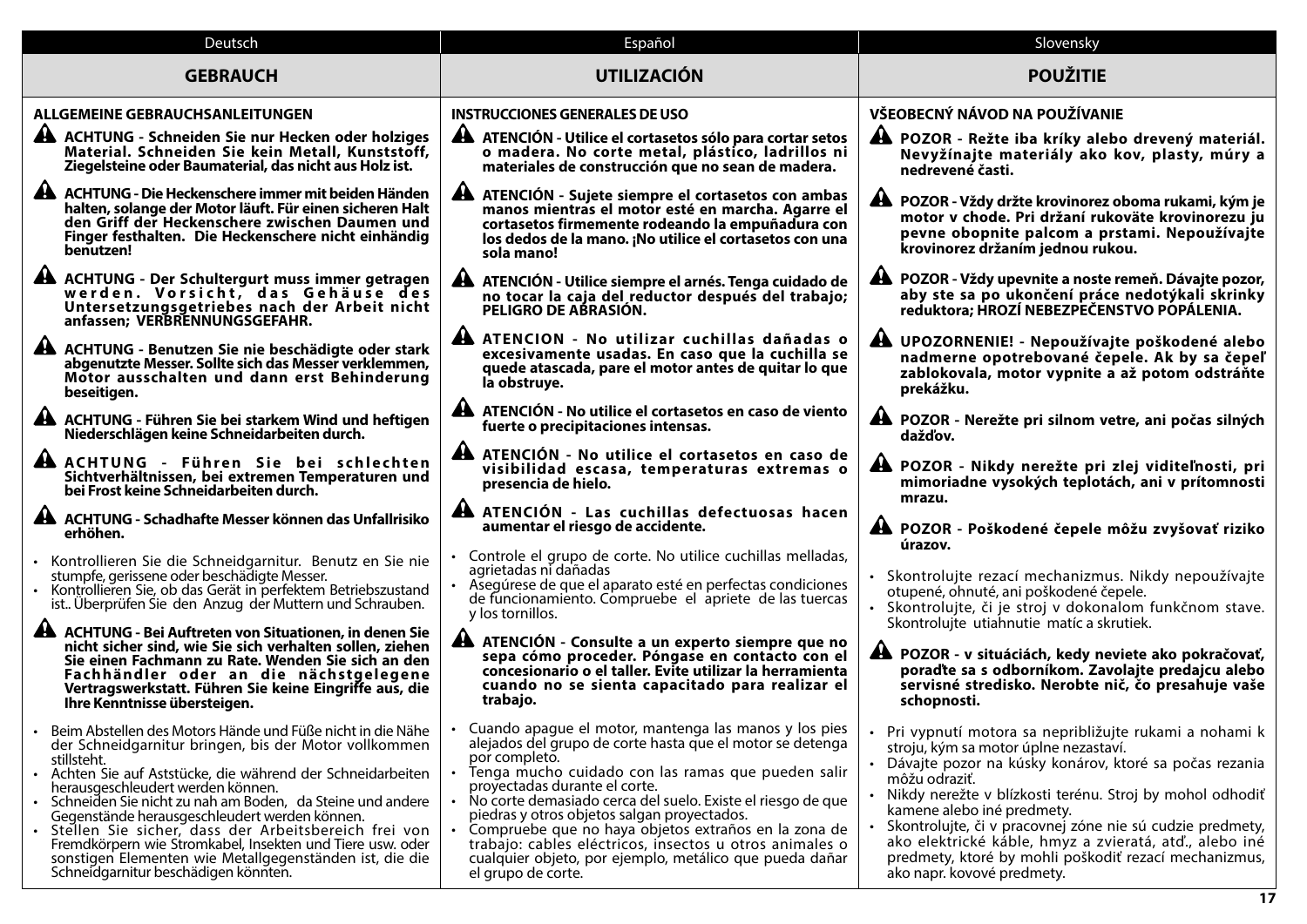| 25 <br>Land and S<br>В                                                                                                                                                                                                                                                                                                                                                                                                                                                                                                                                                                                                                                                                                                                                                                                                                                                                                                                                                                                                                                                                                                                                                                                                                                                                                                                                                                                                                                                                                                                                                                                                                                    | 26                                                                                                                                                                                                                                                                                                                                                                                                                                                                                                                                                                                                                                                                                                                                                                                                                                                                                                                                                                                                                                                                                                                                                                                                                                                                                                                                                                                                                                                                                      | 28 <br>27                                                                                                                                                                                                                                                                                                                                                                                                                                                                                                                                                                                                                                                                                                                                                                                                                                                                                                                                                                                                                                                                                                                                                                                                                                                                                                                                                                                                                                                                                                                                                                                                |
|-----------------------------------------------------------------------------------------------------------------------------------------------------------------------------------------------------------------------------------------------------------------------------------------------------------------------------------------------------------------------------------------------------------------------------------------------------------------------------------------------------------------------------------------------------------------------------------------------------------------------------------------------------------------------------------------------------------------------------------------------------------------------------------------------------------------------------------------------------------------------------------------------------------------------------------------------------------------------------------------------------------------------------------------------------------------------------------------------------------------------------------------------------------------------------------------------------------------------------------------------------------------------------------------------------------------------------------------------------------------------------------------------------------------------------------------------------------------------------------------------------------------------------------------------------------------------------------------------------------------------------------------------------------|-----------------------------------------------------------------------------------------------------------------------------------------------------------------------------------------------------------------------------------------------------------------------------------------------------------------------------------------------------------------------------------------------------------------------------------------------------------------------------------------------------------------------------------------------------------------------------------------------------------------------------------------------------------------------------------------------------------------------------------------------------------------------------------------------------------------------------------------------------------------------------------------------------------------------------------------------------------------------------------------------------------------------------------------------------------------------------------------------------------------------------------------------------------------------------------------------------------------------------------------------------------------------------------------------------------------------------------------------------------------------------------------------------------------------------------------------------------------------------------------|----------------------------------------------------------------------------------------------------------------------------------------------------------------------------------------------------------------------------------------------------------------------------------------------------------------------------------------------------------------------------------------------------------------------------------------------------------------------------------------------------------------------------------------------------------------------------------------------------------------------------------------------------------------------------------------------------------------------------------------------------------------------------------------------------------------------------------------------------------------------------------------------------------------------------------------------------------------------------------------------------------------------------------------------------------------------------------------------------------------------------------------------------------------------------------------------------------------------------------------------------------------------------------------------------------------------------------------------------------------------------------------------------------------------------------------------------------------------------------------------------------------------------------------------------------------------------------------------------------|
| Italiano                                                                                                                                                                                                                                                                                                                                                                                                                                                                                                                                                                                                                                                                                                                                                                                                                                                                                                                                                                                                                                                                                                                                                                                                                                                                                                                                                                                                                                                                                                                                                                                                                                                  | English                                                                                                                                                                                                                                                                                                                                                                                                                                                                                                                                                                                                                                                                                                                                                                                                                                                                                                                                                                                                                                                                                                                                                                                                                                                                                                                                                                                                                                                                                 | Français                                                                                                                                                                                                                                                                                                                                                                                                                                                                                                                                                                                                                                                                                                                                                                                                                                                                                                                                                                                                                                                                                                                                                                                                                                                                                                                                                                                                                                                                                                                                                                                                 |
| <b>UTILIZZO</b>                                                                                                                                                                                                                                                                                                                                                                                                                                                                                                                                                                                                                                                                                                                                                                                                                                                                                                                                                                                                                                                                                                                                                                                                                                                                                                                                                                                                                                                                                                                                                                                                                                           | <b>USE</b>                                                                                                                                                                                                                                                                                                                                                                                                                                                                                                                                                                                                                                                                                                                                                                                                                                                                                                                                                                                                                                                                                                                                                                                                                                                                                                                                                                                                                                                                              | <b>UTILISATION</b>                                                                                                                                                                                                                                                                                                                                                                                                                                                                                                                                                                                                                                                                                                                                                                                                                                                                                                                                                                                                                                                                                                                                                                                                                                                                                                                                                                                                                                                                                                                                                                                       |
| • Se si colpisce un corpo estraneo o in presenza di forti<br>vibrazioni, fermare immediatamente l'apparecchio.<br>Scollegare il cavo bobina dalla candela. Verificare che<br>l'apparecchio non sia danneggiato. Riparare eventuali<br>danneggiamenti.<br>Se qualcosa si inceppa nelle lame mentre si sta lavorando,<br>spegnere il motore e attendere finché non si è fermato<br>completamente prima di pulire le lame. Scollegare il cavo<br>bobina dalla candela.<br>· Indossare sempre guanti protettivi da lavoro quando si<br>ripara l'apparato di taglio (Fig. 25) perché è estremamente<br>affilato e può tagliare facilmente.<br>· Rilasciare la leva dell'acceleratore non appena terminata<br>l'operazione di taglio e mantenere il funzionamento del<br>motore al minimo. Se si fa funzionare il tagliasiepi con il<br>motore a pieno regime senza un carico di taglio, si può<br>provocare un'inutile usura o danneggiamento della lama e<br>del motore.<br>· Se dei rami grossi o altri oggetti inceppano le lame,<br>spegnere immediatamente il motore prima di cercare di<br>liberare le lame.<br>• Mantenere una presa adeguata (B, Fig.26) sul tagliasiepi<br>mentre il motore è in funzione. Le dita devono avvolgere<br>l'impugnatura, mentre i pollici devono passare sotto<br>l'impugnatura.<br>· Nota: Il tagliasiepi può essere utilizzato anche senza<br>impugnatura. In tal caso, smontare l'impugnatura e<br>durante il lavoro afferrare sempre con la mano sinistra la<br>zona della guaina anteriore (C, Fig. 27).<br>A CAUTELA! - Appoggiare sempre la macchina sul<br>terreno con motore spento e come indicato in Fig. 28. | If any foreign object is hit or if high vibrations occur stop<br>the machine immediately. Disconnect the HT lead from<br>the spark plug. Check that the machine is not damaged.<br>Repair any damage.<br>If anything jams in the blades while you are working,<br>switch off the engine and wait until it has stopped<br>completely before cleaning the blades. Disconnect the HT<br>lead from the spark plug.<br>Always wear heavy-duty gloves when repairing the cutting<br>attachment (Fig.25). This is extremely sharp and can easily<br>cause cuts.<br>Release the throttle trigger as soon as the cut is completed,<br>allowing the engine to idle. If you run the hedge trimmer<br>at full throttle without a cutting load, unnecessary wear or<br>damage can occur to the blade and engine.<br>• If the cutter blades become jammed by thick branches or<br>any other obstruction, switch off the engine immediately<br>before attempting to free the blades.<br>• Maintain a proper grip (B, Fig. 26) on the hedge trimmer<br>whenever the engine is running. The fingers should<br>encircle the handlebar and the thumb is wrapped under<br>the handlebar.<br><b>Note:</b> The hedgetrimmer can also be used without the<br>handgrip. In this case, remove the handgrip and hold the<br>front sheath area (C, Fig. 27) with your left hand during<br>operation.<br>A CAUTION! - Always set the machine on the ground<br>with the engine switched off and as shown in Fig. 28. | Si vous heurtez un corps étranger ou en présence de fortes<br>vibrations, arrêtez immédiatement l'appareil. Débrancher<br>le câble bobine de la bougie. Vérifiez que le taille-haies<br>n'est pas endommagé ou fissuré. Réparer éventuellement<br>les dommages.<br>Si quelque chose se bloque dans les lames alors que vous<br>travaillez, éteindre le moteur et attendre l'arrêt complet<br>avant de nettoyer les lames. Débrancher le câble bobine<br>de la bougie.<br>Porter toujours des gants de travail quand vous réparez<br>l'appareil de coupe (Fig. 25) car il est extrêmement affûté<br>et peut couper facilement.<br>Relâcher le levier de l'accélérateur dès que vous<br>avez terminé l'opération de coupe et maintenir le<br>fonctionnement du moteur au ralenti. Si vous utilisez le<br>taille-haies à plein régime sans une charge de travail, vous<br>pouvez provoquer une usure inutile ou endommager la<br>lame et le moteur.<br>Si des branches grosses ou autres objets enrayent les<br>lames, éteindre immédiatement le moteur avant de<br>chercher à libérer les lames.<br>Maintenir une prise adéquate (B, Fig. 26) sur le taille-haies<br>pendant le fonctionnement. Les doigts doivent venir<br>enserrer la poignée et le pouce s'enrouler sous la poignée.<br>Remarque : Il est possible d'utiliser le taille-haies sans la<br>poignée. Dans ce cas, démonter la poignée et toujours<br>saisir la zone de la gaine avant (C, Fig. 27) de la main<br>gauche.<br>A ATTENTION ! - Ne poser le taille-haies au sol qu'après<br>avoir coupé le moteur, comme l'indique la Fig. 28. |
| Stagione di taglio                                                                                                                                                                                                                                                                                                                                                                                                                                                                                                                                                                                                                                                                                                                                                                                                                                                                                                                                                                                                                                                                                                                                                                                                                                                                                                                                                                                                                                                                                                                                                                                                                                        | <b>Cutting season</b>                                                                                                                                                                                                                                                                                                                                                                                                                                                                                                                                                                                                                                                                                                                                                                                                                                                                                                                                                                                                                                                                                                                                                                                                                                                                                                                                                                                                                                                                   | Saison de coupe                                                                                                                                                                                                                                                                                                                                                                                                                                                                                                                                                                                                                                                                                                                                                                                                                                                                                                                                                                                                                                                                                                                                                                                                                                                                                                                                                                                                                                                                                                                                                                                          |
| Osservare tutte le norme e ordinanze nazionali e locali                                                                                                                                                                                                                                                                                                                                                                                                                                                                                                                                                                                                                                                                                                                                                                                                                                                                                                                                                                                                                                                                                                                                                                                                                                                                                                                                                                                                                                                                                                                                                                                                   | Observe all country-specific and local regulations and                                                                                                                                                                                                                                                                                                                                                                                                                                                                                                                                                                                                                                                                                                                                                                                                                                                                                                                                                                                                                                                                                                                                                                                                                                                                                                                                                                                                                                  | Observer toutes les normes et les ordonnances nationales et                                                                                                                                                                                                                                                                                                                                                                                                                                                                                                                                                                                                                                                                                                                                                                                                                                                                                                                                                                                                                                                                                                                                                                                                                                                                                                                                                                                                                                                                                                                                              |
| relative al tagliasiepi.                                                                                                                                                                                                                                                                                                                                                                                                                                                                                                                                                                                                                                                                                                                                                                                                                                                                                                                                                                                                                                                                                                                                                                                                                                                                                                                                                                                                                                                                                                                                                                                                                                  | ordinances regarding hedge trimming.                                                                                                                                                                                                                                                                                                                                                                                                                                                                                                                                                                                                                                                                                                                                                                                                                                                                                                                                                                                                                                                                                                                                                                                                                                                                                                                                                                                                                                                    | locales concernant le taille-haies.                                                                                                                                                                                                                                                                                                                                                                                                                                                                                                                                                                                                                                                                                                                                                                                                                                                                                                                                                                                                                                                                                                                                                                                                                                                                                                                                                                                                                                                                                                                                                                      |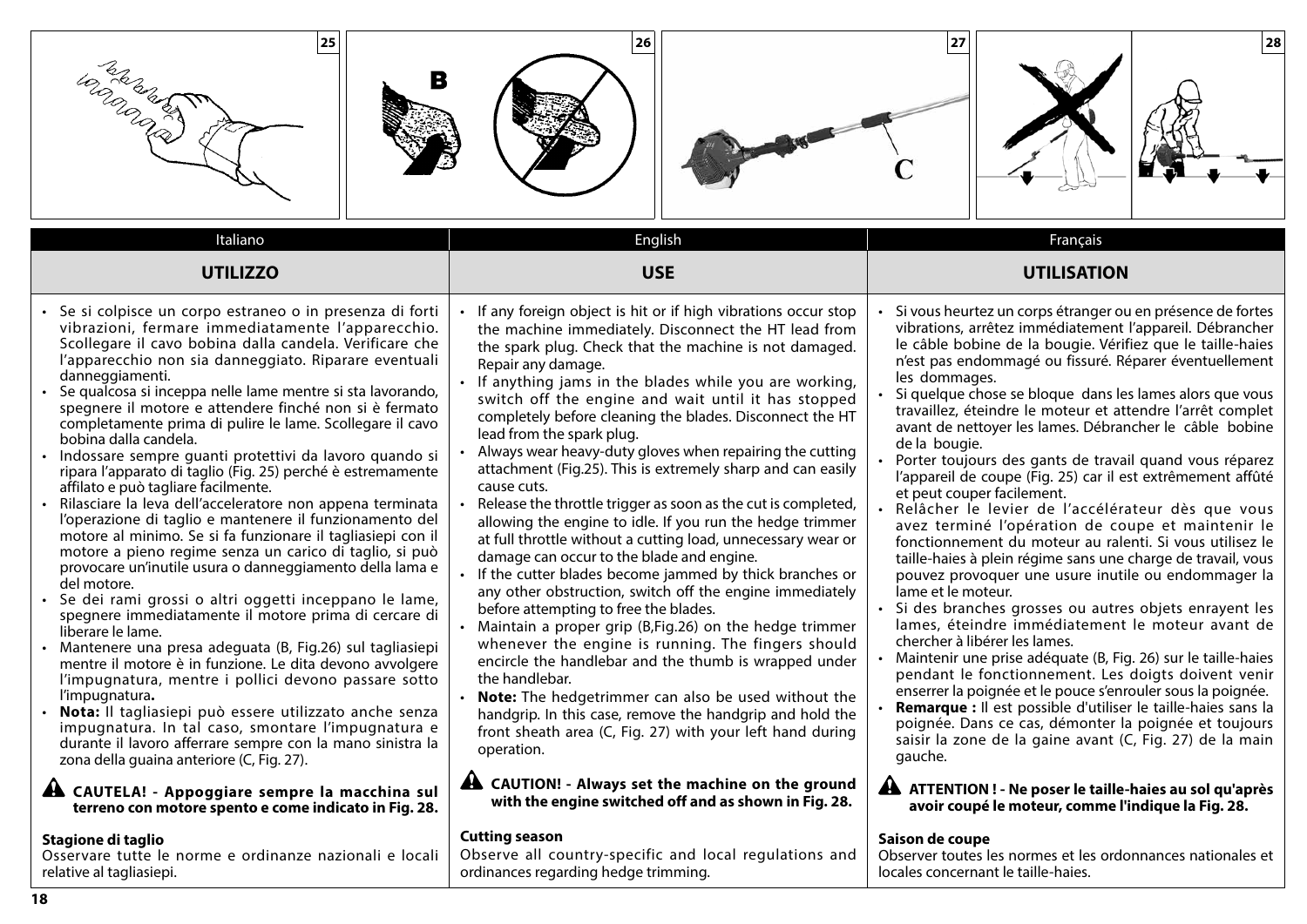| Deutsch                                                                                                                                                                                                                                                                                                                                                                                                                                                                                                                                                                                                                                                                                                                                                                                                                                                                                                                                                                                                                                                                                                                                                                                                                                                                                                                                                                                                                                                                                                                                                                                                                                                                            | Español                                                                                                                                                                                                                                                                                                                                                                                                                                                                                                                                                                                                                                                                                                                                                                                                                                                                                                                                                                                                                                                                                                                                                                                                                                                                                                                                                                                                                                                                                    | Slovensky                                                                                                                                                                                                                                                                                                                                                                                                                                                                                                                                                                                                                                                                                                                                                                                                                                                                                                                                                                                                                                                                                                                                                                                                                                                                                                                                                                 |
|------------------------------------------------------------------------------------------------------------------------------------------------------------------------------------------------------------------------------------------------------------------------------------------------------------------------------------------------------------------------------------------------------------------------------------------------------------------------------------------------------------------------------------------------------------------------------------------------------------------------------------------------------------------------------------------------------------------------------------------------------------------------------------------------------------------------------------------------------------------------------------------------------------------------------------------------------------------------------------------------------------------------------------------------------------------------------------------------------------------------------------------------------------------------------------------------------------------------------------------------------------------------------------------------------------------------------------------------------------------------------------------------------------------------------------------------------------------------------------------------------------------------------------------------------------------------------------------------------------------------------------------------------------------------------------|--------------------------------------------------------------------------------------------------------------------------------------------------------------------------------------------------------------------------------------------------------------------------------------------------------------------------------------------------------------------------------------------------------------------------------------------------------------------------------------------------------------------------------------------------------------------------------------------------------------------------------------------------------------------------------------------------------------------------------------------------------------------------------------------------------------------------------------------------------------------------------------------------------------------------------------------------------------------------------------------------------------------------------------------------------------------------------------------------------------------------------------------------------------------------------------------------------------------------------------------------------------------------------------------------------------------------------------------------------------------------------------------------------------------------------------------------------------------------------------------|---------------------------------------------------------------------------------------------------------------------------------------------------------------------------------------------------------------------------------------------------------------------------------------------------------------------------------------------------------------------------------------------------------------------------------------------------------------------------------------------------------------------------------------------------------------------------------------------------------------------------------------------------------------------------------------------------------------------------------------------------------------------------------------------------------------------------------------------------------------------------------------------------------------------------------------------------------------------------------------------------------------------------------------------------------------------------------------------------------------------------------------------------------------------------------------------------------------------------------------------------------------------------------------------------------------------------------------------------------------------------|
| <b>GEBRAUCH</b>                                                                                                                                                                                                                                                                                                                                                                                                                                                                                                                                                                                                                                                                                                                                                                                                                                                                                                                                                                                                                                                                                                                                                                                                                                                                                                                                                                                                                                                                                                                                                                                                                                                                    | <b>UTILIZACIÓN</b>                                                                                                                                                                                                                                                                                                                                                                                                                                                                                                                                                                                                                                                                                                                                                                                                                                                                                                                                                                                                                                                                                                                                                                                                                                                                                                                                                                                                                                                                         | <b>POUŽITIE</b>                                                                                                                                                                                                                                                                                                                                                                                                                                                                                                                                                                                                                                                                                                                                                                                                                                                                                                                                                                                                                                                                                                                                                                                                                                                                                                                                                           |
| Wenn ein Fremdkörper getroffen wird oder bei Auftreten<br>starker Vibrationen muss das Gerät sofort abgestellt<br>werden. Trennen Sie die Zündspule von der Zündkerze.<br>Prüfen Sie, ob das Gerät beschädigt wurde. Eventuelle<br>Beschädigungen reparieren.<br>• Wenn während der Arbeit etwas in den Messern hängen<br>bleibt, stellen Sie den Motor ab und warten Sie, bis er<br>vollkommen stillsteht, bevor Sie die Messer reinigen.<br>Trennen Sie die Zündspule von der Zündkerze.<br>· Tragen Sie zur Reparatur der Schneidgarnitur immer<br>Schutzhandschuhe (Abb. 25), denn sie ist extrem scharf<br>und kann leicht Schnittverletzungen verursachen.<br>· Lassen Sie den Gashebel los, sobald Sie mit der<br>Schneidarbeit fertig sind, und lassen Sie den Motor mit<br>Leerlaufdrehzahl laufen. Der Betrieb der Heckenschere mit<br>Motor bei voller Drehzahl aber ohne Schneidlast kann zu<br>unnötigem Verschleiß oder zur Beschädigung des Messers<br>und des Motors führen.<br>• Wenn dicke Äste oder sonstige Gegenstände in den<br>Messern hängen bleiben, muss der Motor abgestellt<br>werden, bevor versucht wird, die Messer zu befreien.<br>Bewahren Sie einen sicheren Halt (B, Abb.26) an der<br>Heckenschere solange der Motor läuft. Griff so umfassen,<br>dass sich die Finger oben und die Daumen unten<br>befinden.<br>Hinweis: Sie können die Heckenschere auch ohne Griff<br>benutzen. Bauen Sie in diesem Fall den Griff ab und halten<br>Sie bei der Arbeit die vordere Hülse (C, Abb. 27) stets mit<br>der linken Hand fest.<br>A VORSICHT! - Legen Sie das Gerät mit abgestelltem<br>Motor und gemäß Hinweisen in Abb. 28 auf den<br>Boden ab. | Si golpea un cuerpo extraño o nota fuertes vibraciones,<br>detenga inmediatamente el aparato. Desconecte el cable<br>de la bobina de la bujía. Compruebe que el aparato no<br>esté dañado. Haga reparar los eventuales daños.<br>Si la cuchilla se bloquea durante el trabajo, apague el<br>motor y espere a que se detenga por completo antes de<br>limpiar la cuchilla. Desconecte el cable de la bobina de la<br>bujía.<br>Utilice siempre guantes de protección individual cuando<br>repare el grupo de corte (fig. 25) para evitar el riesgo de<br>corte.<br>Suelte la palanca del acelerador nada más terminar el<br>corte y mantenga el motor al mínimo. Si mantiene el<br>motor del cortasetos a pleno régimen sin carga de corte,<br>puede desgastar inútilmente, e incluso dañar, la cuchilla y<br>el motor.<br>Si alguna rama gruesa u otros objetos bloquean las<br>cuchillas, apague inmediatamente el motor antes de<br>intentar liberarlas.<br>Agarre firmemente (B, fig.26) el cortasetos mientras el<br>motor esté en marcha. Rodee la empuñadura con los<br>dedos y pase los pulgares por debajo de la empuñadura.<br>· Nota: El cortasetos también se puede utilizar sin la<br>empuñadura. Para ello, desmontar la empuñadura y,<br>durante el trabajo, sujetar siempre con la mano izquierda<br>la zona de la funda delantera (C, Fig. 27).<br>A PRECAUCIÓN - Apoyar siempre la máquina en el<br>suelo con el motor apagado y como se ilustra en la<br><b>Fig. 28.</b> | Pri zasiahnutí cudzieho predmetu alebo v prítomnosti<br>silných vibrácií stroj okamžite zastavte. Odpojte<br>kábel cievky od sviečky. Skontrolujte, či stroj nie je<br>poškodený. Opravte prípadné škody.<br>Ak sa pri práci niečo zasekne medzi čepele, vypnite<br>motor a počkajte, kým sa úplne nezastaví, až potom<br>vyčistite čepele. Odpojte kábel cievky od sviečky.<br>Pri oprave rezacieho mechanizmu vždy noste<br>ochranné pracovné rukavice (obr. 25), pretože je<br>mimoriadne ostrý a mohli by ste sa ľahko porezať.<br>Uvoľnite plynovú páčku ihneď po ukončení rezu a<br>udržiavajte činnosť motora na minime. Ak necháte<br>krovinorez s motorom na plnom výkone bez rezania<br>materiálu, môže to spôsobiť zbytočné opotrebovanie<br>a poškodenie čepele a motora.<br>Ak sa čepele zaseknú v hrubých konároch alebo v<br>iných predmetoch, okamžite vypnite motor, ešte<br>predtým ako sa budete snažiť čepele uvoľniť.<br>Počas práce držte (B, obr.26) krovinorez dostatočne<br>silno. Prsty musia obopínať rukoväť a palec musí byť<br>oproti prstom, pod rukoväťou.<br><b>Pozn.:</b> Krovinorez sa smie používať aj bez rukoväte.<br>V takom prípade odmontujte rukoväť a pri práci<br>vždy uchopte ľavou rukou oblasť prednej objímky<br>(C, obr. 27).<br>A UPOZORNENIE! - Stroj vždy položte na zem s<br>vypnutým motorom, ako vidno na Obr. 28. |
| <b>Schneidsaison</b><br>Befolgen Sie sämtliche Normen und nationalen und örtlichen<br>Bestimmungen über Heckenscheren.                                                                                                                                                                                                                                                                                                                                                                                                                                                                                                                                                                                                                                                                                                                                                                                                                                                                                                                                                                                                                                                                                                                                                                                                                                                                                                                                                                                                                                                                                                                                                             | Temporada de corte<br>Respete todas las normas nacionales y locales sobre<br>cortasetos.                                                                                                                                                                                                                                                                                                                                                                                                                                                                                                                                                                                                                                                                                                                                                                                                                                                                                                                                                                                                                                                                                                                                                                                                                                                                                                                                                                                                   | Sezóna rezania<br>Dodržiavajte všetky predpisy a vnútroštátne normy<br>týkajúce sa práce s krovinorezom.                                                                                                                                                                                                                                                                                                                                                                                                                                                                                                                                                                                                                                                                                                                                                                                                                                                                                                                                                                                                                                                                                                                                                                                                                                                                  |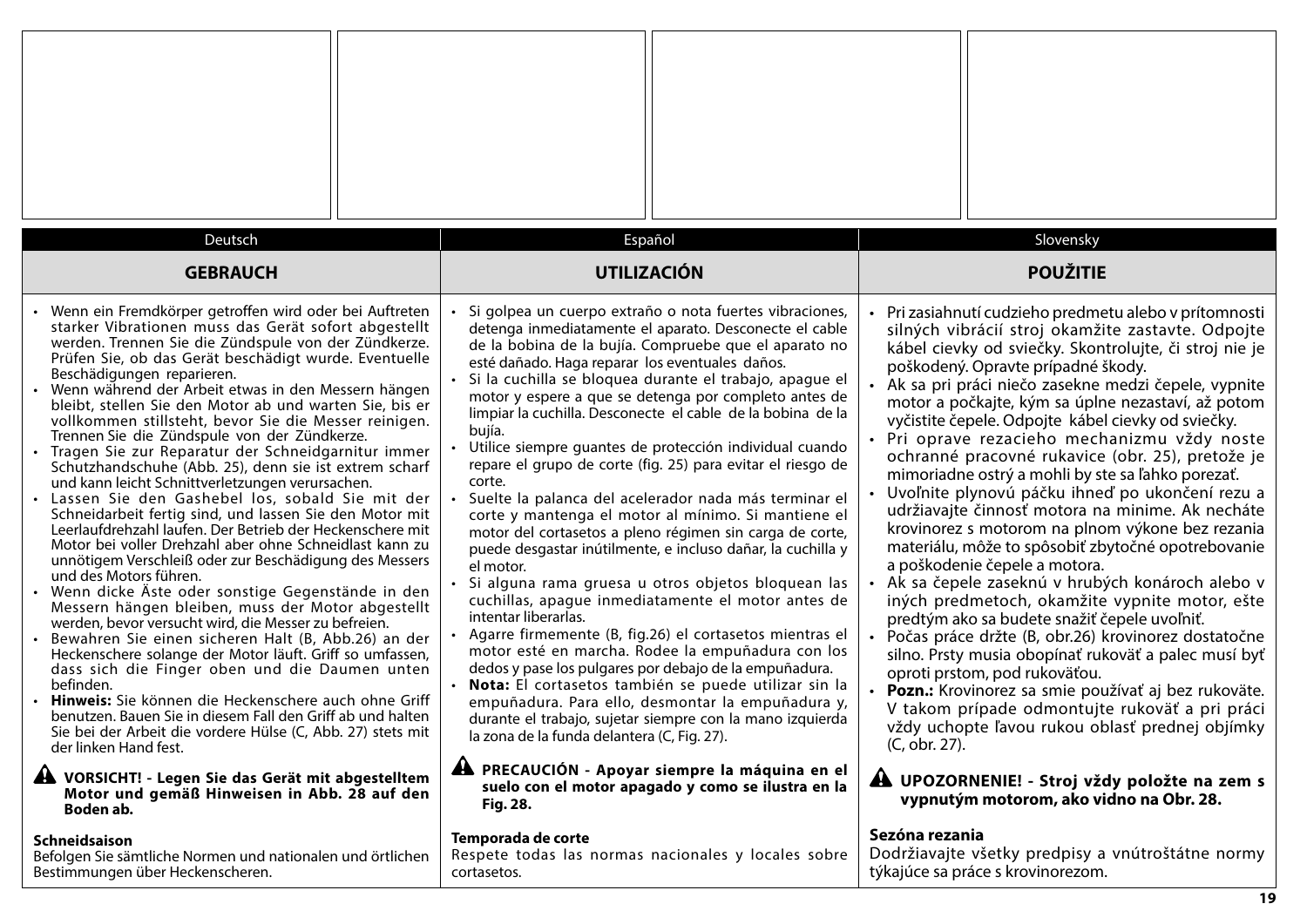| 33                                                                                                                                                                                                                                                                                                                                                                                                                                                                                                                                                                                   | 35<br>$\frac{1}{90^{\circ}}$                                                                                                                                                                                                                                                                                                                                                                                                                                                                                        | 36                                                                                                                                                                                                                                                                                                                                                                                                                                                                                                                              |
|--------------------------------------------------------------------------------------------------------------------------------------------------------------------------------------------------------------------------------------------------------------------------------------------------------------------------------------------------------------------------------------------------------------------------------------------------------------------------------------------------------------------------------------------------------------------------------------|---------------------------------------------------------------------------------------------------------------------------------------------------------------------------------------------------------------------------------------------------------------------------------------------------------------------------------------------------------------------------------------------------------------------------------------------------------------------------------------------------------------------|---------------------------------------------------------------------------------------------------------------------------------------------------------------------------------------------------------------------------------------------------------------------------------------------------------------------------------------------------------------------------------------------------------------------------------------------------------------------------------------------------------------------------------|
| Italiano                                                                                                                                                                                                                                                                                                                                                                                                                                                                                                                                                                             | English                                                                                                                                                                                                                                                                                                                                                                                                                                                                                                             | Français                                                                                                                                                                                                                                                                                                                                                                                                                                                                                                                        |
| <b>UTILIZZO</b>                                                                                                                                                                                                                                                                                                                                                                                                                                                                                                                                                                      | <b>USE</b>                                                                                                                                                                                                                                                                                                                                                                                                                                                                                                          | <b>UTILISATION</b>                                                                                                                                                                                                                                                                                                                                                                                                                                                                                                              |
| Registrazione dell'accessorio tagliasiepi (Fig.33)<br>L'angolo del tagliasiepi rispetto al tubo di trasmissione<br>può essere spostato su 12 posizioni tra 0° (estensione<br>completa) e 90° (angolo retto) sia verso l'alto che verso il<br>basso (escursione completa di 180°) (Fig.34).<br>Esiste inoltre la possibilità di ripiegare l'accessorio sul<br>tubo di trasmissione (Fig.35) per facilitarne il trasporto<br>bloccandolo nella apposita posizione.<br><b>A ATTENZIONE</b> - È assolutamente vietato avviare il<br>motore con l'accessorio ripiegato nella posizione di | <b>Adjusting the hedgetrimmer (Fig.33)</b><br>The angle between the hedgetrimmer and the shaft<br>arm is adjustable through 12 positions from 0° (fully<br>extended) to 90° (right angle) both up and down (full<br>range of movement 180°) (Fig.34).<br>Fore ease of transportation, the attachment can also<br>be folded back completely and locked into a position<br>alongside the shaft arm (Fig.35).<br><b>A WARNING</b> - Under no circumstances must the<br>engine be started when the attachment is in the | Réglage de l'accessoire taille-haies (Fig.33)<br>Il est possible de déplacer l'angle du taille-haies sur 12<br>positions par rapport au tube de transmission, de 0°<br>(extension complète) à 90° (angle droit), aussi bien vers<br>le haut que vers le bas (excursion complète de 180°)<br>(Fig. 34).<br>Il est également possible de replier l'accessoire sur le tube<br>de transmission (Fig.35) pour en faciliter le transport en<br>le bloquant dans cette position.<br><b>A ATTENTION</b> - Il est absolument interdit de |
| trasporto.<br>Sequenza operativa di regolazione:                                                                                                                                                                                                                                                                                                                                                                                                                                                                                                                                     | folded transport position.<br><b>Adjustment procedure:</b>                                                                                                                                                                                                                                                                                                                                                                                                                                                          | démarrer le moteur lorsque l'accessoire est replié<br>en position de transport.<br>Séquence de réglage :                                                                                                                                                                                                                                                                                                                                                                                                                        |
| 1. Spegnere il motore<br>2. Tirare l'impugnatura di regolazione angolare (A, Fig.36)<br>e ruotarla in senso antiorario per disimpegnare il<br>meccanismo,<br>3. Ruotare l'accessorio degli scatti (posizioni) desiderati,<br>4. Rilasciare l'impugnatura e fare ingranare il perno di<br>regolazione nel disco selettore (B, Fig.37).                                                                                                                                                                                                                                                | 1. Switch off the engine.<br>2. Pull the angle adjustment handgrip (A, Fig.36) and<br>twist anticlockwise to disengage the mechanism.<br>3. Rotate the attachment to the position desired,<br>selecting the appropriate hole in the disc.<br>4. Release the handgrip and ensure the catch pin<br>engages the hole (B, Fig.37).                                                                                                                                                                                      | 1. Arrêter le moteur,<br>2. Tirer sur la poignée de réglage angulaire (A, Fig.36)<br>et la tourner dans le sens inverse des aiguilles d'une<br>montre pour dégager le mécanisme,<br>3. Tourner l'accessoire jusqu'à la position choisie,<br>4. Relâcher la poignée et enclencher le pivot de réglage<br>dans le disque sélecteur (B, Fig.37).                                                                                                                                                                                   |
| A ATTENZIONE - Con perno ingranato (dopo la<br>registrazione) l'impugnatura di regolazione<br>appoggia nuovamente sulla scatola (Fig.38).                                                                                                                                                                                                                                                                                                                                                                                                                                            | $\triangle$ WARNING - With the pin engaged (having made<br>the adjustment) the handgrip should come to<br>rest on the housing as before (Fig.38).                                                                                                                                                                                                                                                                                                                                                                   | A ATTENTION - Lorsque le pivot est enclenché<br>(après le réglage), la poignée de réglage repose<br>de nouveau sur le carter (Fig.38).                                                                                                                                                                                                                                                                                                                                                                                          |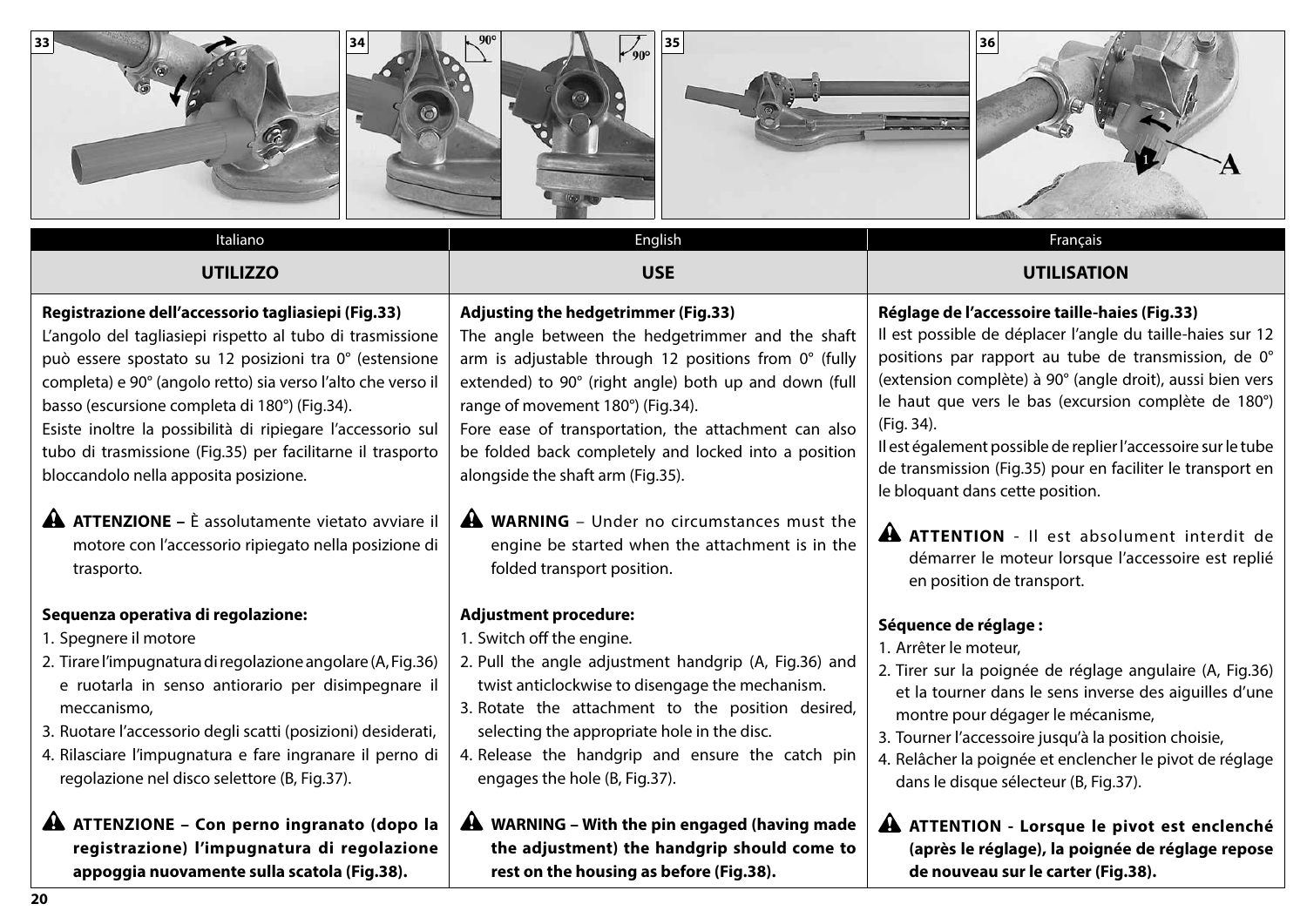| 38<br>Deutsch                                                                                                                                                                                                                                                                                                                                                                                                                                                                                                                                                                                        | Español                                                                                                                                                                                                                                                                                                                                                                                                                                                                                                                               | Slovensky                                                                                                                                                                                                                                                                                                                                                                                                                                                                                                                                 |
|------------------------------------------------------------------------------------------------------------------------------------------------------------------------------------------------------------------------------------------------------------------------------------------------------------------------------------------------------------------------------------------------------------------------------------------------------------------------------------------------------------------------------------------------------------------------------------------------------|---------------------------------------------------------------------------------------------------------------------------------------------------------------------------------------------------------------------------------------------------------------------------------------------------------------------------------------------------------------------------------------------------------------------------------------------------------------------------------------------------------------------------------------|-------------------------------------------------------------------------------------------------------------------------------------------------------------------------------------------------------------------------------------------------------------------------------------------------------------------------------------------------------------------------------------------------------------------------------------------------------------------------------------------------------------------------------------------|
| <b>GEBRAUCH</b>                                                                                                                                                                                                                                                                                                                                                                                                                                                                                                                                                                                      | <b>UTILIZACIÓN</b>                                                                                                                                                                                                                                                                                                                                                                                                                                                                                                                    | <b>POUŽITIE</b>                                                                                                                                                                                                                                                                                                                                                                                                                                                                                                                           |
| Einstellung der Heckenschneide-Ausrüstung (Abb. 33)<br>Der Winkel der Heckenschere zum Antriebsschaft ist in<br>12 Stellungen zwischen 0° (vollkommen ausgezogen)<br>und 90° (rechter Winkel) sowohl nach oben als auch nach<br>unten (180° Winkelbereich) (Abb. 34) verstellbar.<br>Außerdem kann die Ausrüstung für einen einfachen<br>Transport am Schaft zusammengeklappt, und in der<br>Transportstellung blockiert werden (Abb. 35).<br><b>A ACHTUNG</b> - Der Motor darf unter keinen<br>Umständen angelassen werden, solange<br>die Ausrüstung in Transportstellung<br>zusammengeklappt ist. | Regulación del accesorio cortasetos (Fig. 33)<br>El ángulo del cortasetos respecto al tubo de transmisión<br>se puede ajustar en doce posiciones entre 0° (extensión<br>completa) y 90° (ángulo recto) hacia arriba o hacia abajo<br>(excursión completa de 180°, Fig. 34).<br>El accesorio puede plegarse sobre el tubo de transmisión<br>(Fig. 35) para facilitar el transporte, bloqueándolo en la<br>posición adecuada.<br><b>A ATENCIÓN</b> - No ponga el motor en marcha con el<br>accesorio plegado en posición de transporte. | Registrácia prílušenstva krovinorezu (obr. 33)<br>Uhol krovinorezu vzhľadom na prevodný hriadeľ možno<br>premiestniť v rámci 12 polôh, v rozmedzí od 0° (úplné<br>rozšírenie) po 90° (pravý uhol) smerom hore ako aj<br>smerom dolu (kompletný rozsah 180°) (obr. 34).<br>Okrem toho existuje možnosť sklopenia príslušenstva<br>k prevodovej rúrke (obr. 35), čím sa uľahčí preprava<br>zablokovaním v príslušnej polohe.<br><b>A POZOR</b> – Je absolútne zakázané naštartovať motor<br>s príslušenstvom sklopeným v prepravnej polohe. |
| Reihenfolge der Einstellvorgänge:<br>1. Motor ausschalten,<br>2. Den Drehgriff der Winkelregulierung (A, Abb. 36)<br>ziehen und gegen den Uhrzeigersinn drehen, um den<br>Mechanismus auszuklinken,<br>3. Die Ausrüstung um die gewünschten Stellungen   3. Gire el accesorio hasta la posición adecuada.<br>drehen,<br>4. Den Griff loslassen und den Stellzapfen in der<br>Wählscheibe einrasten lassen (B, Abb. 37).                                                                                                                                                                              | Regulación<br>1. Apague el motor.<br>2. Tire de la empuñadura de regulación angular (A, Fig. 36)<br>y gírela hacia la izquierda para liberar el mecanismo.<br>4. Suelte la empuñadura y engrane el perno de regulación<br>en el disco selector (B, Fig. 37).                                                                                                                                                                                                                                                                          | Postup pri regulácii:<br>1. Vypnite motor<br>2. Potiahnite rukoväť uhlovej regulácie (A, obr. 36) a<br>otočte ju smerom vľavo, aby sa vyradil mechanizmus<br>3. Otočte príslušenstvo o želaný počet zásekov (polôh)<br>4. Uvoľnite rukoväť a zaraďte regulačný čap do<br>nastavovacieho kotúča (B, obr.37).                                                                                                                                                                                                                               |
| <b>A ACHTUNG - Nachdem der Zapfen eingerastet</b><br>ist (also nach der Einstellung) liegt der Stellgriff<br>wieder am Gehäuse an (Abb. 38).                                                                                                                                                                                                                                                                                                                                                                                                                                                         | A ATENCIÓN - Cuando el perno está engranado,<br>tras el reglaje, la empuñadura de regulación se<br>apoya nuevamente en la caja (Fig. 38).                                                                                                                                                                                                                                                                                                                                                                                             | A POZOR - So zaradeným čapom (po registrácii) sa<br>bude rukoväť znovu opierať o skrinku (obr. 38).                                                                                                                                                                                                                                                                                                                                                                                                                                       |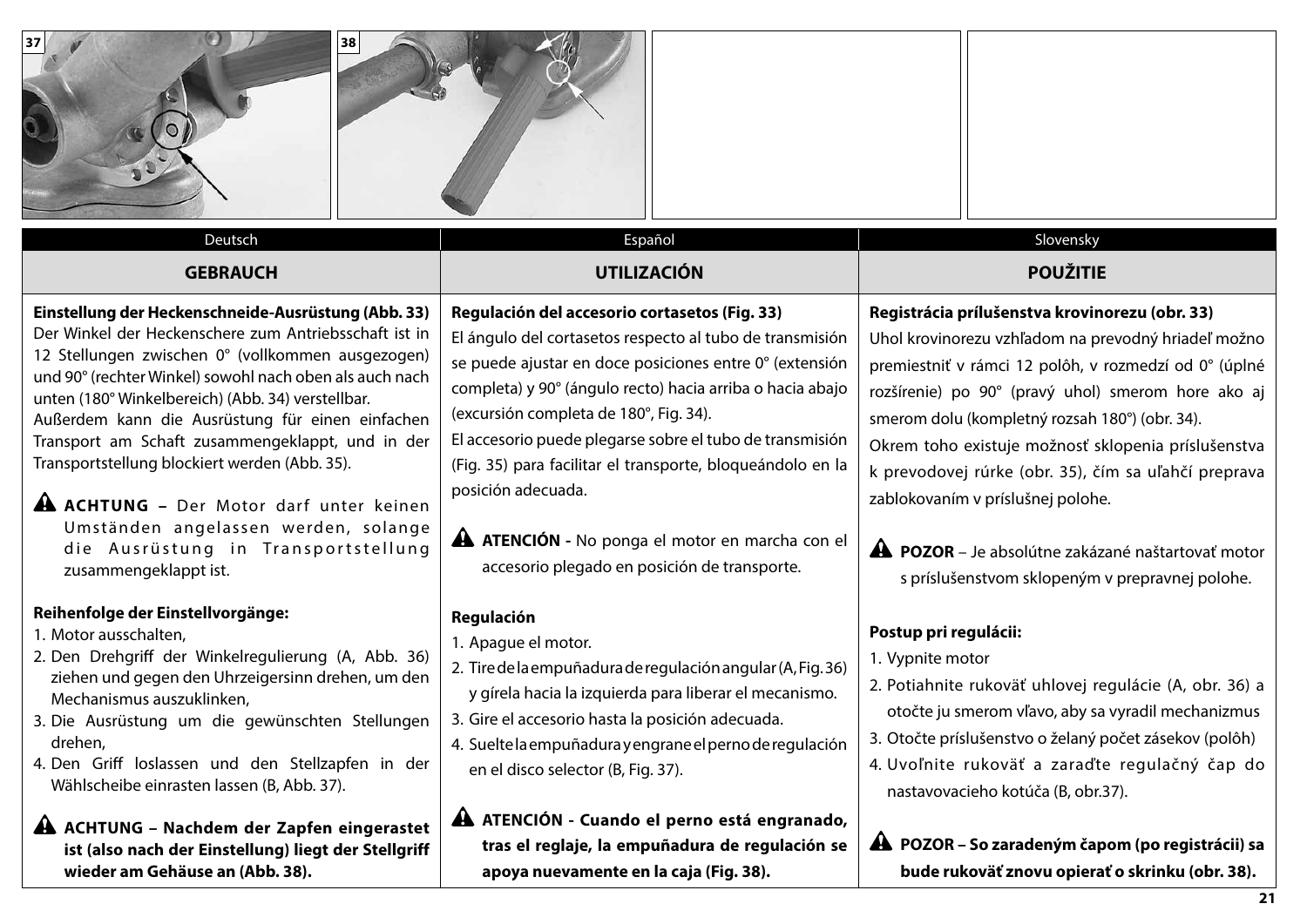

## **TECNICA OPERATIVA**

Tagliare prima i due lati della siepe ed infi ne la parte superiore. Utilizzare un avanzamento lento, in modo particolare se si tagliano siepi molto folte. Se la siepe necessita di una sfrondatura forte, tagliare in modo graduale con più passate.

**Taglio verticale:** Tagliare con movimento ad arco dal basso verso l'alto e viceversa, usando ambedue i lati delle lame (Fig. 41).

**Taglio orizzontale**: Per ottenere la migliore qualità di taglio inclinare la lama (5÷10°) nella direzione del movimento di taglio (Fig. 42).

**Taglio sopra testa:** utilizzando il tagliasiepi (Fig.43) spostare il tagliasiepi oltre la testa e muoverlo a destra e a sinistra, ottenendo un grande raggio d'azione, anche in altezza.

**ATTENZIONE -** Non buttare i resti di taglio nel contenitore dei rifiuti domestici (Fig.44). Possono essere utilizzati per compostaggio.

## **ATTENZIONE! - Seguire sempre le norme di sicurezza. Il tagliasiepi deve essere utilizzato solamente per tagliare siepi o piccoli arbusti. È proibito applicare alla presa di forza del tagliasiepi utensili o applicazioni che non siano quelli indicati dal costruttore. Non impiegarlo per la potatura alberi o per tagliare erba.**

### **HEDGE TRIMMING TECHNIQUES**

Trim sides of a hedge fi rst, and then the top. Cut slowly, specially with thick hedges. If the hedge needs trimming back hard, proceed gradually, making a succession of shallow cuts rather than attempting a single deep cut.

**Vertical cut:** Use an arcing cut from the bottom upwards, then downwards, to use both sides of the blades (Fig. 41).

**Horizontal cut:** In order to get the best cutting results, slightly tilt the blade  $(5 \div 10^{\circ})$  towards the cutting direction (Fig. 42).

**Overhead cut:** using the attachment hedgetrimmer (Fig.43), elevate the blade to the required height and cut as appropriate, sweeping left and right in a wide arc.

**A WARNING** - Clippings can be composted: do not throw them into household refuse bins (Fig.44).

**A** WARNING! - Always follow the safety **precautions. The hedgetrimmer must only be used to trim hedges or small bushes. It is forbidden to cut other types of material. Do not use the hedgetrimmer as a lever to lift, move or break objects, nor lock it on fi xed supports. It is forbidden to apply tools or applications that are not the ones indicated by the manufacturer onto the hedgetrimmer's power take-off. Do not use it for pruning trees or cutting grass.**

### **TECHNIQUE D'UTILISATION**

Couper d'abord les deux côtés de la haie et enfi n la partie supérieure. Si vous taillez des trop épaisses, nous vous conseillons d'avancer lentement lors de la coupe. Si la haie nécessite d'un élagage important, la tailler graduellement en effectuant plusieurs passages. **Taille verticale:** Tailler dans un mouvement en arc de cercle de bas en haut et vice versa, en utilisant les deux côtés des lames (Fig. 41).

**Coupe horizontale:** Pour obtenir un rendement optimal de votre machine, inclinez-la (5÷10°) dans le sens de la coupe (Fig. 42).

**Coupe par le haut:** utiliser le taille-haies (Fig.43), le déplacer au-dessus de la tête et le diriger à droite et à gauche pour obtenir un grand rayon d'action, même en hauteur.

**A ATTENTION ! -** Ne pas jeter l'herbe ou les branches coupées dans les ordures domestiques (Fig.44). Elles seront utiles comme compost.

**ATTENTION! - Respectez toujours les normes de sécurité. Le taille-haies ne doit être utilisé que pour tailler des haies ou de petits arbustes. ll est interdit de tailler autre chose. N'utilisez pas le taille-haies comme levier pour lever, déplacer ou fendre des objets et ne le bloquez pas sur des supports fixes. Il est interdit d'appliquer à la prise de force du taille-haies des outils ou des applications autres que ceux qui sont indiqués par le constructeur. Ne l'utilisez pas pour élaguer les arbres ni pour tondre l'herbe.**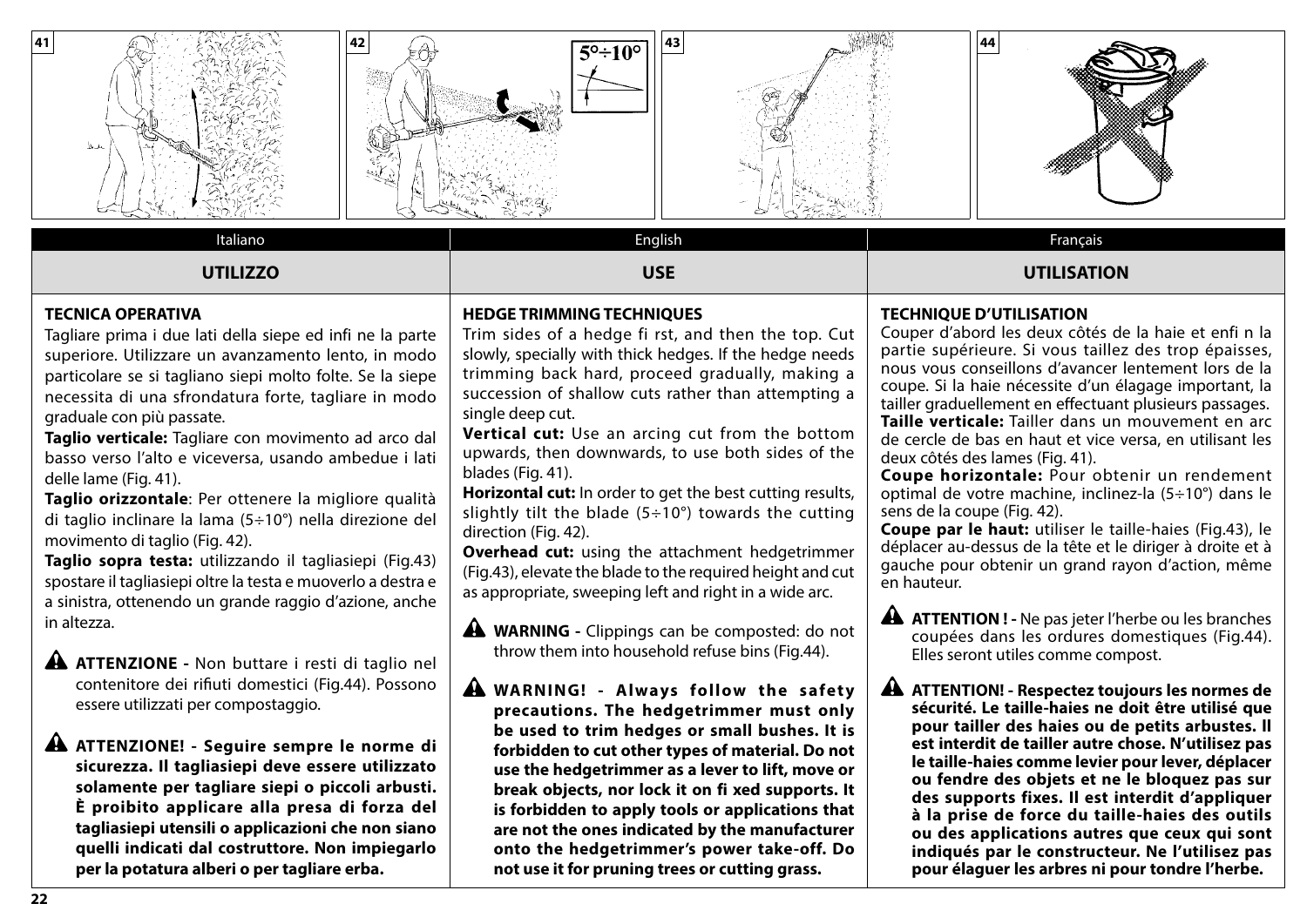| Deutsch<br><b>GEBRAUCH</b>                                                                                                                                                                                                                                                                                                                                                                                                                                                                                                                                                                                                                                                                                                                                                                                                                                                                                                                       | Español<br><b>UTILIZACIÓN</b>                                                                                                                                                                                                                                                                                                                                                                                                                                                                                                                                                                                                                                                                                                                                                                                                                                                                     | Slovensky<br><b>POUŽITIE</b>                                                                                                                                                                                                                                                                                                                                                                                                                                                                                                                                                                                                                                                                                              |
|--------------------------------------------------------------------------------------------------------------------------------------------------------------------------------------------------------------------------------------------------------------------------------------------------------------------------------------------------------------------------------------------------------------------------------------------------------------------------------------------------------------------------------------------------------------------------------------------------------------------------------------------------------------------------------------------------------------------------------------------------------------------------------------------------------------------------------------------------------------------------------------------------------------------------------------------------|---------------------------------------------------------------------------------------------------------------------------------------------------------------------------------------------------------------------------------------------------------------------------------------------------------------------------------------------------------------------------------------------------------------------------------------------------------------------------------------------------------------------------------------------------------------------------------------------------------------------------------------------------------------------------------------------------------------------------------------------------------------------------------------------------------------------------------------------------------------------------------------------------|---------------------------------------------------------------------------------------------------------------------------------------------------------------------------------------------------------------------------------------------------------------------------------------------------------------------------------------------------------------------------------------------------------------------------------------------------------------------------------------------------------------------------------------------------------------------------------------------------------------------------------------------------------------------------------------------------------------------------|
| <b>ARBEITSTECHNIK</b><br>Zunächst die beiden Seiten der Hecke und schließlich<br>die Oberseite schneiden. Ganz besonders bei dicken<br>Hecken langsam schneiden. Wenn die Hecke stark<br>entlaubt werden muss, schrittweise in mehreren<br>Durchgängen schneiden.<br>Vertikaler Schnitt: Mit bogenförmiger Bewegung von<br>unten nach oben und umgekehrt schneiden, so daß<br>beide Seiten der Messer genutzt werden (Abb. 41).<br>Horizontaler Schnitt: Um optimale Schnittresultate<br>zu erreichen, Messer leicht $(5 \div 10^{\circ})$ in Schnittrichtung<br>stellen. (Abb. 42).<br>Schneiden über dem Kopf: Mit Hilfe des Heckenschere<br>(Abb. 43) den Heckenschneider über dem Kopf bewegen<br>und nach rechts und links schwenken, um auch in nach<br>oben eine große Reichweite zu erhalten.<br><b>A ACHTUNG</b> - Das Schnittgut nicht in den Container<br>für Hausmüll werfen (Abb. 44). Es kann für den<br>Kompost verwendet werden. | <b>EJECUCIÓN DEL TRABAJO</b><br>Corte primero las dos caras del seto y, luego, la parte<br>superior. Corte lentamente, especialmente cuando<br>encuentre setos tupidos. Si el seto es de fronda fuerte,<br>corte de modo gradual en varias pasadas.<br>Corte vertical: Efectúe movimientos ascendentes<br>y descendentes en forma de arco, utilizando ambos<br>lados de las hojas (Fig. 41).<br>Corte horizontal: Para conseguir los mejores<br>resultados en el corte, incline ligeramente (5÷10°) la<br>cuchilla en la dirección de corte (Fig. 42).<br>Corte elevado: utilice el cortasetos (Fig. 43); apartar<br>por encima de su cabeza y muévalo a derecha e<br>izquierda. Conseguirá un amplio radio de acción,<br>incluso en altura.<br><b>A ATENCIÓN</b> - No tire los residuos del corte en el<br>contenedor de residuos domésticos (Fig. 44).<br>Pueden utilizarse para hacer compost. | <b>POSTUP PRI PRÁCI</b><br>Najprv strihajte obe bočné strany živého plota a až<br>potom hornú časť. Postupujte pomaly, najmä ak<br>striháte veľmi hustý plot. Ak treba živý plot viac orezať,<br>nie iba pristrihnúť, orezávajte postupne, v niekoľkých<br>krokoch po sebe.<br>Vertikálne strihanie: Strihajte oblúkovým pohybom<br>zdola smerom hore a opačne, použijúc obe strany<br>čepelí (Obr. 41).<br>Horizontálne strihanie: Aby ste dosiahli čo najvyššiu<br>kvalitu strihania, nakloňte čepeľ (5÷10°) v smere<br>pohybu strihania (Obr. 42).<br>Rez nad hlavou: použitím dlhý krovinorez (obr. 43) ho<br>presuňte nad hlavu a pohybujte ním vpravo a vľavo,<br>čím dosiahnete široký pracovný záber aj vo výške. |
| A ACHTUNG! - Befolgen Sie immer die<br>Sicherheitsvorkerungen. Der Heckenschere<br>darf nur für den Schnitt von Hecken oder<br>kleinen Sträuchern eingesetzt werden. Es ist<br>absolut verboten, andere Arten von Materialien<br>zu schneiden. Benutzen Sie Die Heckenschere<br>nicht als Hebel zum Anheben, Versetzen oder<br>zum Zerkleinern von Gegenständen; befestigen<br>Sie ihn auch nicht an starren Halterungen. Es<br>ist verboten, am Antrieb des Heckenscheres<br>Geräte oder Zusätze anzubringen, die nicht<br>vom Hersteller für diesen Zweck ausdrücklich<br>angegeben sind. Nicht für Baumschnitt oder<br>zum Rasenmähen einsetzen.                                                                                                                                                                                                                                                                                              | ATENCIÓN! - Respetar siempre las normas de<br>seguridad. El cortasetos debe ser utilizado<br>solamente para cortar setos o pequeños<br>arbustos. Está prohibida su utilización para<br>cortar cualquier otro tipo de material. No<br>utilizar el cortasetos como palanca para<br>levantar, desplazar o para romper objetos,<br>ni bloquearlo sobre sostenes fi jos. Está<br>prohibida la aplicación a la toma de fuerza del<br>cortasetos de utensilios o accesorios que no<br>sean los indicados por el fabricante. No debe<br>ser utilizado para podar árboles o para cortar<br>césped.                                                                                                                                                                                                                                                                                                         | <b>A POZOR</b> - Odpad po rezaní nevyhadzujte do nádob<br>s domovým odpadom (obr. 44). Môžete ho použiť<br>na kompost.<br>A UPOZORNENIE! - Vždy dodržiavajte<br>bezpečnostné opatrenia. Nožnice používajte<br>výhradne na strihanie živých plotov a malých<br>kríkov. Je zakázané nasadzovať na nožnice<br>násilne násady alebo prístroje, ktoré nie sú<br>určené výrobcom. Nepoužívajte ich na<br>orezávanie stromov, ani na kosenie trávy.                                                                                                                                                                                                                                                                              |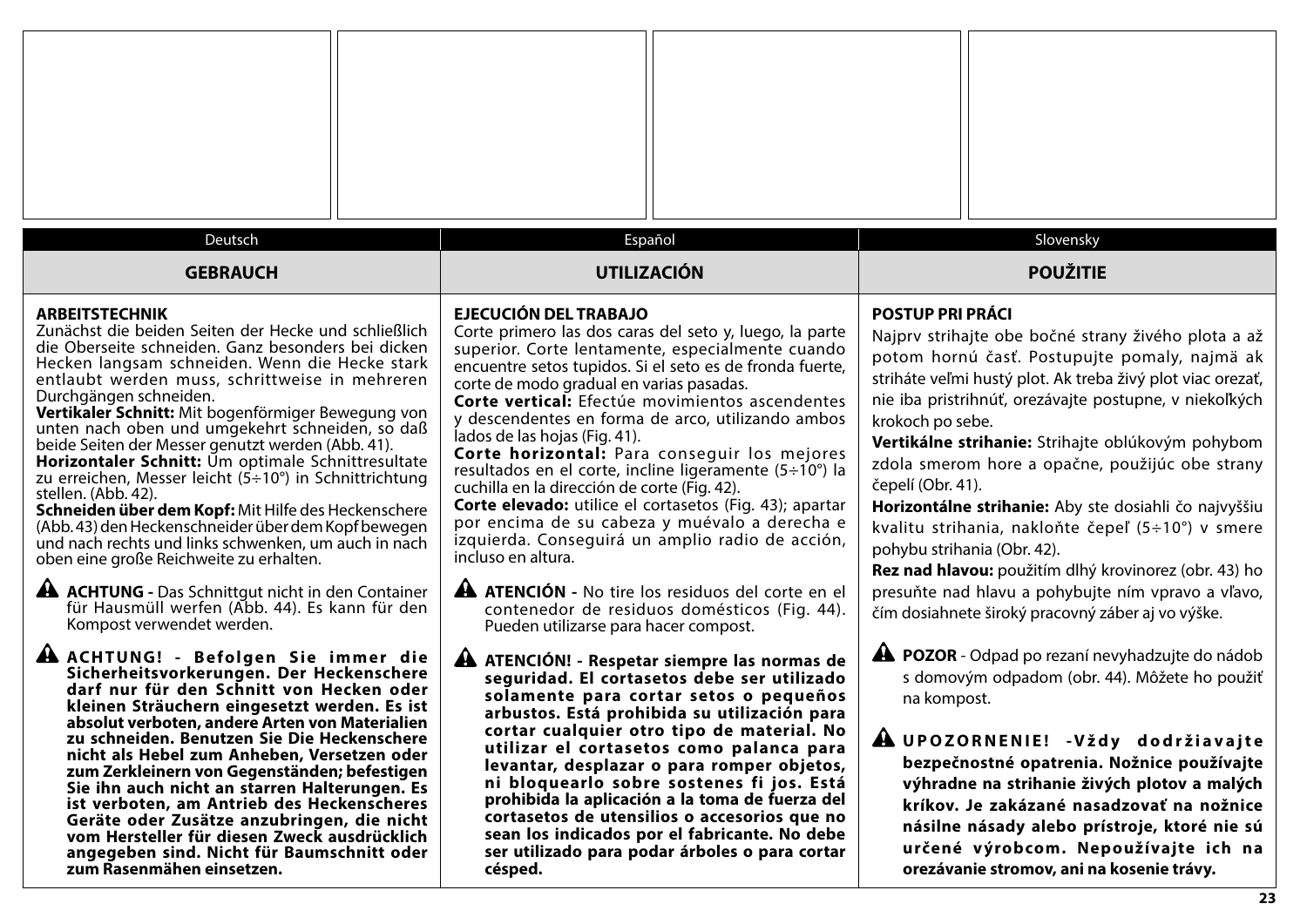

**Riduttore angolare:** Verificare il livello del grasso ogni 50 ore lavorative (Fig. 50). Se necessario, aggiungere 5÷10 g di grasso al bisolfuro di molibdeno Efco cod. 4174238B ed Oleo-Mac cod. 001000677B.

**Marmitta:** tenerla pulita e libera da detriti.

## **TRASPORTO** (Fig. 51)

Se dovete trasportare il tagliasiepi, fermare il motore e mettere il coprilama.

Ripiegare l'accessorio sul tubo di trasmissione per facilitarne il trasporto bloccandolo nella apposita posizione.

Per quest'ultima operazione vedi istruzioni pag.20.

**ATTENZIONE –** È assolutamente vietato avviare il motore con l'accessorio ripiegato nella posizione di trasporto.

## **TRANSPORTATION** (Fig. 51)

001000677B.

When you walk with your hedge trimmers, turn off the engine and put on the blade guard.

**Angle drive:** Refill gear housing every 50 working hours  $(Fia. 50)$ . If necessary, add  $5 \div 10$  g grease with molybdenum bisulphide Efco part. n° 4174238B and Oleo-Mac part. n°

For ease of transportation, fold the attachment back onto the shaft arm and lock in position.

The transport position is illustrated in page 20.

**Muffler:** keep it clean and free of debris.

**A WARNING**-Under no circumstances must the engine be started when the attachment is in the folded transport position.

# Pot d'échappement: veillez à ce qu'il soit propre et débouché.

4174238B et Oleo-Mac part. n° 001000677B.

**Reducteur angulaire:** Vérifier le niveau de la graisse toutes les 50 heures (fig. 50). Si nécessaire, introduire 5÷10 g de la graisse au bisolfure de molybdene Efco part. n°

## **TRANSPORT** (Fig. 51)

Pour le transport, le moteur doit être imperativement arreté et protège-lame mis.

Replier l'accessoire sur le tube de transmission pour en faciliter le transport en le bloquant dans cette position. Pour cette dernière opération, voir instructions page 20.

**ATTENTION** – Il est absolument interdit de démarrer le moteur lorsque l'accessoire est replié en position de transport.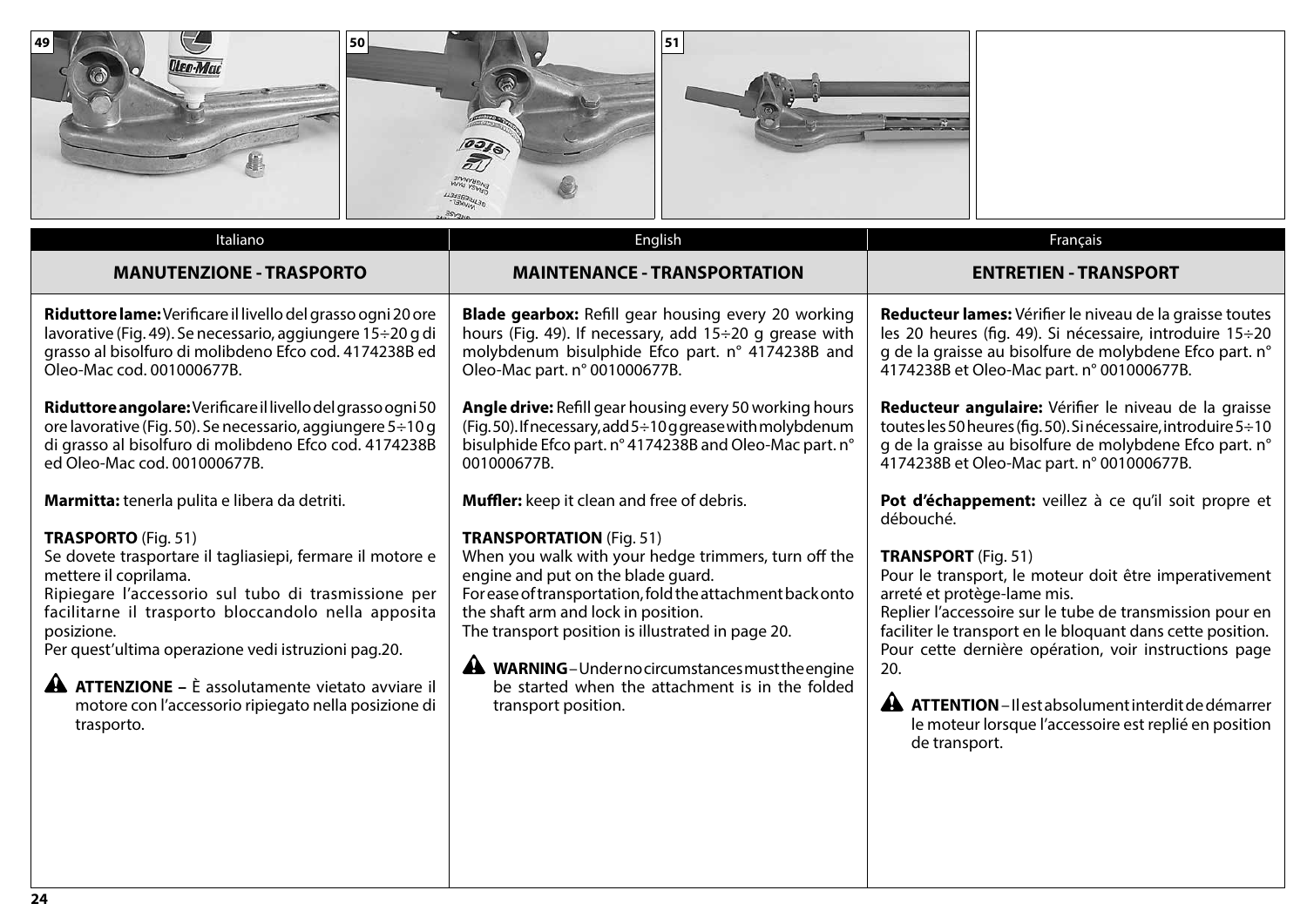| Deutsch<br><b>WARTUNG - TRANSPORT</b>                                                                                                                                                                                                                                                                                                                                                                                                                                                                                                                                                                                                                                                                                                                                                                                                                                                                                                                                               | Español<br><b>MANTENIMIENTO - TRANSPORTE</b>                                                                                                                                                                                                                                                                                                                                                                                                                                                                                                                                                                                                                                                                                                                                                                                                                                                                 | Slovensky<br>ÚDRŽBA - PREPRAVA                                                                                                                                                                                                                                                                                                                                                                                                                                                                                                                                                                                                                                                                                                                                                                                                                                                                     |
|-------------------------------------------------------------------------------------------------------------------------------------------------------------------------------------------------------------------------------------------------------------------------------------------------------------------------------------------------------------------------------------------------------------------------------------------------------------------------------------------------------------------------------------------------------------------------------------------------------------------------------------------------------------------------------------------------------------------------------------------------------------------------------------------------------------------------------------------------------------------------------------------------------------------------------------------------------------------------------------|--------------------------------------------------------------------------------------------------------------------------------------------------------------------------------------------------------------------------------------------------------------------------------------------------------------------------------------------------------------------------------------------------------------------------------------------------------------------------------------------------------------------------------------------------------------------------------------------------------------------------------------------------------------------------------------------------------------------------------------------------------------------------------------------------------------------------------------------------------------------------------------------------------------|----------------------------------------------------------------------------------------------------------------------------------------------------------------------------------------------------------------------------------------------------------------------------------------------------------------------------------------------------------------------------------------------------------------------------------------------------------------------------------------------------------------------------------------------------------------------------------------------------------------------------------------------------------------------------------------------------------------------------------------------------------------------------------------------------------------------------------------------------------------------------------------------------|
| <b>Übersetzungsgetriebe Messer:</b> Den Stand des<br>Schmierfettes (Abb. 49) alle 20 Betriebsstunden<br>kontrollieren. Bei Bedarf i 15÷20 g ist Molibdändisulfid,<br>Efco - Nr. 4174238B, dazuzugeben und Oleo- Mac Nr.<br>001000677B.<br>Winkelgetriebe: Den Stand des Schmierfettes (Abb. 50)<br>alle 50 Betriebsstunden kontrollieren. Bei Bedarf i 5÷10 g<br>ist Molibdändisulfid, Efco - Nr. 4174238B, dazuzugeben<br>und Oleo-Mac Nr. 001000677B.<br>Schalldämpfer: sauber halten und frei von<br>Ablagerungen.<br><b>TRANSPORT</b> (Abb. 51)<br>Beim Transport Ihres Heckenschere Motor ausschalten<br>und Messerschutz aufsetzen.<br>Die Ausrüstung für den einfachen Transport am Schaft<br>zusammenklappen und in der entsprechenden Stellung<br>blockieren.<br>Für diesen Vorgang siehe Anleitungen auf Seite 21.<br><b>A ACHTUNG</b> – Der Motor darf unter keinen Umständen<br>angelassen werden, solange die Ausrüstung in<br>Transportstellung zusammengeklappt ist. | Reductor cuchillas: Controlar el nivel de la grasa cada 20<br>horas de trabajo (Fig. 49). Si fuera necesario, añadir 15÷20<br>g grasa al bisulfuro de molibdeno Efco, cod. 4174238B y<br>Oleo-Mac cod. 001000677B.<br>Reductor angular: Controlar el nivel de la grasa cada 50<br>horas de trabajo (Fig. 50). Si fuera necesario, añadir 5÷10<br>g grasa al bisulfuro de molibdeno Efco, cod. 4174238B y<br>Oleo-Mac cod. 001000677B.<br>Silenciador: mantenerlo limpio y libre de residuos.<br><b>TRANSPORTE (Fig. 51)</b><br>Cuando Ud. se desplace con su cortasetos, pare el motor,<br>y coloque el protector en la cuchilla.<br>Para facilitar el transporte del accesorio, pliéguelo sobre<br>el tubo de transmisión y bloquéelo.<br>Lea las instrucciones correspondientes en la página 21.<br><b>A ATENCIÓN</b> - No ponga el motor en marcha con el<br>accesorio plegado en posición de transporte. | Redukčný prevod čepelí: Kontrolujte hladinu<br>tuku po každých 20 pracovných hodinách (obr. 49).<br>Podľa potreby pridajte 15÷20 g tuku na báze sírnika<br>molybdénu Efco s kódom 4174238B a Oleo-Mac s<br>kódom 001000677B.<br>Uhlový redukčný prevod: Kontrolujte hladinu<br>tuku po každých 50 pracovných hodinách (obr. 50).<br>Podľa potreby pridajte 5÷10 g tuku na báze sírnika<br>molybdénu Efco s kódom 4174238B a Oleo-Mac s<br>kódom 001000677B.<br>Výfuk: udržiavajte ho voľný, bez nečistôt.<br>PREPRAVA (obr. 51)<br>Ak by ste museli krovinorez prepravovať, zastavte<br>motor a nasad'te kryt čepelí.<br>Príslušenstvo sklopte na prevodovú rúrku, čím sa<br>preprava uľahčí zablokovaním v príslušnej polohe.<br>Pri sklopení postupujte podľa pokynov na str. 21.<br><b>A POZOR</b> – Je absolútne zakázané naštartovať motor<br>s príslušenstvom sklopeným v prepravnej polohe. |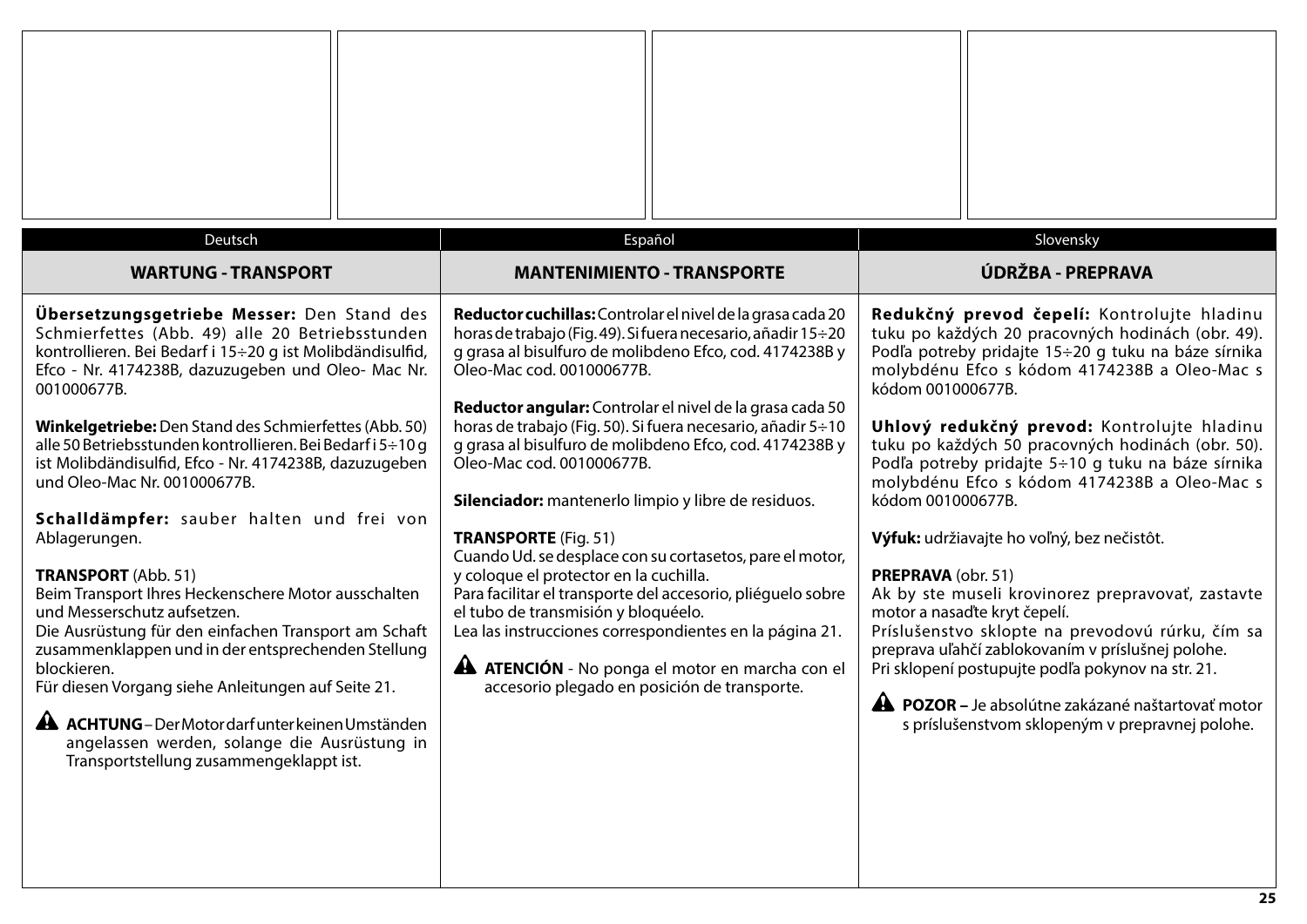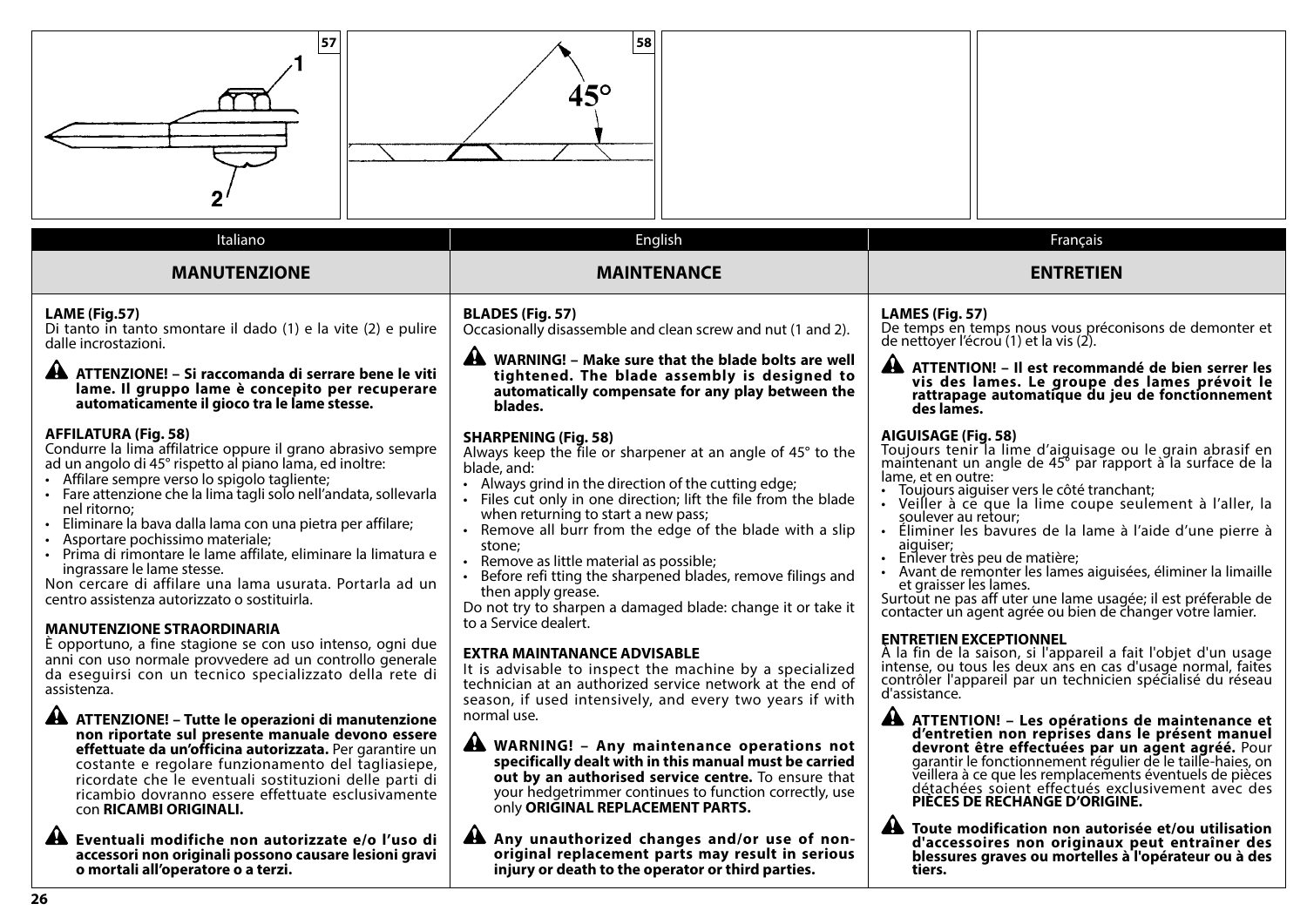| Deutsch                                                                                                                                                                                                                                                                                                                                                                                                                                                                                                                                                                                                                                                                                                                                                                                                                                                             | Español                                                                                                                                                                                                                                                                                                                                                                                                                                                                                                                                                                                                                                                                                                                                                                            | Slovensky                                                                                                                                                                                                                                                                                                                                                                                                                                                                                                                                                                                                                                                                                                                                                  |
|---------------------------------------------------------------------------------------------------------------------------------------------------------------------------------------------------------------------------------------------------------------------------------------------------------------------------------------------------------------------------------------------------------------------------------------------------------------------------------------------------------------------------------------------------------------------------------------------------------------------------------------------------------------------------------------------------------------------------------------------------------------------------------------------------------------------------------------------------------------------|------------------------------------------------------------------------------------------------------------------------------------------------------------------------------------------------------------------------------------------------------------------------------------------------------------------------------------------------------------------------------------------------------------------------------------------------------------------------------------------------------------------------------------------------------------------------------------------------------------------------------------------------------------------------------------------------------------------------------------------------------------------------------------|------------------------------------------------------------------------------------------------------------------------------------------------------------------------------------------------------------------------------------------------------------------------------------------------------------------------------------------------------------------------------------------------------------------------------------------------------------------------------------------------------------------------------------------------------------------------------------------------------------------------------------------------------------------------------------------------------------------------------------------------------------|
| <b>INSTANDHALTUNG</b>                                                                                                                                                                                                                                                                                                                                                                                                                                                                                                                                                                                                                                                                                                                                                                                                                                               | <b>MANTENIMIENTO</b>                                                                                                                                                                                                                                                                                                                                                                                                                                                                                                                                                                                                                                                                                                                                                               | ÚDRŽBA                                                                                                                                                                                                                                                                                                                                                                                                                                                                                                                                                                                                                                                                                                                                                     |
| <b>MESSER (Abb. 57)</b>                                                                                                                                                                                                                                                                                                                                                                                                                                                                                                                                                                                                                                                                                                                                                                                                                                             | <b>CUCHILLAS (Fig. 57)</b>                                                                                                                                                                                                                                                                                                                                                                                                                                                                                                                                                                                                                                                                                                                                                         | <b>NASTAVENIE (Obr. 57)</b>                                                                                                                                                                                                                                                                                                                                                                                                                                                                                                                                                                                                                                                                                                                                |
| Mutter (1) gut ziehen. Hin und wieder Mutter (1) und                                                                                                                                                                                                                                                                                                                                                                                                                                                                                                                                                                                                                                                                                                                                                                                                                | Apriete la tuerca (1). De vez en cuando desmontar y limpiar                                                                                                                                                                                                                                                                                                                                                                                                                                                                                                                                                                                                                                                                                                                        | Príležitostne odmontujte maticu (1) a skrutku (2) a vyčistite                                                                                                                                                                                                                                                                                                                                                                                                                                                                                                                                                                                                                                                                                              |
| Schraube (2) abmontieren und reinigen.                                                                                                                                                                                                                                                                                                                                                                                                                                                                                                                                                                                                                                                                                                                                                                                                                              | la tuerca (1) y lo tornillo (2).                                                                                                                                                                                                                                                                                                                                                                                                                                                                                                                                                                                                                                                                                                                                                   | ich od usadenín.                                                                                                                                                                                                                                                                                                                                                                                                                                                                                                                                                                                                                                                                                                                                           |
| A ACHTUNG! - Die Befestigungsschrauben der Messer<br>unbedingt gut festziehen. Das Schneidmesser sorgt<br>für einen automatischen Spielausgleich zwischen<br>den einzelnen Messern.<br><b>NACHSCHLEIFEN (Abb. 58)</b><br>Die Feile oder Schleifklotz immer im Winkel von 45° zur<br>Messerfl äche führen. Darüber hinaus:<br>· Immer in Richtung der Schneide schleifen;<br>- Darauf achten, daß die Feile nur während der<br>Vorwärtsbewegung schneidet und sie während der<br>Rückwärtsbewegung abheben;<br>• Den Grat des Messers mit einem Schleifstein entfernen;<br>Möglichst wenig Material abtragen;<br>• Bevor die geschliff enen Messer wieder eingebaut werden,<br>den Schleifstaub beseitigen und die Messer schmieren.<br>Versuchen Sie nicht, ein beschädigtes Messer zu schärfen.<br>Wechseln Sie es aus oder bringen Sie es zu Ihrem<br>Fachhandel. | A ¡ATENCIÓN! - Se recomienda apretar a fondo los<br>tornillos de las hojas. El grupo hojas ha sido diseñado<br>de manera tal que el juego entre las hojas mismas<br>sea recuperado automáticamente.<br>AFILADO (Fig. 58)<br>Pase la lima de afilar o el esmeril siempre a 45° respecto a la<br>cara de la hoja. Además:<br>· Afile siempre hacia el borde cortante;<br>· Cuide que la lima actúe solo a la ida; levántela a la vuelta;<br>Quite las rebabas de la hoja con una piedra de amolar;<br>Elimine la menor cantidad de material posible;<br>· Antes de volver a montar las hojas recién afi ladas,<br>límpielas de limaduras y engráselas.<br>No trate de afilar una cuchilla dañada: sustituirla o lleve su<br>cortasetos al Servicio de Asistencia de su Distribuidor. | A POZOR! - Odporúčame vám dobre zatiahnuť skrutky<br>čepelí. Skupina čepelí je navrhnutá tak, aby sa<br>okamžite kompenzovala akákoľvek voľnosť medzi<br>nimi.<br><b>NABRÚSENIE (Obr. 58)</b><br>Pilník alebo brúsny papier nastavte do uhla 45° vzhľadom na<br>plochu čepele a okrem toho:<br>• Vždy brúste smerom k strihaciemu hrotu<br>· Dávajte pozor a tlačte na pilník iba v jednom smere, pri<br>spätnom pohybe ho uvoľnite<br>Brúsne plôšký čepele upravte ocieľkou<br>· Snažte sa odstrániť iba málo materiálu<br>· Pred namontovaním nabrúsených čepelí na miesto<br>odstráňte piliny a čepele namažte.<br>Nesnažte sa nabrúsiť opotrebovanú čepeľ. Odneste ju do<br>autorizovaného servisného strediska alebo ju vymeňte.<br>MIMORIADNA ÚDRŽBA |
| <b>AUSSERORDENTLICHE WARTUNG</b><br>Bei intensivem Gebrauch sollte am Ende der Saison bzw. bei<br>normalem Gebrauch alle zwei Jahre eine Generalinspektion<br>durch eine Fachkraft des Kundendienstnetzes ausgeführt<br>werden.                                                                                                                                                                                                                                                                                                                                                                                                                                                                                                                                                                                                                                     | <b>MANTENIMIENTO EXTRAORDINARIO</b><br>Se aconseja hacer revisar el equipo por un técnico<br>especializado del servicio de asistencia, todos los años si el<br>uso es intensivo o cada dos años si el uso es normal.                                                                                                                                                                                                                                                                                                                                                                                                                                                                                                                                                               | Po ukončení sezóny, po intenzívnom používaní alebo vždy<br>po dvoch rokoch bežného používania zabezpečte generálnu<br>kontrolu, ktorú musí vykonať špecializovaný technik<br>autorizovaného strediska.                                                                                                                                                                                                                                                                                                                                                                                                                                                                                                                                                     |
| A ACHTUNG! - Alle in dieser Anleitung beschriebenen                                                                                                                                                                                                                                                                                                                                                                                                                                                                                                                                                                                                                                                                                                                                                                                                                 | $\ddot{\phantom{1}}$                                                                                                                                                                                                                                                                                                                                                                                                                                                                                                                                                                                                                                                                                                                                                               | A POZOR! - Všetky operácie údržby, ktoré nie sú                                                                                                                                                                                                                                                                                                                                                                                                                                                                                                                                                                                                                                                                                                            |
| Wartungsarbeiten dürfen nur in einer autorisierten                                                                                                                                                                                                                                                                                                                                                                                                                                                                                                                                                                                                                                                                                                                                                                                                                  | A ¡ATENCIÓN! - Todas las operaciones de                                                                                                                                                                                                                                                                                                                                                                                                                                                                                                                                                                                                                                                                                                                                            | uvedené v tomto návode, musia byť vykonané                                                                                                                                                                                                                                                                                                                                                                                                                                                                                                                                                                                                                                                                                                                 |
| Fachwerkstatt durchgeführt werden. Damit Sie                                                                                                                                                                                                                                                                                                                                                                                                                                                                                                                                                                                                                                                                                                                                                                                                                        | mantenimiento no indicadas en este manual deben                                                                                                                                                                                                                                                                                                                                                                                                                                                                                                                                                                                                                                                                                                                                    | v autorizovanom servisnom stredisku. Aby bola                                                                                                                                                                                                                                                                                                                                                                                                                                                                                                                                                                                                                                                                                                              |
| langfristig den einwandfreien Betrieb Ihres                                                                                                                                                                                                                                                                                                                                                                                                                                                                                                                                                                                                                                                                                                                                                                                                                         | ser realizadas por un taller autorizado. Para garantizar                                                                                                                                                                                                                                                                                                                                                                                                                                                                                                                                                                                                                                                                                                                           | zaručená nepretržitá a správna činnosť krovinorezu,                                                                                                                                                                                                                                                                                                                                                                                                                                                                                                                                                                                                                                                                                                        |
| heckenschere nutzen können, verwenden Sie zum                                                                                                                                                                                                                                                                                                                                                                                                                                                                                                                                                                                                                                                                                                                                                                                                                       | un funcionamiento correcto y constante del cortasetos                                                                                                                                                                                                                                                                                                                                                                                                                                                                                                                                                                                                                                                                                                                              | nezabudnite, že pri prípadnej výmene jeho dielov sa                                                                                                                                                                                                                                                                                                                                                                                                                                                                                                                                                                                                                                                                                                        |
| Austausch defekter Teile ausschließlich                                                                                                                                                                                                                                                                                                                                                                                                                                                                                                                                                                                                                                                                                                                                                                                                                             | es preciso utilizar exclusivamente RECAMBIOS                                                                                                                                                                                                                                                                                                                                                                                                                                                                                                                                                                                                                                                                                                                                       | musia použiť výhradne ORÍGÍNÁLNÉ NÁHRADNÉ                                                                                                                                                                                                                                                                                                                                                                                                                                                                                                                                                                                                                                                                                                                  |
| <b>ORIGINALERSATZTEILE.</b>                                                                                                                                                                                                                                                                                                                                                                                                                                                                                                                                                                                                                                                                                                                                                                                                                                         | <b>ORIGINALES.</b>                                                                                                                                                                                                                                                                                                                                                                                                                                                                                                                                                                                                                                                                                                                                                                 | DIELY.                                                                                                                                                                                                                                                                                                                                                                                                                                                                                                                                                                                                                                                                                                                                                     |
| Nicht autorisierte Umrüstungen bzw. der Einsatz<br>von nicht originalem Zubehör können schwere oder<br>sogar tödliche Unfälle des Anwenders oder von<br>Drittpersonen verursachen.                                                                                                                                                                                                                                                                                                                                                                                                                                                                                                                                                                                                                                                                                  | Eventuales modificaciones no autorizadas y/o el uso<br>AL<br>de accesorios no originales pueden causar lesiones<br>graves o mortales al operador o a terceros.                                                                                                                                                                                                                                                                                                                                                                                                                                                                                                                                                                                                                     | A<br>Prípadné nepovolené modifikácie a/alebo použitie<br>neoriginálnych častí príslušenstva, môže spôsobiť<br>vážne alebo aj smrteľné poranenia obsluhujúceho<br>pracovníka alebo tretích osôb.                                                                                                                                                                                                                                                                                                                                                                                                                                                                                                                                                            |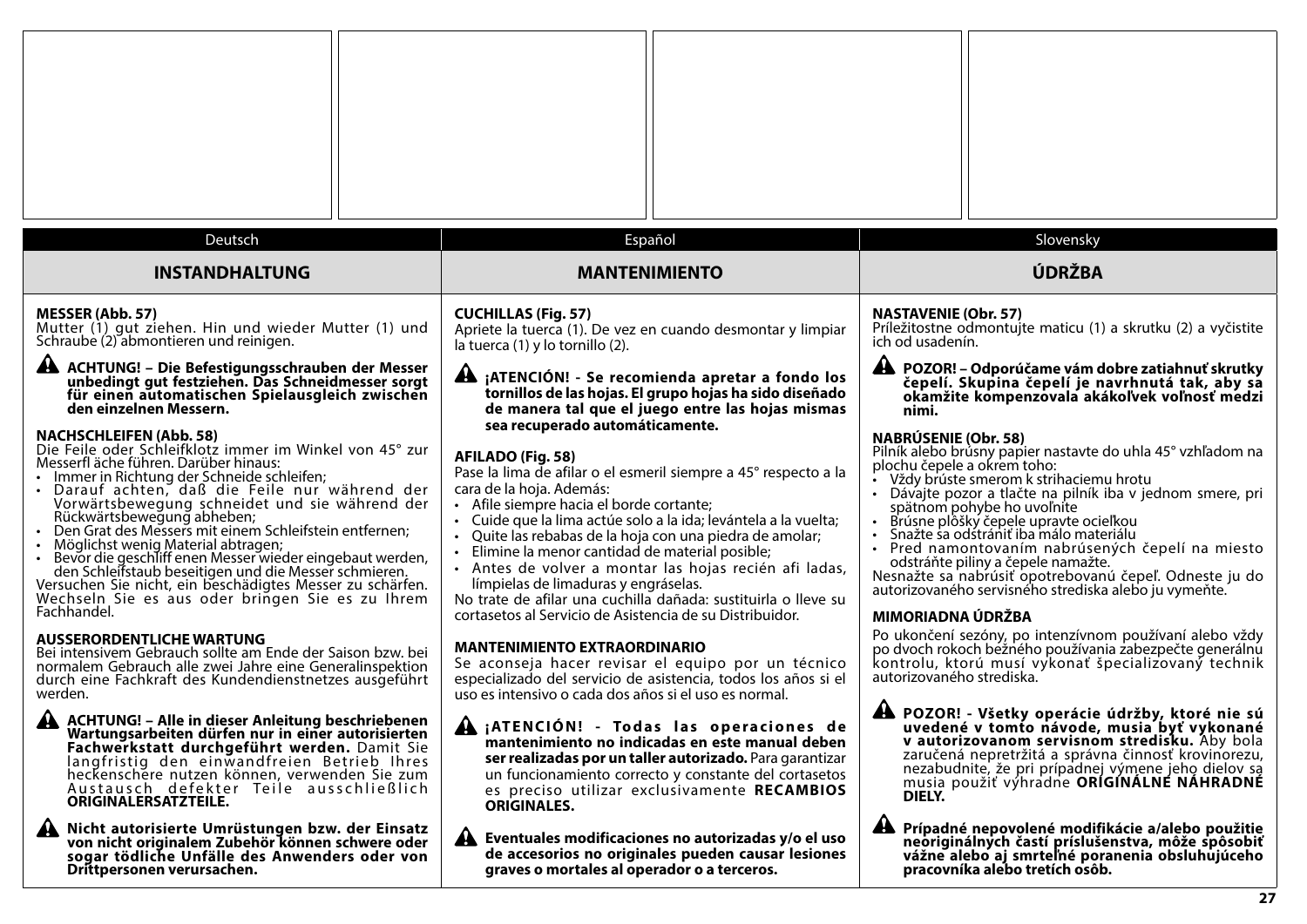| 65<br>LABARAA                                                                                                                                                                                                                                                                                                                                                                                                                                                                                                                                                                                                                                                                                                                                                                                                                                                                                                                                                                                                                     | 66                                                                                                                                                                                                                                                                                                                                                                                                                                                                                                                                                                                                                                                                                                                                                                                                                                                                                                                              |                                                                                                                                                                                                                                                                                                                                                                                                                                                                                                                                                                                                                                                                                                                                                                                                                                                                                                                                                                                                                                                           |
|-----------------------------------------------------------------------------------------------------------------------------------------------------------------------------------------------------------------------------------------------------------------------------------------------------------------------------------------------------------------------------------------------------------------------------------------------------------------------------------------------------------------------------------------------------------------------------------------------------------------------------------------------------------------------------------------------------------------------------------------------------------------------------------------------------------------------------------------------------------------------------------------------------------------------------------------------------------------------------------------------------------------------------------|---------------------------------------------------------------------------------------------------------------------------------------------------------------------------------------------------------------------------------------------------------------------------------------------------------------------------------------------------------------------------------------------------------------------------------------------------------------------------------------------------------------------------------------------------------------------------------------------------------------------------------------------------------------------------------------------------------------------------------------------------------------------------------------------------------------------------------------------------------------------------------------------------------------------------------|-----------------------------------------------------------------------------------------------------------------------------------------------------------------------------------------------------------------------------------------------------------------------------------------------------------------------------------------------------------------------------------------------------------------------------------------------------------------------------------------------------------------------------------------------------------------------------------------------------------------------------------------------------------------------------------------------------------------------------------------------------------------------------------------------------------------------------------------------------------------------------------------------------------------------------------------------------------------------------------------------------------------------------------------------------------|
| Italiano<br><b>RIMESSAGGIO</b>                                                                                                                                                                                                                                                                                                                                                                                                                                                                                                                                                                                                                                                                                                                                                                                                                                                                                                                                                                                                    | English<br><b>STORAGE</b>                                                                                                                                                                                                                                                                                                                                                                                                                                                                                                                                                                                                                                                                                                                                                                                                                                                                                                       | Français<br><b>REMISSAGE</b>                                                                                                                                                                                                                                                                                                                                                                                                                                                                                                                                                                                                                                                                                                                                                                                                                                                                                                                                                                                                                              |
| Quando la macchina deve rimanere ferma per lunghi<br>periodi:<br>- Ungere la lama con un pò di olio onde prevenire la<br>ruggine (Fig. 65).<br>- Montare il coprilame (Fig.66) e ripiegare l'accessorio<br>sul tubo di trasmissione.<br>- Conservare in ambiente secco, possibilmente non<br>a diretto contatto con il suolo e lontano da fonti di<br>calore.<br>- Le procedure di messa in servizio dopo un<br>rimessaggio invernale sono le stesse che si<br>effettuano durante l'avvio normale della macchina.<br><b>DEMOLIZIONE E SMALTIMENTO</b><br>Buona parte dei materiali impiegati nella costruzione<br>della macchina sono riciclabili; tutti i metalli (acciaio,<br>alluminio, ottone) si possono consegnare ad un<br>normale ferro-recupero.<br>Per Informazioni rivolgersi al normale servizio di<br>raccolta di rifiuti della vostra zona.<br>Lo smaltimento dei rifiuti derivati dalla demolizione<br>della macchina dovrà essere eseguito nel rispetto<br>ambientale, evitando di inquinare suolo, aria e acqua. | If the machine is to be stored for long periods:<br>- Oil the blade to prevent rust (Fig. 65).<br>- Fit the blade cover (Fig.66) and fold the implement<br>back against the shaft arm.<br>Store the machine in a dry place, preferably not in<br>direct contact with the floor and away from heat<br>sources.<br>- The procedures for returning the machine to service<br>following winter storage are the same as for starting<br>up during everyday use.<br><b>DEMOLITION AND DISPOSAL</b><br>Many of the materials used to construct the machine<br>are recyclable; metals (steel, aluminum, and brass) can<br>be delivered to recycling station.<br>For further information contact a recycling station<br>service of your area.<br>Machine disposal must be executed in respect to the<br>environment, avoiding soil, air and water pollution.<br>Local legislation enforced in matter should be<br>respected in any case. | Lorsque l'appareil doit être entreposé pendant de<br>longues périodes:<br>- Enduire légèrement le lamier d'huile avant le<br>stockage ou le remisage (Fig. 65).<br>Monter le cache-lames (Fig. 66) et replier l'accessoire<br>sur le tube de transmission.<br>- Conservez l'appareil dans un endroit sec, si possible<br>soulevé du sol et loin des sources de chaleur.<br>Les procédures de mise en service après un remisage<br>hivernal sont les mêmes que pour le démarrage<br>normal de la machine.<br><b>DÉMOLITION ET MISE AU REBUT</b><br>Une grande partie des matériaux utilisés pour la<br>fabrication du taille-haie sont recyclables ; tous les<br>métaux (acier, aluminium, laiton) peuvent être envoyés<br>à la ferraille.<br>Pour tout renseignement, contactez votre service local<br>de collecte des déchets.<br>Les déchets dérivant de la démolition de l'appareil<br>doivent être éliminés en respectant l'environnement,<br>en évitant de polluer le sol, l'eau et l'air<br>Quoi qu'il en soit, il est obligatoire de respecter les |

**In ogni caso dovranno essere rispettate le locali legislazioni vigenti in materia.**

**normes et législations locales en vigueur.**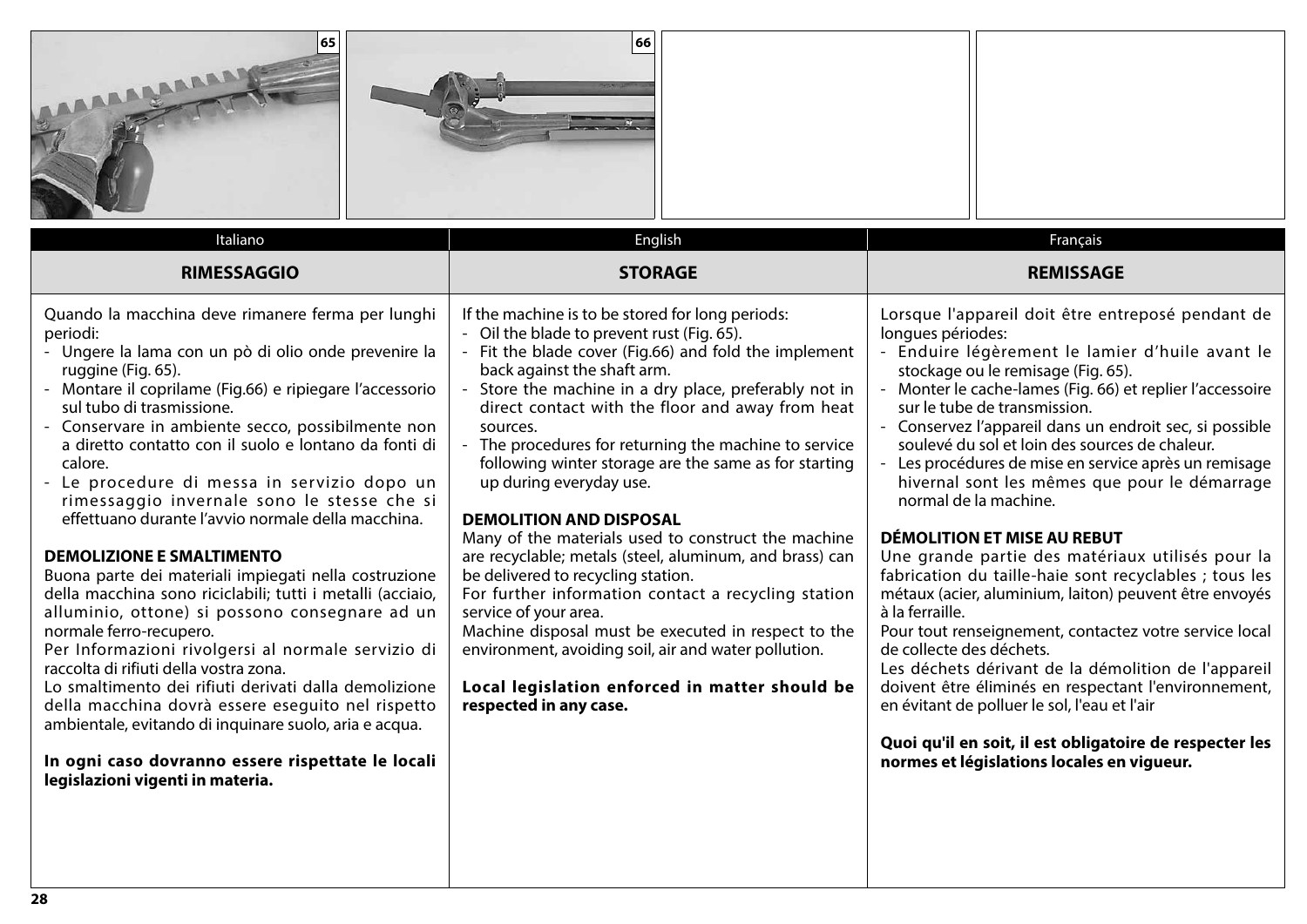| Deutsch                                                                                                                                                                                                                                                                                                                                                                                                                                                                                                                                                                                                                                                                                                                                                                                                                                                                                                                                                                                                                            | Español                                                                                                                                                                                                                                                                                                                                                                                                                                                                                                                                                                                                                                                                                                                                                                                                                                                                                                                                                                                                                                                                                    | Slovensky                                                                                                                                                                                                                                                                                                                                                                                                                                                                                                                                                                                                                                                                                                                                                                                                                                                                                                                                                                    |
|------------------------------------------------------------------------------------------------------------------------------------------------------------------------------------------------------------------------------------------------------------------------------------------------------------------------------------------------------------------------------------------------------------------------------------------------------------------------------------------------------------------------------------------------------------------------------------------------------------------------------------------------------------------------------------------------------------------------------------------------------------------------------------------------------------------------------------------------------------------------------------------------------------------------------------------------------------------------------------------------------------------------------------|--------------------------------------------------------------------------------------------------------------------------------------------------------------------------------------------------------------------------------------------------------------------------------------------------------------------------------------------------------------------------------------------------------------------------------------------------------------------------------------------------------------------------------------------------------------------------------------------------------------------------------------------------------------------------------------------------------------------------------------------------------------------------------------------------------------------------------------------------------------------------------------------------------------------------------------------------------------------------------------------------------------------------------------------------------------------------------------------|------------------------------------------------------------------------------------------------------------------------------------------------------------------------------------------------------------------------------------------------------------------------------------------------------------------------------------------------------------------------------------------------------------------------------------------------------------------------------------------------------------------------------------------------------------------------------------------------------------------------------------------------------------------------------------------------------------------------------------------------------------------------------------------------------------------------------------------------------------------------------------------------------------------------------------------------------------------------------|
| <b>LÄNGERUNG</b>                                                                                                                                                                                                                                                                                                                                                                                                                                                                                                                                                                                                                                                                                                                                                                                                                                                                                                                                                                                                                   | <b>ALMACENAJE</b>                                                                                                                                                                                                                                                                                                                                                                                                                                                                                                                                                                                                                                                                                                                                                                                                                                                                                                                                                                                                                                                                          | <b>USKLADNENIE</b>                                                                                                                                                                                                                                                                                                                                                                                                                                                                                                                                                                                                                                                                                                                                                                                                                                                                                                                                                           |
| Bei längerem Stillstand des Geräts:<br>- Zut Vermeidung von Rost Messer bitte ölen<br>(Abb. 65).<br>Bringen Sie den Schneidblattschutz (Abb. 66) an und<br>klappen Sie das Zubehör am Antriebsschaft<br>zusammen.<br>- Das Gerät trocken lagern. Nach Möglichkeit nicht am<br>Boden aufl iegend un fern von off enem Feuer.<br>Gehen Sie zur Inbetriebnahme des Geräts nach der<br>Winterpause wie beim normalen Anlassen vor.<br><b>VERSCHROTTUNG UND ENTSORGUNG</b><br>Ein Großteil der zum Bau der Heckenschere<br>verwendeten Werkstoffe sind recycelbar; alle Metalle<br>(Stahl, Aluminium, Messing) können in einem normalen<br>Schrotthandel abgegeben werden.<br>Für Informationen wenden Sie sich bitte an den<br>normalen Müllentsorgungsdienst Ihres Gebietes.<br>Die Entsorgung der durch die Verschrottung des<br>Gerätes entstehenden Abfälle muss umweltgerecht<br>ohne Verunreinigung von Boden, Luft und Wasser<br>erfolgen.<br>Die einschlägigen örtlichen Bestimmungen müssen<br>in jedem Fall beachtet werden. | Si la máquina no se va a utilizar durante un tiempo<br>prolongado:<br>Engrease las cuchillas para prevenir el oxido (Fig. 65).<br>Montar el protector de cuchilla (Fig. 66) y plegar el<br>accesorio sobre el tubo de transmisión.<br>- Conservelo en un ambiente fresco, lejos de fuentes<br>de calor y posiblemente que no se encuentre en<br>contacto dirécto con el suelo.<br>Para volver a utilizar la máquina después de la pausa<br>invernal, es suficiente realizar las mismas operaciones<br>que para la puesta en marcha habitual.<br><b>DESGUACE Y DESECHO DEL EQUIPO</b><br>Gran parte de los materiales empleados en la<br>construcción de la máquina son reciclables; todos los<br>metales (acero, aluminio, latón) pueden entregarse a<br>un depósito de chatarra.<br>Para información, consulte con el servicio de<br>recolección de residuos de su zona.<br>Deseche los restos de la máquina con arreglo a las<br>normas de protección medioambiental, evitando<br>contaminar el suelo, el aire y el agua.<br>En cualquier caso, respete la legislación en la<br>materia. | Ak ostane stroj bez používania dlhú dobu:<br>- Namažte čepeľ malým množstvom oleja, aby ste<br>predišli jej zhrdzaveniu (Obr. 65).<br>- Namontujte kryt lišty (obr. 66) a sklopte príslušenstvo<br>smerom k prevodovému hriadeľu.<br>- Stroj uskladnite na suchom mieste, nie priamo na<br>zemi a v dostatočnej vzdialenosti od zdrojov tepla.<br>- Postup pri uvedení do prevádzky po zimnom<br>uskladnení je rovnaký ako pri bežnom spustení<br>stroja do prevádzky.<br><b>VYRADENIE Z ČINNOSTI A LIKVIDÁCIA</b><br>Väčšina materiálov použitých pri výrobe stroja je<br>recyklovateľná; všetky kovy (oceľ, hliník, mosadz)<br>možno odovzdať v zberni druhotných surovín.<br>Informácie dostanete v zberni odpadov v mieste vášho<br>bydliska.<br>Likvidáciu odpadov treba vykonať v súlade s platnými<br>predpismi na ochranu životného prostredia, aby sa<br>predišlo kontaminácii pozemkov, vzduchu a vody.<br>V každom prípade bude treba dodržať platné<br>predpisy. |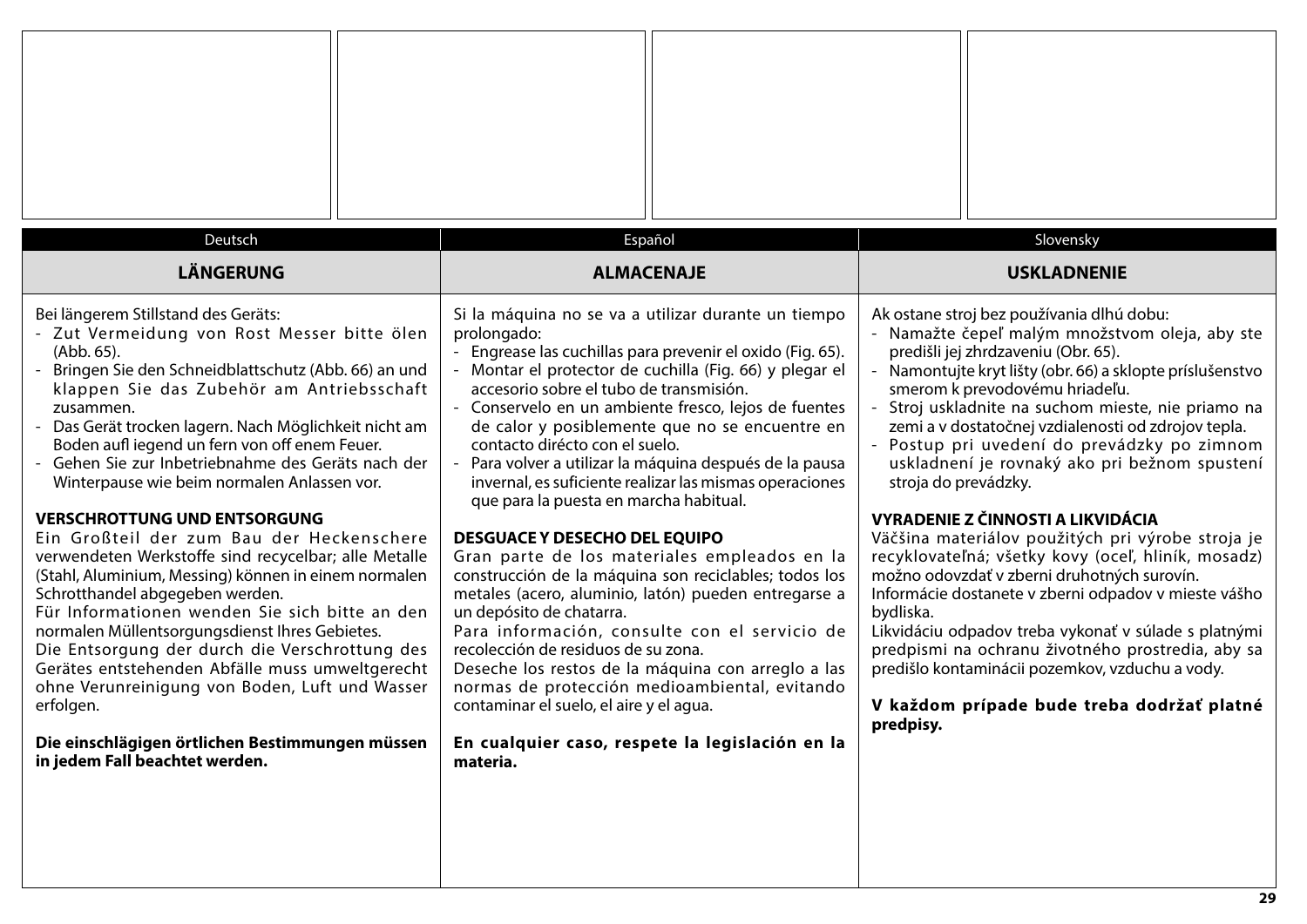| <b>DATI TECNICI</b><br><b>GB TECHNICAL DATA</b>                                                                                                                         | <b>E</b> DONNEES TECHNIQUES<br><b>D</b> TECHNISCHE ANGABEN |    | <b>E</b> DATOS TECNICOS<br>SK TECHNICKÉ ÚDAJE |              |  |
|-------------------------------------------------------------------------------------------------------------------------------------------------------------------------|------------------------------------------------------------|----|-----------------------------------------------|--------------|--|
|                                                                                                                                                                         |                                                            |    | <b>EH 24</b>                                  | <b>EH 48</b> |  |
| LUNGHEZZA LAMA - BLADE LENGTH - LONGUEUR LAME -<br>MESSERLÄNGE - LONGITUD CUCHILLA - DĹŽKA ČEPELE                                                                       |                                                            | mm | 250                                           | 500          |  |
| PASSO LAMA - BLADE PITCH - ENTRE-DENT LAME -<br>MESSEREINSTELLUNG - PASO CUCHILLA - ROZCHOD ZUBOV ČEPELE                                                                |                                                            |    | 35<br>mm                                      |              |  |
| ANGOLO ROTAZIONE LAME - ANGLE OF ROTATION OF BLADES -<br>ANGLE DE ROTATION DES LAMES - MESSER-DREHWINKEL -<br>ÁNGULO DE ROTACIÓN DE LAS CUCHILLAS - UHOL ROTÁCIE ČEPELÍ |                                                            |    | $270^\circ$                                   |              |  |
| RAPPORTO DI RIDUZIONE - REDUCTION RATIO -<br>RAPPORT DE RÉDUCTION - UNTERSETZUNGSVERHÄLTNIS -<br>RELACIÓN DE REDUCCIÓN - PREVODOVÝ POMER                                |                                                            |    |                                               | 5:1          |  |
| PESO - WEIGHT - POIDS - GEWICHT - PESO - HMOTNOSť                                                                                                                       |                                                            | kg | 1.9                                           | 2.3          |  |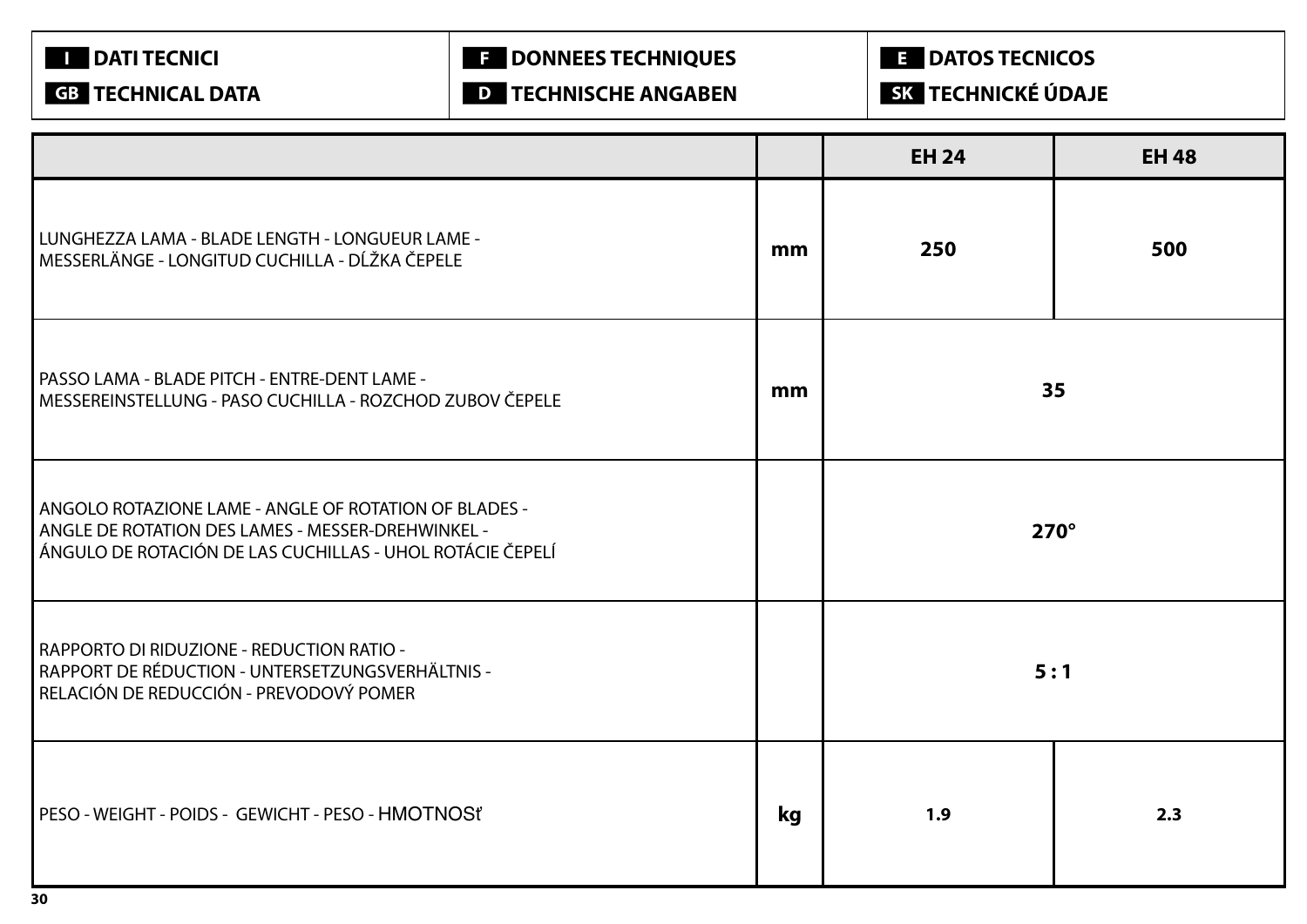**I DATI TECNICI** 

# **F DONNEES TECHNIQUES**

**E DATOS TECNICOS**

**GB TECHNICAL DATA**

**D TECHNISCHE ANGABEN**

**SK TECHNICKÉ ÚDAJE**

| Cilindrata - Displacement - Cylindrée - Hubraum - Cilindrada - Objem Valcov                                                                                                                                                          | cm <sup>3</sup>  |                                                            | 21.7                     |        |
|--------------------------------------------------------------------------------------------------------------------------------------------------------------------------------------------------------------------------------------|------------------|------------------------------------------------------------|--------------------------|--------|
| Pressione acustica - Pressure level - Pression acoustique -<br>Schalldruck - Presión acustica - Akustická hladina hluku                                                                                                              | dB(A)            | LpA<br><b>EN ISO 10517</b><br>EN 22868                     | 95.0                     | $\ast$ |
| Incertezza - Uncertainty - Incertitude - Unsicherheit - Incertidumbre - Neistota                                                                                                                                                     | dB(A)            |                                                            | 1.0                      |        |
| Livello di potenza acustica misurato - Measured sound power level -<br>Niveau de puissance acoustique mesuré - Schallleistungspegel gemessen -<br>Nivel de potencia acústica medido - Nameraná úroveň zvukového výkonu               | dB(A)            | 2000/14/EC<br>EN 22868<br><b>EN ISO 3744</b>               | 102.0                    |        |
| Incertezza - Uncertainty - Incertitude - Unsicherheit - Incertidumbre - Neistota                                                                                                                                                     | dB(A)            |                                                            | 1.0                      |        |
| Livello potenza acustica garantita - Guaranteed sound power level<br>Niveau puissance acoustique assuré - Garantierter akustischer Schalleistungspegel -<br>Nivel potencia acústica garantizado - Zaručená hladina akustického hluku | dB(A)            | <b>LWA</b><br>2000/14/EC<br>EN 22868<br><b>EN ISO 3744</b> | 104.0                    |        |
| Livello di vibrazione - Vibration level - Niveau de vibration -<br>Vibrationspegel - Nivel de vibracion - Úroveň vibrácií                                                                                                            | m/s <sup>2</sup> | EN ISO 10517<br>EN 22867<br>EN 12096                       | $8.0$ (sx)<br>$7.5$ (dx) | $\ast$ |
| Incertezza - Uncertainty - Incertitude - Unsicherheit - Incertidumbre - Neistota                                                                                                                                                     | m/s <sup>2</sup> | EN 12096                                                   | 1.0                      |        |

**\***

- **I** Valori medi ponderati (1/2 minimo, 1/2 pieno carico).<br>**GB** Weighted average values (1/2 minimum rpm, 1/2 at fu
- **GB** Weighted average values (1/2 minimum rpm, 1/2 at full load).
- **F** Valeurs moyennes poundérés (1/2 au ralenti, 1/2 pleine chargee).
- **D** Mittelwerte (1/2 Leerlauf, 1/2 voll beladen).
- **E** Valores medios ponderados (1/2 mínimo, 1/2 plena carga).
- **SK** Koeficijent srednjih vrijednosti (1/2 minimalnog, 1/2 punog opterećenja).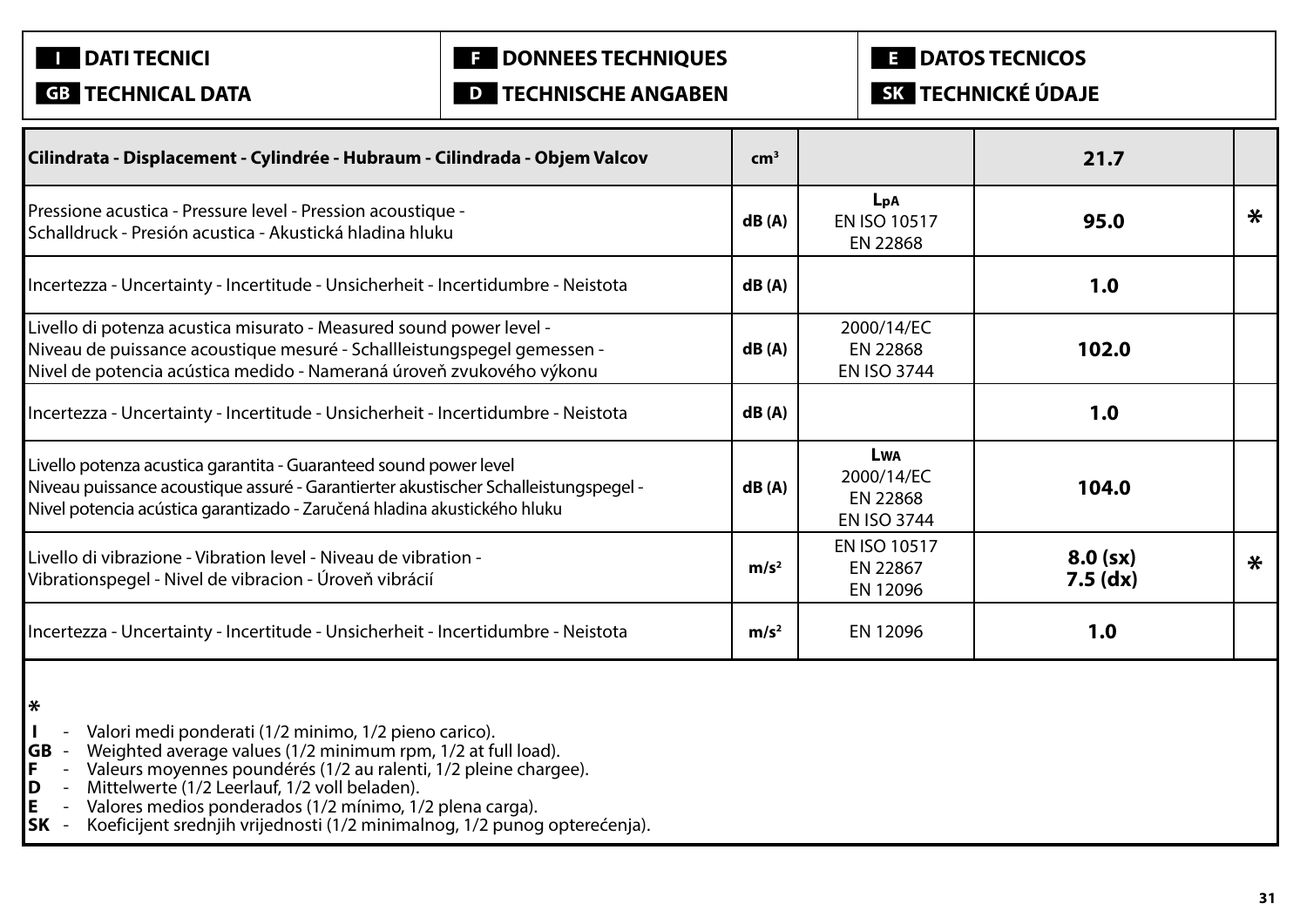| <b>DICHIARAZIONE DI</b><br><b>CONFORMITÁ</b>                                                               | <b>DECLARATION OF</b><br><b>CONFORMITY</b>                                                                  | <b>DECLARATION DE</b><br><b>CONFORMITE</b>                                                                        | <b>KONFORMITATS -</b><br><b>ERKLARUNG</b>                                            | <b>DECLARACION DE</b><br><b>CONFORMIDAD</b>                                                                 | <b>VYHLÁSENIE O</b><br><b>ZHODE</b>                                              |  |  |
|------------------------------------------------------------------------------------------------------------|-------------------------------------------------------------------------------------------------------------|-------------------------------------------------------------------------------------------------------------------|--------------------------------------------------------------------------------------|-------------------------------------------------------------------------------------------------------------|----------------------------------------------------------------------------------|--|--|
| Italiano                                                                                                   | <b>English</b>                                                                                              | <b>Français</b>                                                                                                   | <b>Deutsch</b>                                                                       | <b>Español</b>                                                                                              | Slovensky                                                                        |  |  |
| Il sottoscritto,                                                                                           | The undersigned,                                                                                            | Je soussigné,                                                                                                     | Der Unterzeichnende im Namen der,                                                    | El abajo firmante,                                                                                          | Dolupodpísaný,                                                                   |  |  |
|                                                                                                            |                                                                                                             | EMAK spa via Fermi, 4 - 42011 Bagnolo in Piano (RE) ITALY                                                         |                                                                                      |                                                                                                             |                                                                                  |  |  |
| dichiara sotto la propria<br>responsabilità<br>che la macchina:                                            | declares under its own<br>responsibility<br>that the machine:                                               | déclare sous sa propre<br>responsabilité<br>que la machine:                                                       | erklärt auf eigene Verantwortung<br>daß die Maschine:                                | declara bajo su responsabilidad<br>que la máquina:                                                          | Vyhlasuje na svoju<br>výhradnú zodpovednosť, že stroj:                           |  |  |
| 1. Genere:<br>tagliasiepe                                                                                  | 1. Type:<br>hedgetrimmer                                                                                    | 1. Catégorie:<br>taille-haies                                                                                     | 1. Baurt:<br>heckenschere                                                            | 1. Género:<br>cortasetos                                                                                    | 1. Typ:<br>krovinorez                                                            |  |  |
| 2. Marca: / Tipo:                                                                                          | 2. Trademark: / Type:                                                                                       | 2. Marque: / Type:                                                                                                | 2. Marke: / Typ:                                                                     | 2. Marca: / Tipo:                                                                                           | 2. Ochranná známka:<br>$/$ Typ:                                                  |  |  |
| EH 24 - EH 48                                                                                              |                                                                                                             |                                                                                                                   |                                                                                      |                                                                                                             |                                                                                  |  |  |
| 3. identificazione di serie                                                                                | 3. serial identification                                                                                    | 3. identification de série                                                                                        | 3. Serien-Identifizierung                                                            | 3. identificación de serie                                                                                  | 3. Identifikácia série                                                           |  |  |
|                                                                                                            |                                                                                                             | 595 XXX 0001 - 595 XXX 9999 (EH 24) - 596 XXX 0001 - 596 XXX 9999 (EH 48)                                         |                                                                                      |                                                                                                             |                                                                                  |  |  |
| è conforme alle prescrizioni<br>della Direttiva / Regolamento<br>e successive modifiche o<br>integrazioni: | complies with the provisions of<br>the Directive / Regulation and<br>subsequent amendments or<br>additions: | est conforme aux prescriptions<br>de la Directive / du Règlement<br>et de leurs modifications ou<br>intégrations: | erfüllt die Vorschriften der<br>Richtlinie / Verordnung in der<br>geltenden Fassung: | cumple lo establecido por la<br>Directiva / el Reglamento y<br>sucesivas modificaciones o<br>integraciones: | spĺňa požiadavky smernice/<br>nariadenia v znení neskorších<br>zmien a doplnení: |  |  |
|                                                                                                            |                                                                                                             | 2006/42/EC - 2014/30/EU - 2000/14/EC                                                                              |                                                                                      |                                                                                                             |                                                                                  |  |  |
| è conforme alle disposizioni<br>delle seguenti norme armonizzate:                                          | conforms with the provisions<br>of the following harmonised<br>standards:                                   | est conforme aux<br>recommandations des normes<br>harmonisées suivantes:                                          | ist konform mit den<br>Bestimmungen der folgenden<br>harmonisierten Normen:          | cumple las siguientes normas<br>armonizadas:                                                                | Spíňa požiadavky nasledujúcich<br>harmonizovaných noriem:                        |  |  |
|                                                                                                            |                                                                                                             | EN ISO 10517:2019 - EN 55012:2007+A1:2009 - EN ISO 14982:2009                                                     |                                                                                      |                                                                                                             |                                                                                  |  |  |
| quando assemblato ed installato<br>secondo le indicazioni contenute<br>nelle istruzioni di montaggio       | When assembled and installed<br>according to the guidelines in the<br>fitting instructions.                 | s'il est assemblé et installé selon<br>les indications contenues dans les<br>instructions de montage.             | soweit nach den Hinweisen der<br>Einbauanleitung montiert und<br>installiert.        | siempre que se ensamble y se instale<br>de acuerdo con las respectivas<br>instrucciones de montaje.         | po montáži a nainštalovaní podľa<br>pokynov uvedených v návode na<br>montáž.     |  |  |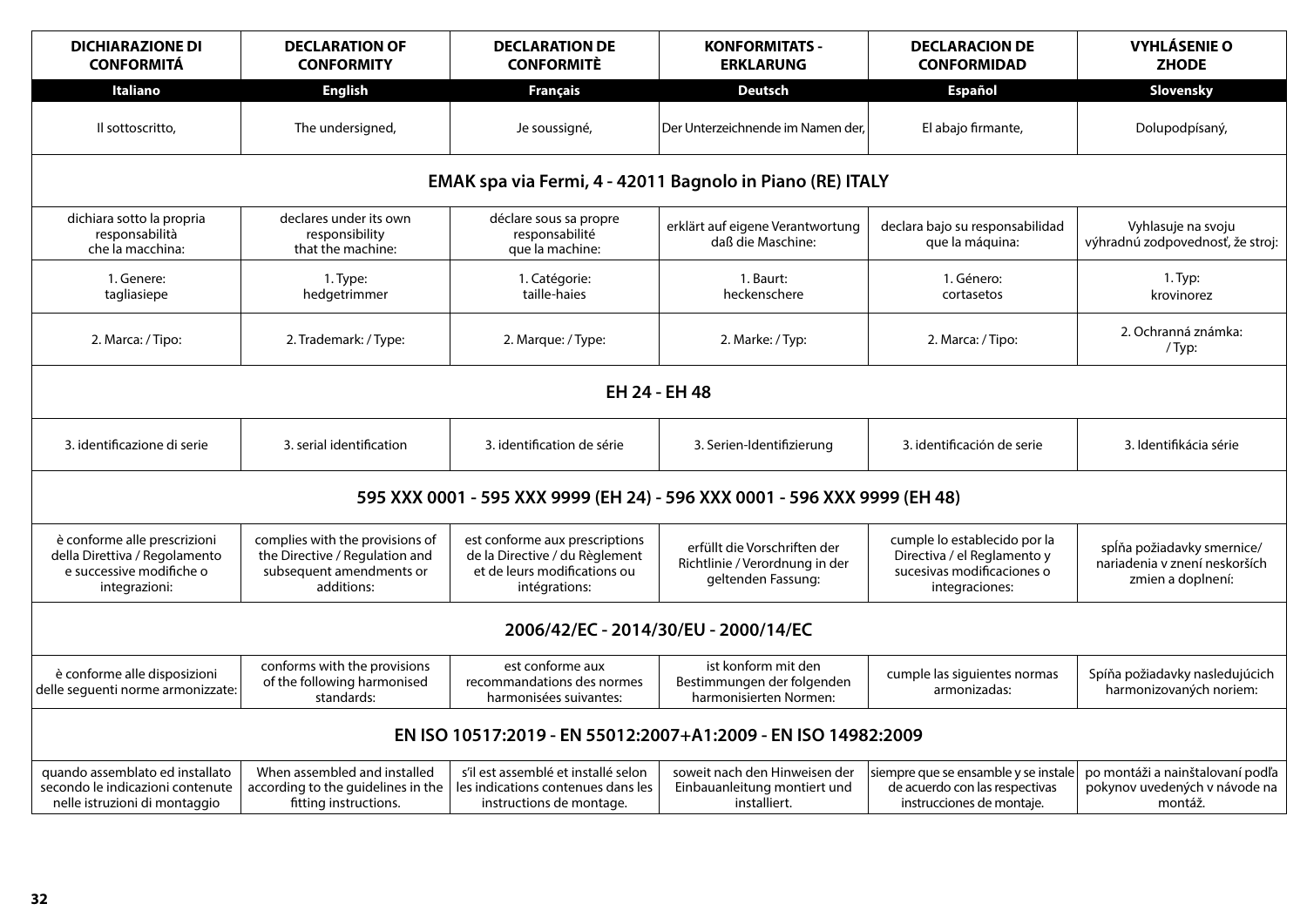| <b>DICHIARAZIONE DI</b><br><b>CONFORMITÁ</b>       | <b>DECLARATION OF</b><br><b>CONFORMITY</b>  | <b>DECLARATION DE</b><br><b>CONFORMITE</b>               | <b>KONFORMITATS -</b><br><b>ERKLARUNG</b>                | <b>DECLARACION DE</b><br><b>CONFORMIDAD</b>                 | <b>VYHLÁSENIE O</b><br><b>ZHODE</b>   |  |
|----------------------------------------------------|---------------------------------------------|----------------------------------------------------------|----------------------------------------------------------|-------------------------------------------------------------|---------------------------------------|--|
| Italiano                                           | <b>English</b>                              | <b>Français</b>                                          | Deutsch                                                  | <b>Español</b>                                              | Slovensky                             |  |
| Procedure per valutazione<br>di conformità seguite | Conformity assessment<br>procedure followed | Procédures suivies pour<br>l'évaluation de la conformité | Verfahren zur<br>Konformitätsbeurteilung<br>durchgeführt | Procedimientos utilizados<br>para determinar la conformidad | Bol dodržaný postup hodnotenia        |  |
| Annex V - 2000/14/EC                               |                                             |                                                          |                                                          |                                                             |                                       |  |
| Livello di potenza acustica<br>misurato            | Measured sound power level                  | Niveau de puissance acoustique<br>mesuré                 | Schallleistungspegel gemessen                            | Nivel de potencia acústica medido                           | Nameraná úroveň<br>zvukového výkonu   |  |
|                                                    |                                             |                                                          | 102.0 $dB(A)$                                            |                                                             |                                       |  |
| Livello di potenza acustica<br>garantita:          | Guaranteed sound power level:               | Niveau de puissance acoustique<br>garanti:               | Garantierter akustischer<br>Schalleistungspegel:         | Nivel de potencia acústica<br>garantizado:                  | Zaručovaná úroveň<br>zvukového výkonu |  |
| 104.0 $dB(A)$                                      |                                             |                                                          |                                                          |                                                             |                                       |  |

Fatto a / Fait à / made at / Aufgesetzt in / Hecho en / Miesto výroby: Bagnolo in piano (RE) Italy - via Fermi, 4 Data / Date / Datum / Fecha / Dátum: 31-03-2022

Documentazione Tecnica depositata in Sede Amministrativa. - Direzione Tecnica Technical documentation available by the administrative headquarter. - Technical Department Documentation technique déposée auprès du Siège Administratif. - Direction Technique Am Geschäftssitz hinterlegte technische Dokumentation. - Technische Leitung Documentación técnica depositada en sede administrativa. - Dirección técnica Technická dokumentácia je uložená v administratívnom sídle. - Technická správa

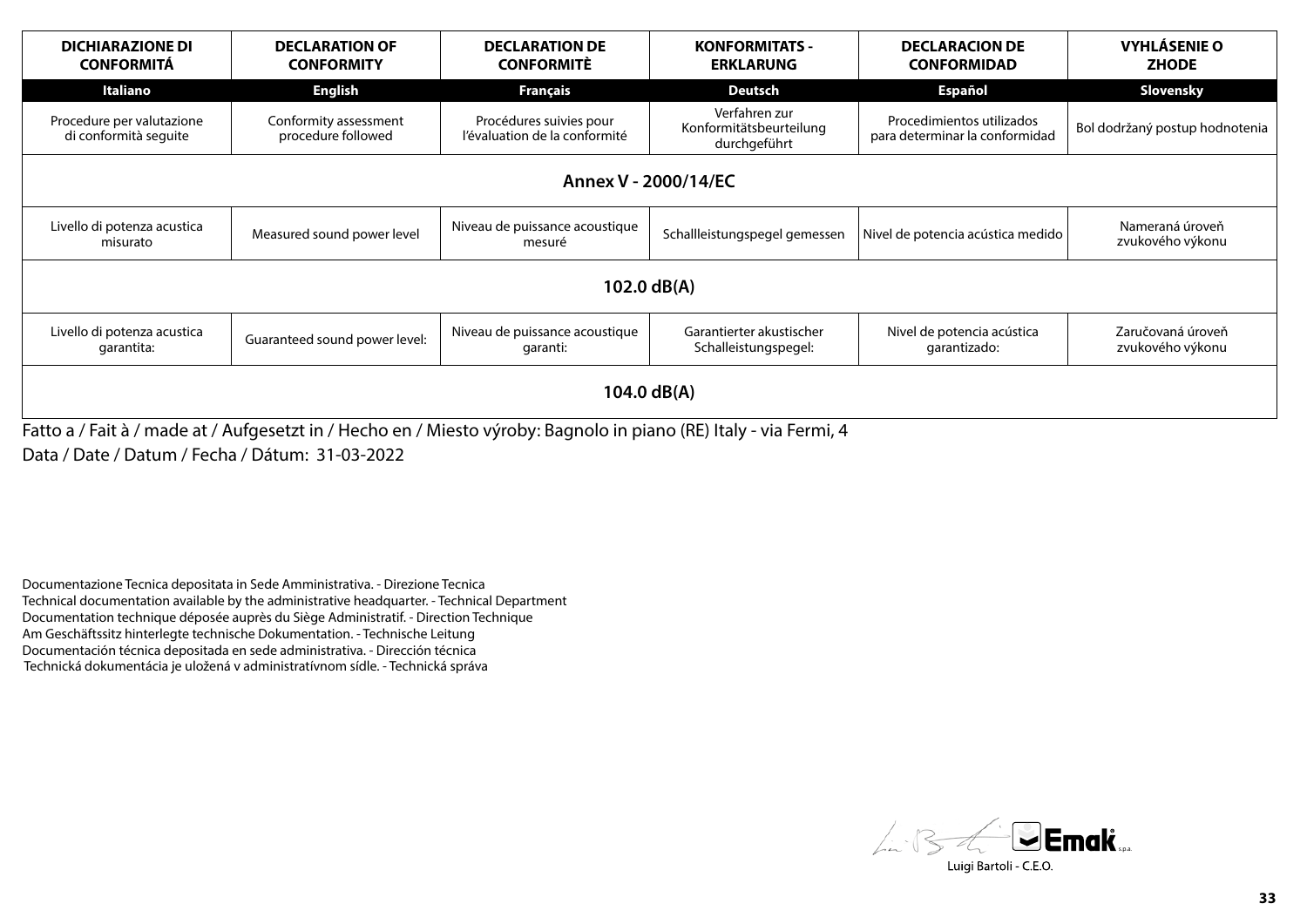# **TABELLA DI MANUTENZIONE**

| Vi preghiamo di notare che i seguenti intervalli di manutenzione si<br>applicano solamente per le normali condizioni di funzionamento.<br>Se il vostro lavoro quotidiano è più gravoso rispetto al normale gli<br>intervalli di manutenzione devono essere ridotti di conseguenza. | Prima di ogni<br>utilizzo                       | rifornimento<br>Dopo ogni sosta<br>Φ | Settimanalmente | danneggiato<br>difettoso<br>$\mathbf \omega$<br>$\sim$ |   |
|------------------------------------------------------------------------------------------------------------------------------------------------------------------------------------------------------------------------------------------------------------------------------------|-------------------------------------------------|--------------------------------------|-----------------|--------------------------------------------------------|---|
| Macchina completa                                                                                                                                                                                                                                                                  | perdite,<br>Ispezionare:<br>crepe<br>e<br>usura | X                                    | X               |                                                        |   |
| Lama                                                                                                                                                                                                                                                                               | Ispezionare: danni, affilatura e<br>usura       | X                                    | X               |                                                        |   |
|                                                                                                                                                                                                                                                                                    | Affilare                                        |                                      |                 |                                                        | x |
| Ingrassatore                                                                                                                                                                                                                                                                       | Ispezionare: perdite, fessure e<br>usura        | X                                    | X               |                                                        |   |
| Tutte le viti e i dadi accessibili                                                                                                                                                                                                                                                 | Ispezionare e riserrare                         |                                      |                 | X                                                      |   |

# **TABLEAU D'ENTRETIEN**

| Les intervalles d'entretien signalés ici sont valables exclusivement<br>en cas de conditions normales de fonctionnement. Si le travail<br>quotidien s'avère plus contraignant que prévu, réduire en<br>conséquence les intervalles d'entretien. |                                                     |   | Avant toute<br>utilisation | Après chaque<br>ravitaillement<br>Une fois par<br>semaine | cas de dommage<br>ou de défaut<br>Cas<br>띵 |
|-------------------------------------------------------------------------------------------------------------------------------------------------------------------------------------------------------------------------------------------------|-----------------------------------------------------|---|----------------------------|-----------------------------------------------------------|--------------------------------------------|
| Machine complète                                                                                                                                                                                                                                | Vérifier : fuites, craquelures et<br>niveau d'usure | x | x                          |                                                           |                                            |
| Lame                                                                                                                                                                                                                                            | Vérifier: dommage, affûtage et<br>niveau d'usure    | X | X                          |                                                           |                                            |
|                                                                                                                                                                                                                                                 | Affûter                                             |   |                            |                                                           | X                                          |
| Graisseur                                                                                                                                                                                                                                       | Vérifier: fuites, craquelures et<br>niveau d'usure  | x | x                          |                                                           |                                            |
| Toute la visserie accessible                                                                                                                                                                                                                    | Vérifier et resserrer                               |   |                            | X                                                         |                                            |

| <b>MAINTENANCE CHART</b>                                                                                                                                                                                                                                  |                                          |   |                                   |        |                         |  |  |
|-----------------------------------------------------------------------------------------------------------------------------------------------------------------------------------------------------------------------------------------------------------|------------------------------------------|---|-----------------------------------|--------|-------------------------|--|--|
| Please note that the following maintenance intervals apply for<br>normal operating conditions only. If your daily work requires<br>longer than normal or harsh cutting conditions are present the<br>suggested intervals should be shortened accordingly. |                                          |   | Stop<br>After Each<br>Refueling 9 | Weehly | If Damaged or<br>Faulty |  |  |
| Complete Machine                                                                                                                                                                                                                                          | Inspect (Leaks, Cracks, and Wear)        | X | X                                 |        |                         |  |  |
| Blabe                                                                                                                                                                                                                                                     | Inspect (Damage, Sharpness,<br>and Wear) | X | X                                 |        |                         |  |  |
|                                                                                                                                                                                                                                                           | Sharpen                                  |   |                                   |        | X                       |  |  |
| Grease nipple                                                                                                                                                                                                                                             | Inspect (Leaks, Cracks, and Wear)        | X | X                                 |        |                         |  |  |
| All Accessible Screws and Nuts                                                                                                                                                                                                                            | Inspect - Retighten                      |   |                                   | x      |                         |  |  |

| <b>WARTUNGSTABELLE</b>                                                                                                                                                                                                                                                              |                                                 |   |                                              |             |                              |  |  |
|-------------------------------------------------------------------------------------------------------------------------------------------------------------------------------------------------------------------------------------------------------------------------------------|-------------------------------------------------|---|----------------------------------------------|-------------|------------------------------|--|--|
| Die folgenden Wartungsintervalls gelten ausschließlich bei Einsatz<br>der Kettensäge unter normalen Betriebsbedingungen. Falls<br>Ihre tägliche Arbeit unter schwereren Bedingungen als normal<br>durchgeführt wird, müssen die Wartungsintervalle entsprechend<br>verkürzt werden. |                                                 |   | Vorjedem<br>Gebrauch<br>Nach dem<br>Betanken | Wöchentlich | Bei Schäden oder<br>Defekten |  |  |
| Komplettes Gerät                                                                                                                                                                                                                                                                    | Inspektionen: Leckagen, Risse und<br>Verschleiß | X | X                                            |             |                              |  |  |
| Messer                                                                                                                                                                                                                                                                              | Inspektionen: Leckagen, Risse und<br>Verschleiß | X | X                                            |             |                              |  |  |
|                                                                                                                                                                                                                                                                                     | Schärfen                                        |   |                                              |             | X                            |  |  |
| Schmiernippel                                                                                                                                                                                                                                                                       | Inspektionen: Leckagen, Risse und<br>Verschleiß | X | X                                            |             |                              |  |  |
| Alle frei liegenden Schrauben Überprüfen und nachziehen<br>und Muttern                                                                                                                                                                                                              |                                                 |   |                                              | X           |                              |  |  |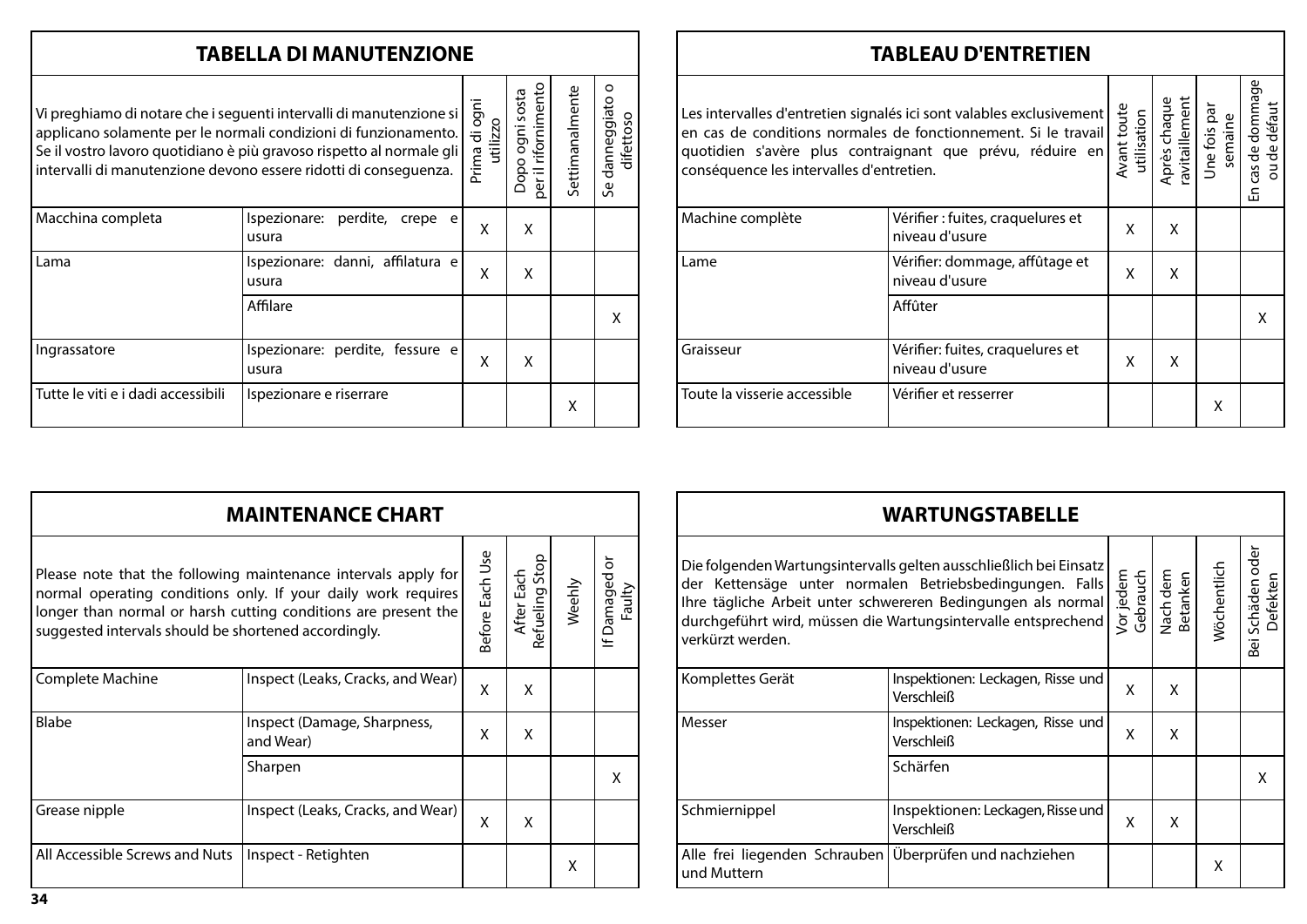# **TABLA DE MANTENIMIENTO**

| Las siguientes frecuencias de mantenimiento son aplicables sólo en<br>condiciones de funcionamiento normal. Si su trabajo cotidiano es<br>más severo de lo normal, reduzca los intervalos en consecuencia. |                                                 |   | abastecimiento<br>ತ<br>pausa para el<br>$\frac{e}{\sigma}$<br>espués<br>Φ<br>◠ | Semanalmente | O<br>daños<br>defectos<br>$\frac{e}{\sigma}$<br>Caso<br>모 |
|------------------------------------------------------------------------------------------------------------------------------------------------------------------------------------------------------------|-------------------------------------------------|---|--------------------------------------------------------------------------------|--------------|-----------------------------------------------------------|
| Máquina completa                                                                                                                                                                                           | Inspeccionar:<br>fugas,<br>grietas,<br>desgaste | x | x                                                                              |              |                                                           |
| Cuchilla                                                                                                                                                                                                   | Inspeccionar: daños, afilado y<br>desgaste      | X | X                                                                              |              |                                                           |
|                                                                                                                                                                                                            | Afilar                                          |   |                                                                                |              | x                                                         |
| Engrasador                                                                                                                                                                                                 | fisuras,<br>Inspeccionar:<br>fugas,<br>desgaste | x | x                                                                              |              |                                                           |
| Todos los tornillos y tuercas Inspeccionar y apretar<br>accesibles                                                                                                                                         |                                                 |   |                                                                                | x            |                                                           |

| TABUĽKA ÚDRŽBY                                                                                                                                                                                                                |                                                         |                                                        |          |                                 |   |  |
|-------------------------------------------------------------------------------------------------------------------------------------------------------------------------------------------------------------------------------|---------------------------------------------------------|--------------------------------------------------------|----------|---------------------------------|---|--|
| Prosím, nezabudnite, že nasledujúce intervaly údržby sa vzťahujú<br>iba na normálne pracovné podmienky. Ak je vaša každodenná<br>práca namáhavejšia vzhľadom na bežné podmienky, treba<br>intervaly údržby primerane skrátiť. | Pred každým<br>použitím                                 | Po každom<br>prerušení práce kvôli<br>doplneniu paliva | Týždenne | alebo pokazení<br>Pri poškodení |   |  |
| Celý stroj                                                                                                                                                                                                                    | Skontrolovať: úniky, praskliny a<br>opotrebovanie       | X                                                      | X        |                                 |   |  |
| Čepeľ                                                                                                                                                                                                                         | Skontrolovať:<br>poškodenie,<br>ostrosť a opotrebovanie | X                                                      | X        |                                 |   |  |
|                                                                                                                                                                                                                               | Nabrúsenie                                              |                                                        |          |                                 | X |  |
| Mazacie zariadenie                                                                                                                                                                                                            | Skontrolovať: úniky, pukliny a<br>opotrebovanie         | X                                                      | X        |                                 |   |  |
| Všetky<br>prístupné<br>skrutky<br>a l<br>matice                                                                                                                                                                               | Skontrolovať a utiahnuť                                 |                                                        |          | x                               |   |  |

NOTE: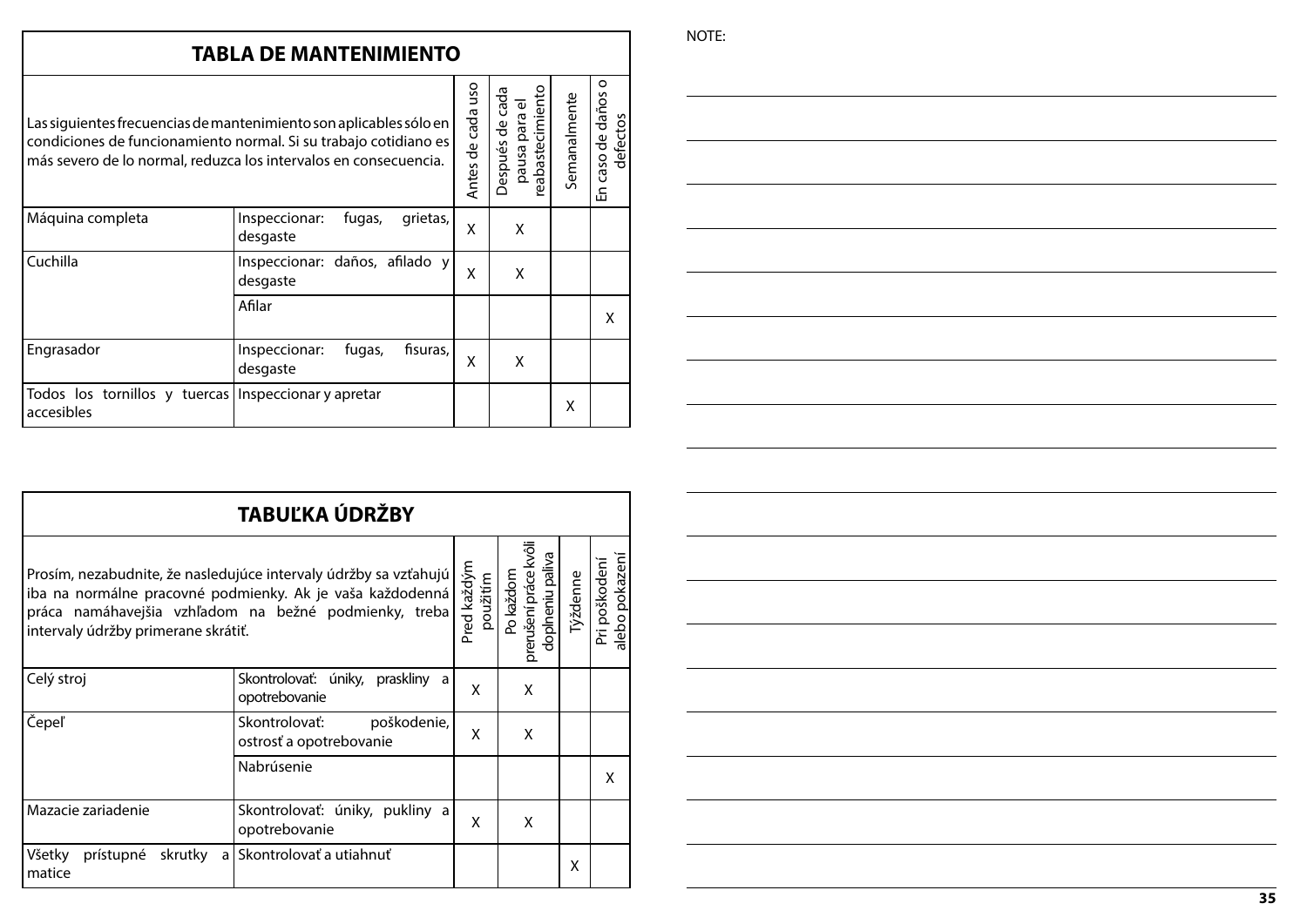# **RISOLUZIONE DEI PROBLEMI**



### **ATTENZIONE: fermare sempre l'unità e scollegare la candela prima di effettuare tutte le azioni correttive raccomandato nella tabella sottostante, tranne che venga richiesto il funzionamento dell'unità.**

Quando si sono verificate tutte le possibili cause e il problema non è risolto, consultare un Centro Assistenza Autorizzato. Se si verifica un problema che non è elencato in questa tabella, consultare un Centro Assistenza Autorizzato.

| <b>PROBLEMA</b>                                        |                    | <b>POSSIBILI CAUSE</b>                        | <b>SOLUZIONE</b>                                  |
|--------------------------------------------------------|--------------------|-----------------------------------------------|---------------------------------------------------|
| Il motore parte e funziona,<br>ma la lama non si muove |                    | 1. Montaggio lama non<br>corretto             | 1. Contattare un Centro Assistenza<br>Autorizzato |
|                                                        | Attenzione: non    | 2. Lama danneggiata                           | 2. Contattare un Centro Assistenza<br>Autorizzato |
|                                                        | quando il motore è | toccare mai la lama   3. Frizione danneggiata | 3. Contattare un Centro Assistenza<br>Autorizzato |
| in funzione.                                           |                    | 4. Serraggio eccessivo viti<br>lama           | 4. Allentare serraggio viti lama                  |
|                                                        |                    |                                               |                                                   |

# **RÉSOLUTION DES PROBLÈMES**



**ATTENTION : toujours arrêter l'outil et débrancher la bougie avant d'intervenir selon les indications du tableau ci-dessous, sauf indication contraire.**

Si le problème persiste après avoir vérifié toutes les causes possibles indiquées, contacter un Centre d'Assistance Agréé. En cas de problème non référencé dans ce tableau, contacter un Centre d'Assistance Agréé.

| <b>PROBLÈME</b>               | <b>CAUSES PROBABLES</b>                   | <b>SOLUTION</b>                                                                           |
|-------------------------------|-------------------------------------------|-------------------------------------------------------------------------------------------|
| tourne, mais la lame ne se    | incorrecte                                | Le moteur démarre et 1. Lame montée de façon 1. Contacter un Centre d'Assistance<br>Agréé |
| déplace pas<br>Attention : ne | 2. Lame endommagée                        | 2. Contacter un Centre d'Assistance<br>Agréé                                              |
| <u>,</u><br>lame lorsque le   | jamais toucher la 3. Embrayage endommagé  | 3. Contacter un Centre d'Assistance<br>Agréé                                              |
| moteur tourne.                | 4. Serrage excessif des vis<br>de la lame | 4. Desserrer les vis de la lame                                                           |
|                               |                                           |                                                                                           |

|                                                                                                                                                                                       | <b>TROUBLESHOOTING CHART</b>                           |                                                                                                                                                                                             |                                                                                                                                                               | <b>STÖRUNGSBEHEBUNG</b>                                                                                        |                                                                                                                                                                                                                   |
|---------------------------------------------------------------------------------------------------------------------------------------------------------------------------------------|--------------------------------------------------------|---------------------------------------------------------------------------------------------------------------------------------------------------------------------------------------------|---------------------------------------------------------------------------------------------------------------------------------------------------------------|----------------------------------------------------------------------------------------------------------------|-------------------------------------------------------------------------------------------------------------------------------------------------------------------------------------------------------------------|
| unit.                                                                                                                                                                                 |                                                        | WARNING: Always stop unit and disconnect spark plug before performing all of<br>the recommended remedies below except remedies that require operation of the                                | $\sqrt{1}$                                                                                                                                                    | Betrieb des Geräts wird ausdrücklich verlangt.                                                                 | ACHTUNG: Vor Durchführung aller in der untenstehenden Tabelle empfohlenen<br>Prüfungen das Gerät immer abstellen und die Zündkerze trennen, es sei denn, der                                                      |
| chart, see your Servicing Dealer for service.                                                                                                                                         |                                                        | When you have checked all the possible causes listed and you are still experiencing the<br>problem, see your Servicing Dealer. If you are experiencing a problem that is not listed in this |                                                                                                                                                               | dieser Tabelle aufgeführt ist, wenden Sie sich bitte an eine autorisierte Kundendienststelle.                  | Wenn alle möglichen Ursachen überprüft wurden, die Störung jedoch nicht behoben werden konnte,<br>wenden Sie sich bitte an eine autorisierte Kundendienststelle. Wenn ein Problem auftritt, dass nicht in         |
| <b>PROBLEM</b>                                                                                                                                                                        | <b>POSSIBLE CAUSE</b>                                  | <b>SOLUTION</b>                                                                                                                                                                             | <b>PROBLEM</b>                                                                                                                                                | <b>MÖGLICHE URSACHEN</b>                                                                                       | <b>ABHILFE</b>                                                                                                                                                                                                    |
| The engine starts and $ 1$ . Blade incorrectly fitted<br>runs, but the blade doesn't<br>move<br>Warning: never<br>touch the blade 3. Clutch damaged<br>when the engine is<br>running. | 2. Blade damaged<br>4. Blade screws over-<br>tightened | <b>Contact an Authorised Service</b><br>Centre<br>2. Contact an Authorised Service<br>Centre<br>3. Contact an Authorised Service<br>Centre<br>4. Loosen the blade screws                    | Motor staret und läuft, 1. Falscher Messereinbau<br>aber das Messer bewegt<br>sich nicht<br><b>Achtung: Messer</b><br><u>/\</u><br>Motor niemals<br>berühren. | 2. Messer beschädigt<br><b>bei</b> laufendem 3. Kupplung defekt<br>4. Übermäßiger Anzug der<br>Messerschrauben | 1.Wenden Sie sich an eine<br>autorisierte Servicestelle<br>2. Wenden Sie sich an eine<br>autorisierte Servicestelle<br>3. Wenden Sie sich an eine<br>autorisierte Servicestelle<br>4. Die Messerschrauben lockern |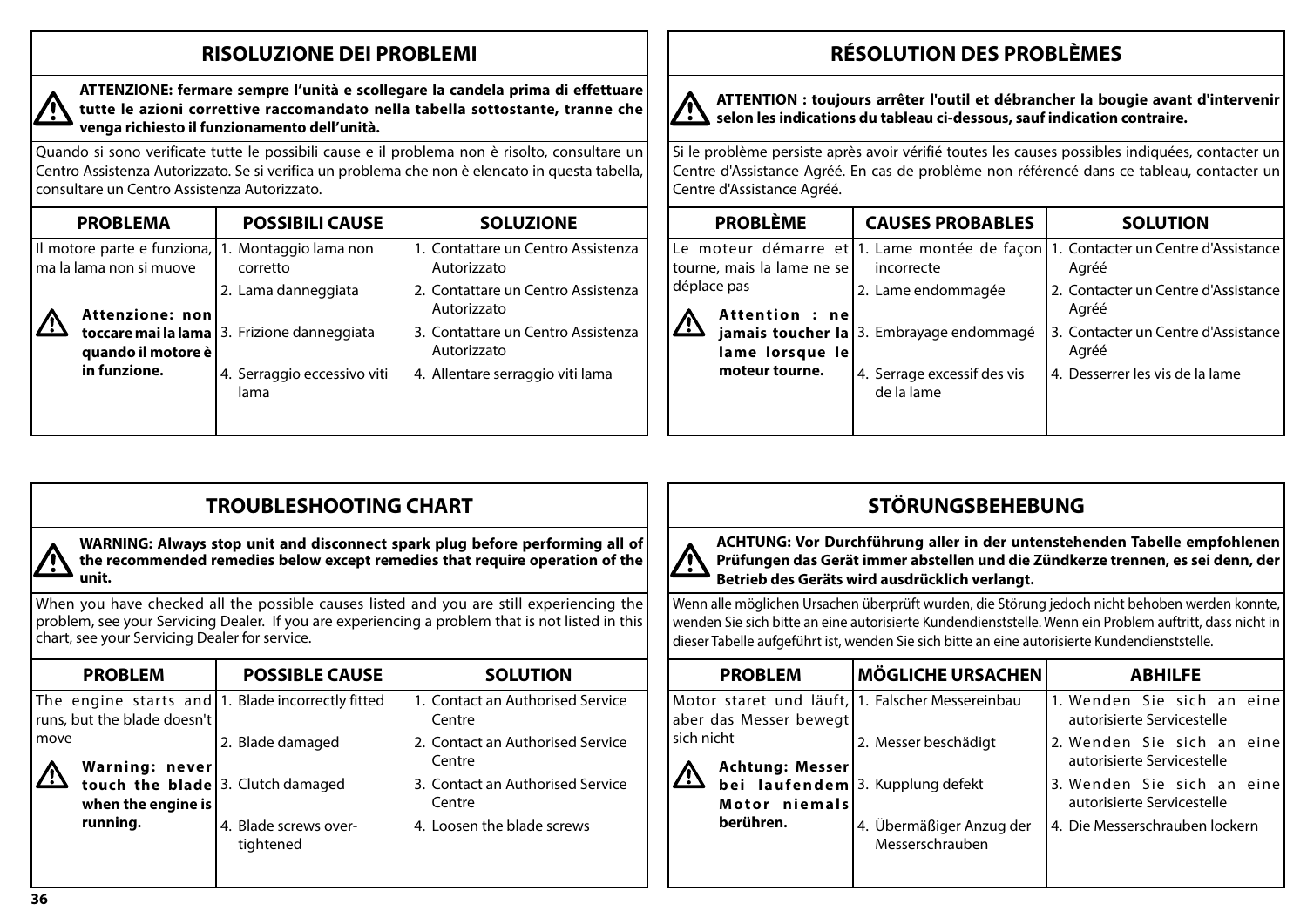# **RESOLUCIÓN DE PROBLEMAS**

**ATENCIÓN: parar la unidad y desconectar la bujía antes de realizar todas las pruebas correctivas recomendadas en la tabla siguiente, a no ser que sea necesario el funcionamiento de la unidad.**

Una vez verificadas todas las posibles causas, si el problema no se resuelve, llamar a un Centro de Asistencia Autorizado. Si se observa un problema no listado en esta tabla, llamar a un Centro de Asistencia Autorizado.

| <b>PROBLEMA</b>                                  | <b>POSIBLES CAUSAS</b>                             | <b>SOLUCIÓN</b>                                                                 |
|--------------------------------------------------|----------------------------------------------------|---------------------------------------------------------------------------------|
| El motor arranca y<br>funciona, pero la cuchilla | cuchilla                                           | 1. Montaje incorrecto de la   1. Llamar a un Centro de Asistencia<br>Autorizado |
| no se mueve<br>Atención: no tocar                | 2. Cuchilla dañada                                 | 2. Llamar a un Centro de Asistencia<br>Autorizado                               |
| <u>/!\</u><br>con el motor en                    | nunca la cuchilla 3. Embrague dañado               | 3. Llamar a un Centro de Asistencia<br>Autorizado                               |
| funcionamiento.                                  | 4. Tornillos de la cuchilla<br>demasiado apretados | 4. Aflojar los tornillos de la cuchilla.                                        |
|                                                  |                                                    |                                                                                 |

|  | <b>RIEŠENIE PROBLÉMOV</b> |  |
|--|---------------------------|--|
|  |                           |  |

**POZOR: jednotku vždy zastavte a odpojte sviečku, až potom urobte všetky nápravné opatrenia podľa tabuľky dolu, samozrejme okrem tých, pri ktorých sa vyžaduje, aby bola jednotka v chode.**

Ak sa vám nepodarilo problém odstrániť ani po overení všetkých príčin, obráťte sa na autorizovaný servis. Ak príčina problému nie je uvedená v tejto tabuľke, obráťte sa na autorizovaný servis.

| <b>MOŽNÉ PRÍČINY</b>                      | <b>RIEŠENIE</b>                                                                                  |
|-------------------------------------------|--------------------------------------------------------------------------------------------------|
|                                           | Motor sa naštartuje a 1. Nesprávna montáž čepele 1. Zavolajte autorizované servisné<br>stredisko |
| 2. Poškodená čepeľ                        | 2. Zavolajte autorizované servisné<br>stredisko                                                  |
|                                           | 3. Zavolajte autorizované servisné<br>stredisko                                                  |
| 4. Nadmerné utiahnutie<br>skrutiek čepele | 4. Uvoľnite utiahnutie skrutiek<br>čepele                                                        |
|                                           | Pozor: nikdy<br>sa nedotýkajte 3. Poškodená spojka                                               |

NOTE: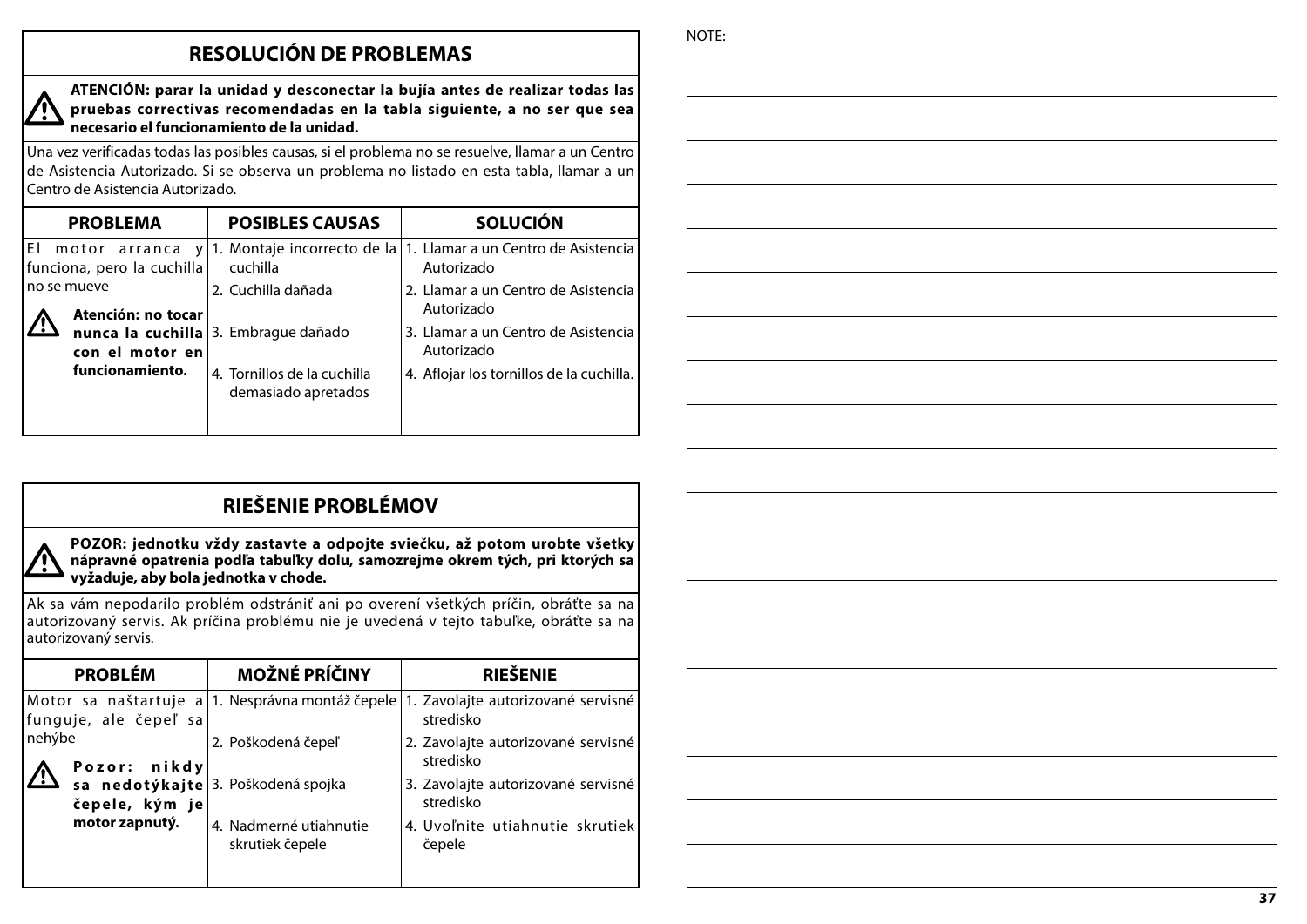| Italiano                                                                                                                                                                                                                                                                                                                                                                                                                                                                                                                                                                                                                                                                                                                                                                                                                                                                                                                                                                                                                                                                                                                                                                                                                                                                                                                                                                                                                                                                                                                                                                                                                                                                                                                                                                                                                                                                                                                                                                                                                                                                                                                                       | English                                                                                                                                                                                                                                                                                                                                                                                                                                                                                                                                                                                                                                                                                                                                                                                                                                                                                                                                                                                                                                                                                                                                                                                                                                                                                                                                                                                                                                                                                                                                                                                                                                                                                                                                                                                                                                                                                                                                                                                                                                                                                                                                                                     |                                                                                         |                                                                                                                                                                  | Français                                                                                                                                                                                                                                                                                                                                                                                                                                                                                                                                                                                                                                                                                                                                                                                                                                                                                                                                                                                                                                                                                                                                                                                                                                                                                                                                                                                                                                                                                                                                                                                                                                                                                                                                                                                                                                                                                                                                                                                                                                                                                                                                                                               |
|------------------------------------------------------------------------------------------------------------------------------------------------------------------------------------------------------------------------------------------------------------------------------------------------------------------------------------------------------------------------------------------------------------------------------------------------------------------------------------------------------------------------------------------------------------------------------------------------------------------------------------------------------------------------------------------------------------------------------------------------------------------------------------------------------------------------------------------------------------------------------------------------------------------------------------------------------------------------------------------------------------------------------------------------------------------------------------------------------------------------------------------------------------------------------------------------------------------------------------------------------------------------------------------------------------------------------------------------------------------------------------------------------------------------------------------------------------------------------------------------------------------------------------------------------------------------------------------------------------------------------------------------------------------------------------------------------------------------------------------------------------------------------------------------------------------------------------------------------------------------------------------------------------------------------------------------------------------------------------------------------------------------------------------------------------------------------------------------------------------------------------------------|-----------------------------------------------------------------------------------------------------------------------------------------------------------------------------------------------------------------------------------------------------------------------------------------------------------------------------------------------------------------------------------------------------------------------------------------------------------------------------------------------------------------------------------------------------------------------------------------------------------------------------------------------------------------------------------------------------------------------------------------------------------------------------------------------------------------------------------------------------------------------------------------------------------------------------------------------------------------------------------------------------------------------------------------------------------------------------------------------------------------------------------------------------------------------------------------------------------------------------------------------------------------------------------------------------------------------------------------------------------------------------------------------------------------------------------------------------------------------------------------------------------------------------------------------------------------------------------------------------------------------------------------------------------------------------------------------------------------------------------------------------------------------------------------------------------------------------------------------------------------------------------------------------------------------------------------------------------------------------------------------------------------------------------------------------------------------------------------------------------------------------------------------------------------------------|-----------------------------------------------------------------------------------------|------------------------------------------------------------------------------------------------------------------------------------------------------------------|----------------------------------------------------------------------------------------------------------------------------------------------------------------------------------------------------------------------------------------------------------------------------------------------------------------------------------------------------------------------------------------------------------------------------------------------------------------------------------------------------------------------------------------------------------------------------------------------------------------------------------------------------------------------------------------------------------------------------------------------------------------------------------------------------------------------------------------------------------------------------------------------------------------------------------------------------------------------------------------------------------------------------------------------------------------------------------------------------------------------------------------------------------------------------------------------------------------------------------------------------------------------------------------------------------------------------------------------------------------------------------------------------------------------------------------------------------------------------------------------------------------------------------------------------------------------------------------------------------------------------------------------------------------------------------------------------------------------------------------------------------------------------------------------------------------------------------------------------------------------------------------------------------------------------------------------------------------------------------------------------------------------------------------------------------------------------------------------------------------------------------------------------------------------------------------|
| <b>CERTIFICATO DI GARANZIA</b>                                                                                                                                                                                                                                                                                                                                                                                                                                                                                                                                                                                                                                                                                                                                                                                                                                                                                                                                                                                                                                                                                                                                                                                                                                                                                                                                                                                                                                                                                                                                                                                                                                                                                                                                                                                                                                                                                                                                                                                                                                                                                                                 | <b>WARRANTY CERTIFICATE</b>                                                                                                                                                                                                                                                                                                                                                                                                                                                                                                                                                                                                                                                                                                                                                                                                                                                                                                                                                                                                                                                                                                                                                                                                                                                                                                                                                                                                                                                                                                                                                                                                                                                                                                                                                                                                                                                                                                                                                                                                                                                                                                                                                 |                                                                                         |                                                                                                                                                                  | <b>CERTIFICAT DE GARANTIE</b>                                                                                                                                                                                                                                                                                                                                                                                                                                                                                                                                                                                                                                                                                                                                                                                                                                                                                                                                                                                                                                                                                                                                                                                                                                                                                                                                                                                                                                                                                                                                                                                                                                                                                                                                                                                                                                                                                                                                                                                                                                                                                                                                                          |
| Questa macchina è stata concepita e realizzata attraverso le più moderne<br>tecniche produttive. La Ditta costruttrice garantisce i propri prodotti per un<br>periodo di 24 mesi dalla data di acquisto per utilizzo privato e hobbistico. La<br>garanzia è limitata a 12 mesi in caso di uso professionale.                                                                                                                                                                                                                                                                                                                                                                                                                                                                                                                                                                                                                                                                                                                                                                                                                                                                                                                                                                                                                                                                                                                                                                                                                                                                                                                                                                                                                                                                                                                                                                                                                                                                                                                                                                                                                                   | This machine has been designed and manufactured using the most modern<br>techniques. The manufacturer quarantees its products for 24 months from<br>months in case of professional use.                                                                                                                                                                                                                                                                                                                                                                                                                                                                                                                                                                                                                                                                                                                                                                                                                                                                                                                                                                                                                                                                                                                                                                                                                                                                                                                                                                                                                                                                                                                                                                                                                                                                                                                                                                                                                                                                                                                                                                                     |                                                                                         |                                                                                                                                                                  | Cette machine a été conçue et réalisée avec les techniques de production les<br>plus modernes. Le fabricant garantit ses produits pendant une période de<br>24 mois à compter de la date d'achat, en cas d'usage privé ou d'activités de<br>bricolage. En cas d'usage professionnel, la garantie est limitée à 12 mois.                                                                                                                                                                                                                                                                                                                                                                                                                                                                                                                                                                                                                                                                                                                                                                                                                                                                                                                                                                                                                                                                                                                                                                                                                                                                                                                                                                                                                                                                                                                                                                                                                                                                                                                                                                                                                                                                |
| Condizioni generali di garanzia<br>1) La garanzia viene riconosciuta a partire dalla data d'acquisto. La Ditta<br>costruttrice tramite la rete di vendita ed assistenza tecnica sostituisce<br>gratuitamente le parti difettose dovute a materiale, lavorazioni e<br>produzione. La garanzia non toglie all'acquirente i diritti legali previsti<br>dal codice civile contro le consequenze dei difetti o vizi causati dalla cosa<br>venduta.<br>2) Il personale tecnico interverrà il più presto possibile nei limiti di tempo<br>concessi da esigenze organizzative.<br>3) Per richiedere l'assistenza in garanzia è necessario esibire al<br>personale autorizzato il sotto riportato certificato di garanzia<br>timbrato dal rivenditore, compilato in tutte le sue parti e corredato di<br>fattura d'acquisto o scontrino fiscalmente obbligatorio comprovante<br>la data d'acquisto.<br>4) La garanzia decade in caso di:<br>- Assenza palese di manutenzione,<br>- Utilizzo non corretto del prodotto o manomissioni,<br>- Utilizzo di lubrificanti o combustibili non adatti,<br>- Utilizzo di parti di ricambio o accessori non originali,<br>- Interventi effettuati da personale non autorizzato.<br>5) La Ditta costruttrice esclude dalla garanzia i materiali di consumo e le<br>parti soggette ad un normale logorio di funzionamento.<br>6) La garanzia esclude gli interventi di aggiornamento e miglioramento del<br>prodotto.<br>7) La garanzia non copre la messa a punto e gli interventi di manutenzione che dovessero occorrere durante il periodo di garanzia.<br>8) Eventuali danni causati durante il trasporto devono essere<br>immediatamente segnalati al trasportatore pena il decadere della<br>garanzia.<br>9) Per i motori di altre marche (Briggs & Stratton, Subaru, Honda, Kipor,<br>Lombardini, Kohler, ecc.) montati sulle nostre macchine, vale la garanzia<br>concessa dai costruttori del motore.<br>10) La garanzia non copre eventuali danni, diretti o indiretti, causati a persone<br>o cose da guasti della macchina o conseguenti alla forzata sospensione<br>prolungata nell'uso della stessa. | the date of purchase, for private and hobby use. The warranty is limited to 12<br><b>Limited warranty</b><br>1) The warranty period starts on the date of sale. The manufacturer,<br>acting through the sales and technical assistance network, shall replace<br>free of charge any parts proven defective in material, machining or<br>manufacturing. The warranty does not affect the purchaser's rights as<br>established under legislation governing the consequences of defects in<br>the machine.<br>2) Technical personnel will undertake the necessary repairs in the minimum<br>time possible, compatible with organisational needs.<br>3) To make any claim under the warranty, this certificate of warranty,<br>fully compiled, bearing the dealer's stamp, and accompanied by the<br>invoice or receipt showing the date of purchase, must be displayed<br>to the personnel authorised to approve work.<br>4) The warranty shall be null and void if:<br>- the machine has evidently not been serviced correctly,<br>- the machine has been used for improper purposes or has been<br>modified in any way,<br>- unsuitable lubricants and fuels have been used,<br>- non-original spare parts and accessories have been fitted,<br>work has been done on the machine by unauthorised personnel.<br>5) The warranty does not cover consumables or parts subject to normal<br>wear.<br>6) The warranty does not cover work to update or improve the machine.<br>7) The warranty does not cover any preparation or servicing work required<br>during the warranty period.<br>8) Damage incurred during transport must be immediately brought to the<br>attention of the carrier: failure to do so shall render null and void the<br>warranty.<br>9) Engines of other manufacturers (Briggs & Stratton, Subaru, Honda, Kipor, Lombardini, Kohler, etc.) fitted to our machines are covered by the<br>warranties of the engine manufacturer.<br>10) The warranty does not cover injury or damage caused directly or<br>indirectly to persons or things by defects in the machine or by periods of<br>extended disuse of the machine resulting from the said defects. |                                                                                         | Conditions générales de garantie<br>des anomalies dus à l'objet vendu.<br>- Manque évident d'entretien.<br>produit.<br>garantie.<br>question.<br>cette dernière. | 1) La garantie est reconnue à compter de la date d'achat. Par le biais de<br>son réseau de vente et d'assistance technique, le fabricant remplace<br>gratuitement les pièces défectueuses dues au matériel, aux usinages et<br>à la production. La garantie n'élimine pas, pour l'acquéreur, les droits<br>légaux prévus par le Code Civil contre les conséquences des défauts ou<br>2) Le personnel technique interviendra le plus vite possible dans les délais<br>liés aux exigences organisationnelles.<br>3) Pour demander l'assistance sous garantie, il est nécessaire<br>de présenter au personnel agréé le certificat de garantie<br>joint ci-dessous, qui devra être timbré par le revendeur, rempli<br>intégralement et accompagné de la facture ou du reçu de caisse qui<br>doit obligatoirement être remis pour prouver la date d'achat.<br>4) La garantie perd toute valeur en cas de :<br>- Utilisation incorrecte ou transformations non autorisées du produit.<br>- Utilisation de lubrifiants ou de combustibles inappropriés.<br>- Utilisation de pièces de rechange ou d'accessoires non d'origine.<br>- Interventions effectuées par du personnel non autorisé à ce faire.<br>5) Le fabricant exclut de la garantie les pièces consommables et celles qui<br>sont soumises à une usure normale due au fonctionnement.<br>6) La garantie exclut les interventions de mise à jour et d'amélioration du<br>7) La garantie ne couvre pas la mise au point et les interventions<br>susceptibles de s'avérer nécessaires au cours de la période de garantie.<br>8) Tout dommage éventuellement subi au cours du transport doit être<br>signalé sans retard au transporteur sous peine d'annulation de la<br>9) Pour les moteurs d'autres marques (Briggs & Stratton, Subaru, Honda,<br>Kipor, Lombardini, Kohler, etc.) montés sur nos machines, la garantie<br>appliquée sera celle qui est accordée par le fabricant du moteur en<br>10) La garantie ne couvre pas les éventuels dommages directs ou indirects<br>subis par les personnes ou par les biens matériels à la suite de pannes de<br>la machine ou dépendant d'une longue suspension forcée de l'emploi de |
| MODELLO - MODELL<br>DATA - DATE                                                                                                                                                                                                                                                                                                                                                                                                                                                                                                                                                                                                                                                                                                                                                                                                                                                                                                                                                                                                                                                                                                                                                                                                                                                                                                                                                                                                                                                                                                                                                                                                                                                                                                                                                                                                                                                                                                                                                                                                                                                                                                                |                                                                                                                                                                                                                                                                                                                                                                                                                                                                                                                                                                                                                                                                                                                                                                                                                                                                                                                                                                                                                                                                                                                                                                                                                                                                                                                                                                                                                                                                                                                                                                                                                                                                                                                                                                                                                                                                                                                                                                                                                                                                                                                                                                             | <b>MODELE</b>                                                                           |                                                                                                                                                                  | <b>DATE</b>                                                                                                                                                                                                                                                                                                                                                                                                                                                                                                                                                                                                                                                                                                                                                                                                                                                                                                                                                                                                                                                                                                                                                                                                                                                                                                                                                                                                                                                                                                                                                                                                                                                                                                                                                                                                                                                                                                                                                                                                                                                                                                                                                                            |
| <b>SERIAL No</b><br><b>CONCESSIONARIO - DEALER</b>                                                                                                                                                                                                                                                                                                                                                                                                                                                                                                                                                                                                                                                                                                                                                                                                                                                                                                                                                                                                                                                                                                                                                                                                                                                                                                                                                                                                                                                                                                                                                                                                                                                                                                                                                                                                                                                                                                                                                                                                                                                                                             |                                                                                                                                                                                                                                                                                                                                                                                                                                                                                                                                                                                                                                                                                                                                                                                                                                                                                                                                                                                                                                                                                                                                                                                                                                                                                                                                                                                                                                                                                                                                                                                                                                                                                                                                                                                                                                                                                                                                                                                                                                                                                                                                                                             | <b>SERIAL No</b>                                                                        |                                                                                                                                                                  | <b>REVENDEUR</b>                                                                                                                                                                                                                                                                                                                                                                                                                                                                                                                                                                                                                                                                                                                                                                                                                                                                                                                                                                                                                                                                                                                                                                                                                                                                                                                                                                                                                                                                                                                                                                                                                                                                                                                                                                                                                                                                                                                                                                                                                                                                                                                                                                       |
| ACQUISTATO DAL SIG. - BOUGHT BY Mr.                                                                                                                                                                                                                                                                                                                                                                                                                                                                                                                                                                                                                                                                                                                                                                                                                                                                                                                                                                                                                                                                                                                                                                                                                                                                                                                                                                                                                                                                                                                                                                                                                                                                                                                                                                                                                                                                                                                                                                                                                                                                                                            |                                                                                                                                                                                                                                                                                                                                                                                                                                                                                                                                                                                                                                                                                                                                                                                                                                                                                                                                                                                                                                                                                                                                                                                                                                                                                                                                                                                                                                                                                                                                                                                                                                                                                                                                                                                                                                                                                                                                                                                                                                                                                                                                                                             | ACHETE PAR MONSIEUR                                                                     |                                                                                                                                                                  |                                                                                                                                                                                                                                                                                                                                                                                                                                                                                                                                                                                                                                                                                                                                                                                                                                                                                                                                                                                                                                                                                                                                                                                                                                                                                                                                                                                                                                                                                                                                                                                                                                                                                                                                                                                                                                                                                                                                                                                                                                                                                                                                                                                        |
| Non spedire! Allegare solo all'eventuale richiesta di garanzia tecnica.<br>Do not send! Only attach to requests for technical warranties.<br>38                                                                                                                                                                                                                                                                                                                                                                                                                                                                                                                                                                                                                                                                                                                                                                                                                                                                                                                                                                                                                                                                                                                                                                                                                                                                                                                                                                                                                                                                                                                                                                                                                                                                                                                                                                                                                                                                                                                                                                                                | a p                                                                                                                                                                                                                                                                                                                                                                                                                                                                                                                                                                                                                                                                                                                                                                                                                                                                                                                                                                                                                                                                                                                                                                                                                                                                                                                                                                                                                                                                                                                                                                                                                                                                                                                                                                                                                                                                                                                                                                                                                                                                                                                                                                         | Ne pas expédier ! Ne joindre qu'en cas de demande d'assistance technique sous garantie. |                                                                                                                                                                  |                                                                                                                                                                                                                                                                                                                                                                                                                                                                                                                                                                                                                                                                                                                                                                                                                                                                                                                                                                                                                                                                                                                                                                                                                                                                                                                                                                                                                                                                                                                                                                                                                                                                                                                                                                                                                                                                                                                                                                                                                                                                                                                                                                                        |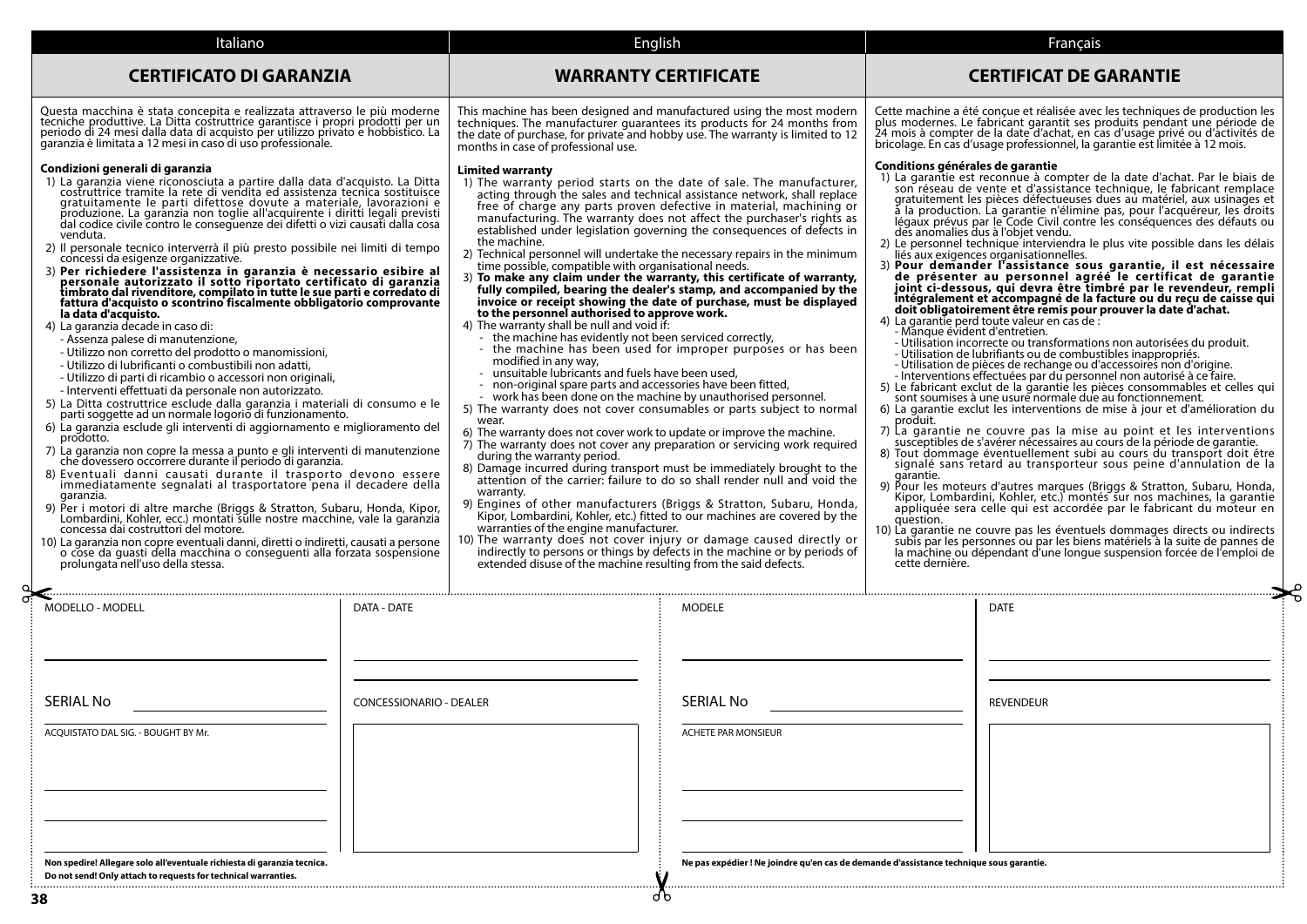| Deutsch                                                                                                                                                                                                                                                                                                                                                                                                                                                                                                                                                                                                                                                                                                                                                                                                                                                                                                                                                                                                                                                                                                                                                                                                                                                                                                                                                                                                                                                                                                                                                                                                                                                                                                                                                                                                                                                                                                                                                                                                                                                                                                                                                                                                                  |                                                                                                                                                                                                                                                                                                                                                                                                                                                                                                           | Español                                                                                                                                                                                                                                                                                                                                                                                                                                                                                                                                                                                                                                                                                                                                                                                                                                                                                                                                                                                                                                                                                                                                                                                                                                                                                                                                                                                                                                                                                                                                                                                                                                                                                                                                                                              | Slovensky                                                                                                                                                                                                                                                                                                                                                                                                                                                                                                                                                                                                                                                                                                                                                                                                                                                                                                                                                                                                                                                                                                                                                                                                                                                                                                                                                                                                                                                                                                                                                                                                                                                                                                                                                                                                                                                                                                                          |    |
|--------------------------------------------------------------------------------------------------------------------------------------------------------------------------------------------------------------------------------------------------------------------------------------------------------------------------------------------------------------------------------------------------------------------------------------------------------------------------------------------------------------------------------------------------------------------------------------------------------------------------------------------------------------------------------------------------------------------------------------------------------------------------------------------------------------------------------------------------------------------------------------------------------------------------------------------------------------------------------------------------------------------------------------------------------------------------------------------------------------------------------------------------------------------------------------------------------------------------------------------------------------------------------------------------------------------------------------------------------------------------------------------------------------------------------------------------------------------------------------------------------------------------------------------------------------------------------------------------------------------------------------------------------------------------------------------------------------------------------------------------------------------------------------------------------------------------------------------------------------------------------------------------------------------------------------------------------------------------------------------------------------------------------------------------------------------------------------------------------------------------------------------------------------------------------------------------------------------------|-----------------------------------------------------------------------------------------------------------------------------------------------------------------------------------------------------------------------------------------------------------------------------------------------------------------------------------------------------------------------------------------------------------------------------------------------------------------------------------------------------------|--------------------------------------------------------------------------------------------------------------------------------------------------------------------------------------------------------------------------------------------------------------------------------------------------------------------------------------------------------------------------------------------------------------------------------------------------------------------------------------------------------------------------------------------------------------------------------------------------------------------------------------------------------------------------------------------------------------------------------------------------------------------------------------------------------------------------------------------------------------------------------------------------------------------------------------------------------------------------------------------------------------------------------------------------------------------------------------------------------------------------------------------------------------------------------------------------------------------------------------------------------------------------------------------------------------------------------------------------------------------------------------------------------------------------------------------------------------------------------------------------------------------------------------------------------------------------------------------------------------------------------------------------------------------------------------------------------------------------------------------------------------------------------------|------------------------------------------------------------------------------------------------------------------------------------------------------------------------------------------------------------------------------------------------------------------------------------------------------------------------------------------------------------------------------------------------------------------------------------------------------------------------------------------------------------------------------------------------------------------------------------------------------------------------------------------------------------------------------------------------------------------------------------------------------------------------------------------------------------------------------------------------------------------------------------------------------------------------------------------------------------------------------------------------------------------------------------------------------------------------------------------------------------------------------------------------------------------------------------------------------------------------------------------------------------------------------------------------------------------------------------------------------------------------------------------------------------------------------------------------------------------------------------------------------------------------------------------------------------------------------------------------------------------------------------------------------------------------------------------------------------------------------------------------------------------------------------------------------------------------------------------------------------------------------------------------------------------------------------|----|
| <b>GARANTIE-ZERTIFICAT</b>                                                                                                                                                                                                                                                                                                                                                                                                                                                                                                                                                                                                                                                                                                                                                                                                                                                                                                                                                                                                                                                                                                                                                                                                                                                                                                                                                                                                                                                                                                                                                                                                                                                                                                                                                                                                                                                                                                                                                                                                                                                                                                                                                                                               |                                                                                                                                                                                                                                                                                                                                                                                                                                                                                                           | <b>CERTIFICADO DE GARANTÍA</b>                                                                                                                                                                                                                                                                                                                                                                                                                                                                                                                                                                                                                                                                                                                                                                                                                                                                                                                                                                                                                                                                                                                                                                                                                                                                                                                                                                                                                                                                                                                                                                                                                                                                                                                                                       | <b>ZÁRUKA</b>                                                                                                                                                                                                                                                                                                                                                                                                                                                                                                                                                                                                                                                                                                                                                                                                                                                                                                                                                                                                                                                                                                                                                                                                                                                                                                                                                                                                                                                                                                                                                                                                                                                                                                                                                                                                                                                                                                                      |    |
| Diese Maschine wurde mit den modernsten Produktionstechniken konzipiert<br>und gebaut. Der Hersteller garantiert seine Produkte für einen Zeitraum<br>von 24 Monaten ab dem Kaufdatum bei Privat- und Heimwerkereinsatz.<br>Bei professionellem Gebrauch ist die Laufzeit der Garantie auf 12 Monate<br>beschränkt.                                                                                                                                                                                                                                                                                                                                                                                                                                                                                                                                                                                                                                                                                                                                                                                                                                                                                                                                                                                                                                                                                                                                                                                                                                                                                                                                                                                                                                                                                                                                                                                                                                                                                                                                                                                                                                                                                                      | meses en caso de uso profesional.                                                                                                                                                                                                                                                                                                                                                                                                                                                                         | Esta máquina ha sido proyectada y fabricada con las técnicas más modernas.<br>El fabricante garantiza sus productos durante 24 meses desde la fecha de<br>compra, siempre que el uso sea privado/aficionado. La garantía se limita a 12                                                                                                                                                                                                                                                                                                                                                                                                                                                                                                                                                                                                                                                                                                                                                                                                                                                                                                                                                                                                                                                                                                                                                                                                                                                                                                                                                                                                                                                                                                                                              | Tento stroj bol navrhnutý a vyrobený využitím najmodernejších výrobných<br>techník. Výrobca poskytuje na svoje výrobky 24 mesačnú záruku od dátumu<br>nákupu v prípade používania súkromnými osobami a pri používaní vo<br>voľnom čase. V prípade profesionálneho používania je záruka obmedzená na<br>12 mesiacov.                                                                                                                                                                                                                                                                                                                                                                                                                                                                                                                                                                                                                                                                                                                                                                                                                                                                                                                                                                                                                                                                                                                                                                                                                                                                                                                                                                                                                                                                                                                                                                                                                |    |
| Allgemeine Garantiebedingungen<br>1) Die Garantie gilt ab Kaufdatum. Die Herstellerfirma sorgt über ihr<br>Verkaufs- und Kundendienstnetz für den kostenlosen Ersatz der Teile,<br>die sich infolge Material-, Bearbeitungs- und Fabrikationsfehler als defekt erweisen. Durch die Garantie verliert der Käufer nicht die vom<br>Bürgerlichen Gesetzbuch vorgesehenen gesetzlichen Rechte gegen die Folgen der von der der verkauften Sache verursachten Defekte oder<br>Mängel.<br>2) Soweit organisatorisch machbar greift das technische Personal so schnell<br>wie möglich ein.<br>3) Bei Anforderung eines Garantieeingriffs muss dem befugten<br>Personal der untenstehende, vom Verkäufer abgestempelte und<br>vollständig ausgefüllte Garantieschein zusammen mit der Rechnung<br>bzw. dem Kassenzettel zum Nachweis des Kaufdatums vorgelegt<br>werden.<br>4) In folgenden Fällen verfällt jeder Garantieanspruch:<br>- Bei offensichtlicher Unterlassung der Wartung,<br>- Bei nicht korrekter Verwendung oder Veränderungen des Produkts,<br>- Bei Benutzung von ungeeigneten Schmiermitteln oder Treibmitteln,<br>- Bei Benutzung von nicht originalen Zubehör- und Ersatzteilen<br>- Nach Eingriffen, die von unbefugtem Personal durchgeführt wurden.<br>5) Verbrauchsmaterial und die Teile, die einem normalen Verschleiß<br>durch Betrieb ausgesetzt sind, werden vom Hersteller von der Garantie<br>ausgeschlossen.<br>6) Von der Garantie ausgeschlossen sind Eingriffe zur Überholung und<br>Verbesserung des Produkts.<br>7) Die Garantie deckt nicht die während der Garantielaufzeit erforderlichen<br>Einstellungen und Wartungseingriffe.<br>ansvertungen und verlation missen dem Spediteur unverzüglich<br>8) Eventuelle Transportschäden müssen dem Spediteur unverzüglich<br>9) Für die Motoren anderer Marken (Briggs & Stratton, Subaru, Honda, Kipor,<br>Lombardini, Kohler, usw.), die an unseren Maschinen installiert werden,<br>gilt die vom Hersteller des Motors gewährte Garantie.<br>10) Die Garantie deckt keine eventuellen direkten oder indirekten Personen-<br>oder Sachschäden, die durch Defekte der Maschine oder deren<br>anhaltender Nichtbenutzung verursacht wurden. | Condiciones generales de garantía<br>vendido.<br>de los plazos impuestos por exigencias de organización.<br>vendedor.<br>4) La garantía pierde su validez en los siguientes casos:<br>- Falta evidente de mantenimiento.<br>- Uso incorrecto o manipulación del producto.<br>- Uso de lubricantes o combustibles inadecuados.<br>- Uso de piezas de recambio o accesorios no originales.<br>un desgaste normal de funcionamiento.<br>del producto.<br>garantía.<br>garantía de los Fabricantes del motor. | 1) La garantía es válida a partir de la fecha de compra. El Fabricante cambiará<br>gratuitamente las piezas que presenten defectos en el material, el trabajo<br>o la producción, mediante su red de venta y asistencia técnica. La garantía<br>no anula los derechos legales del comprador, previstos por el código civil,<br>contra las consecuencias de defectos o vicios provocados por el producto<br>2) El personal técnico efectuará las intervenciones lo antes posible y dentro<br>3) Para solicitar la asistencia en garantía, es necesario mostrar el<br>certificado de garantía ilustrado a continuación, junto a la factura o<br>el tique que demuestren la fecha de compra, al personal autorizado;<br>asimismo, para que el certificado sea válido, se han de completar<br>todas sus partes y ha de estar debidamente timbrado por el<br>- Intervenciones efectuadas por parte de personal no autorizado.<br>5) La garantía no incluye ni los materiales consumibles ni las piezas sujetas a<br>6) La garantía tampoco incluye las intervenciones de actualización o mejora<br>7) La puesta a punto o las intervenciones de mantenimiento eventualmente<br>necesarias durante el periodo de garantía no están cubiertas por la<br>8) Cualquier daño provocado durante el transporte tiene que ser señalado<br>de inmediato al transportista bajo pena de anulación de la garantía.<br>9) Para los motores de otras marcas (Briggs & Stratton, Subaru, Honda, Kipor,<br>Lombardini, Kohler, etc.) montados en nuestras máquinas, será válida la<br>10) La garantía no cubre los eventuales daños materiales o personales,<br>directos o indirectos, provocados por averías de la máquina o por la<br>interrupción forzada y prolongada del funcionamiento de la misma. | Všeobecné záručné podmienky<br>1) Záruka sa uplatňuje od dátumu nákupu. Výrobca, prostredníctvom<br>predajnej siete a technického servisu, bezplatne vymení časti, ktoré<br>sú chybné v dôsledku chyby materiálu, opracovania alebo výroby.<br>Záruka neuberá kupujúcemu právne nároky vyplývajúce z občianskeho<br>zákonníka v prípade chýb alebo kazov spôsobených predanou vecou.<br>2) Technický personál zasiahne čo najrýchlejšie v časových lehotách, ktoré<br>mu umožnia organizačné požiadavky.<br>3) K žiadosti o záručnú opravu treba predložiť oprávnenému<br>personálu nižšie uvedený záručný list opečiatkovaný predajcom,<br>vyplnený vo všetkých častiach a doplnený nákupnou faktúrou<br>alebo pokladničným blokom, povinným na daňové účely, na ktorom<br>je uvedený dátum nákupu.<br>4) Záruka sa neuplatňuje v prípade:<br>- Zjavnej absencie údržby,<br>- Nesprávneho používania výrobku alebo jeho poškodenia,<br>- Použitia nevhodných mazadiel alebo pohonných látok,<br>- Použitia neoriginálnych náhradných súčiastok alebo doplnkov,<br>- Zásahov vykonaných neoprávnenými osobami.<br>5) Výrobca vyníma zo záruky spotrebné materiály a súčasti, ktoré<br>podliehajú bežnému funkčnému opotrebeniu.<br>6) Záruka sa nevzťahuje na zásahy modernizácie alebo vylepšenia výrobku.<br>7) Záruka nepokrýva nastavovanie a údržbu, ktoré by mali byť potrebné<br>počas záručnej lehoty.<br>8) Prípadné škody spôsobené prepravou musia byť ihneď nahlásené<br>prepravcovi, inak záruku nemožno uplatniť.<br>9) Na motory ostatných značiek (Briggs & Stratton, Subaru, Honda, Kipor,<br>Lombardini, Kohler, atď.), namontované na naše prístroje, sa vzťahuje<br>záruka poskytnutá výrobcami motora.<br>10) Záruka nepokrýva prípadné škody, priame alebo nepriame, spôsobené<br>osobám alebo na veciach poruchami prístroja alebo ktoré sú následkom<br>núteného predĺženého pozastavenia jeho používania. |    |
| <b>MODELLE</b><br><b>DATUM</b>                                                                                                                                                                                                                                                                                                                                                                                                                                                                                                                                                                                                                                                                                                                                                                                                                                                                                                                                                                                                                                                                                                                                                                                                                                                                                                                                                                                                                                                                                                                                                                                                                                                                                                                                                                                                                                                                                                                                                                                                                                                                                                                                                                                           |                                                                                                                                                                                                                                                                                                                                                                                                                                                                                                           | MODELO - MODEL                                                                                                                                                                                                                                                                                                                                                                                                                                                                                                                                                                                                                                                                                                                                                                                                                                                                                                                                                                                                                                                                                                                                                                                                                                                                                                                                                                                                                                                                                                                                                                                                                                                                                                                                                                       | DATA - DÁTUM                                                                                                                                                                                                                                                                                                                                                                                                                                                                                                                                                                                                                                                                                                                                                                                                                                                                                                                                                                                                                                                                                                                                                                                                                                                                                                                                                                                                                                                                                                                                                                                                                                                                                                                                                                                                                                                                                                                       |    |
| <b>SERIAL No</b><br><b>VERKAUFER</b><br><b>GEKAUFT VON Hrn.</b>                                                                                                                                                                                                                                                                                                                                                                                                                                                                                                                                                                                                                                                                                                                                                                                                                                                                                                                                                                                                                                                                                                                                                                                                                                                                                                                                                                                                                                                                                                                                                                                                                                                                                                                                                                                                                                                                                                                                                                                                                                                                                                                                                          |                                                                                                                                                                                                                                                                                                                                                                                                                                                                                                           | SÉRIOVÉ Č.<br><b>SERIAL No</b><br>COMPRADOR - KÚPENÉ OD P.                                                                                                                                                                                                                                                                                                                                                                                                                                                                                                                                                                                                                                                                                                                                                                                                                                                                                                                                                                                                                                                                                                                                                                                                                                                                                                                                                                                                                                                                                                                                                                                                                                                                                                                           | <b>DISTRIBUIDOR - PREDAJCA</b>                                                                                                                                                                                                                                                                                                                                                                                                                                                                                                                                                                                                                                                                                                                                                                                                                                                                                                                                                                                                                                                                                                                                                                                                                                                                                                                                                                                                                                                                                                                                                                                                                                                                                                                                                                                                                                                                                                     |    |
| Nicht einsenden! Der Garantieschein muss nur bei einer eventuellen Anforderung eines Garantieeingriffs vorgelegt werden.                                                                                                                                                                                                                                                                                                                                                                                                                                                                                                                                                                                                                                                                                                                                                                                                                                                                                                                                                                                                                                                                                                                                                                                                                                                                                                                                                                                                                                                                                                                                                                                                                                                                                                                                                                                                                                                                                                                                                                                                                                                                                                 |                                                                                                                                                                                                                                                                                                                                                                                                                                                                                                           | ¡No enviar! Adjuntar sólo a la eventual solicitud de garantía técnica.<br>Neposielajte! Priložte iba k prípadnej žiadosti o technický servis.                                                                                                                                                                                                                                                                                                                                                                                                                                                                                                                                                                                                                                                                                                                                                                                                                                                                                                                                                                                                                                                                                                                                                                                                                                                                                                                                                                                                                                                                                                                                                                                                                                        |                                                                                                                                                                                                                                                                                                                                                                                                                                                                                                                                                                                                                                                                                                                                                                                                                                                                                                                                                                                                                                                                                                                                                                                                                                                                                                                                                                                                                                                                                                                                                                                                                                                                                                                                                                                                                                                                                                                                    | 39 |